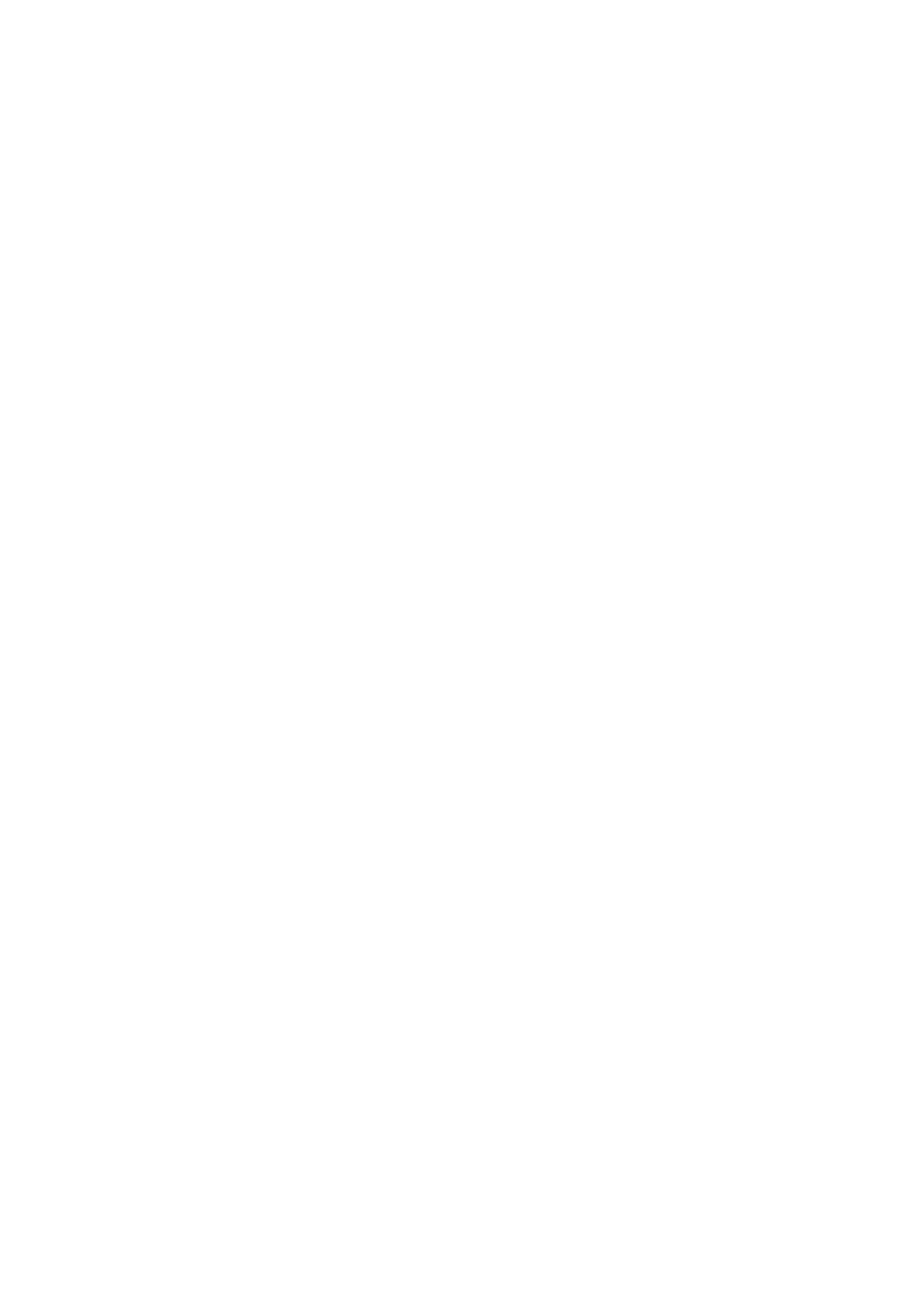- President's foreword **5**
- The Council **6–7**
	- Officers of the University **8**
- Operating and financial review **9–17**
- Statement on public benefit **18–19**
- Governance statement **20–25**
	- Report of the Remuneration Committee **26**
- Independent auditor's report to the Council of the University of Reading **27–28**
	- Income and expenditure account **29**
	- Statement of total recognised gains and losses **30**
	- Balance sheet **31**
	- Cash flow statement **32**
- Statement of principal accounting policies **33–38**
- Notes to the accounts **39–58**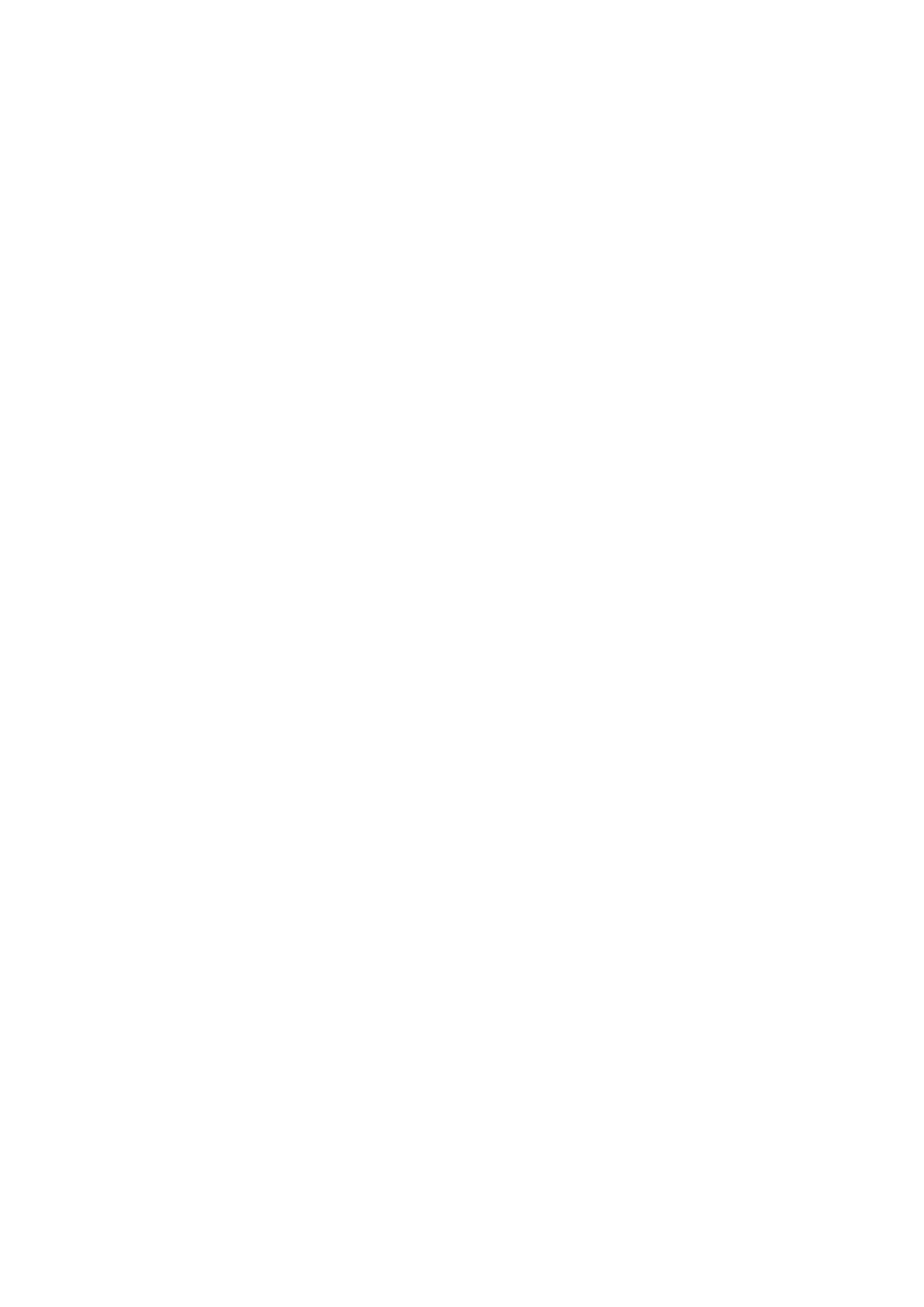## **PRESIDENT'S FOREWORD**

Next year will mark the 90th anniversary of the granting of our Royal Charter – only ten English cities host universities older than the University of Reading. This will be an occasion to celebrate our successes to date, but it will also mark the beginning of the decade to our centenary when we will be striving towards an ambitious set of goals to ensure that we sustain the highest levels of academic excellence and a reputation for innovation, relevance and impact. We need to enhance our standing as a leader in research and education and secure our position as one of the best universities in the UK and internationally.

We are currently focused on improving the teaching and learning experience of our students, increasing our appeal to prospective students and reinforcing our research capability. We are undertaking, at a material cost, a comprehensive efficiency and effectiveness programme designed to reduce operating costs, strengthen professional support services and build a sustainable financial performance which can support our investment plans.

While we have a strong enough financial position to absorb the costs of this renewal programme, I am pleased to report that the underlying operating performance of our academic group is starting to improve, with a modest surplus of £886,000 being achieved in the year just ended in contrast to comparable deficits of £977,000 and £9,511,000 respectively in the preceding two years. We expect more meaningful surpluses to be achieved in the current year and beyond.

Our financial strength has benefited materially from a pro-active estate management strategy and further developments are in train. This is enabling us to plan for a complete renewal of our Library facilities, significantly enhanced teaching facilities – designed in part to accommodate our new School of Architecture – and the creation of the Thames Valley Science Park on University land adjacent to the M4. Beyond that we will be looking to extend the facilities of the Henley Business School at the University of Reading and to invest in new facilities for our health-related disciplines.

Our new campus in Malaysia is complete and will be formally opened next year as part of our 90th anniversary celebrations. We will be steadily building up the scale of our activities in the period ahead; within a short number of years this campus will be a significant component of our offer to overseas students as well as an enriching opportunity for many of our staff and students to enjoy a new international component to their Reading experience.

Next summer I will complete my term as Chairman of the University's governing body, and so this is the last annual review which I will be introducing. Let me recognise, both personally and on behalf of the University, the support and engagement which fellow Council members and members of staff at large have provided over the last year and their continuing commitment to our future success. The Council has appointed Paul Preston as my successor, and I know he will bring good judgement and disciplined enthusiasm to the University's leadership. I have very much appreciated the opportunity to contribute in this way to the University's life and will remain committed to my role in its affairs over the remainder of this academic year. Thereafter I look forward with confidence to seeing it progressively achieve its ambitions and fulfil its potential.

Christopher Fisher President of the Council *20November 2015*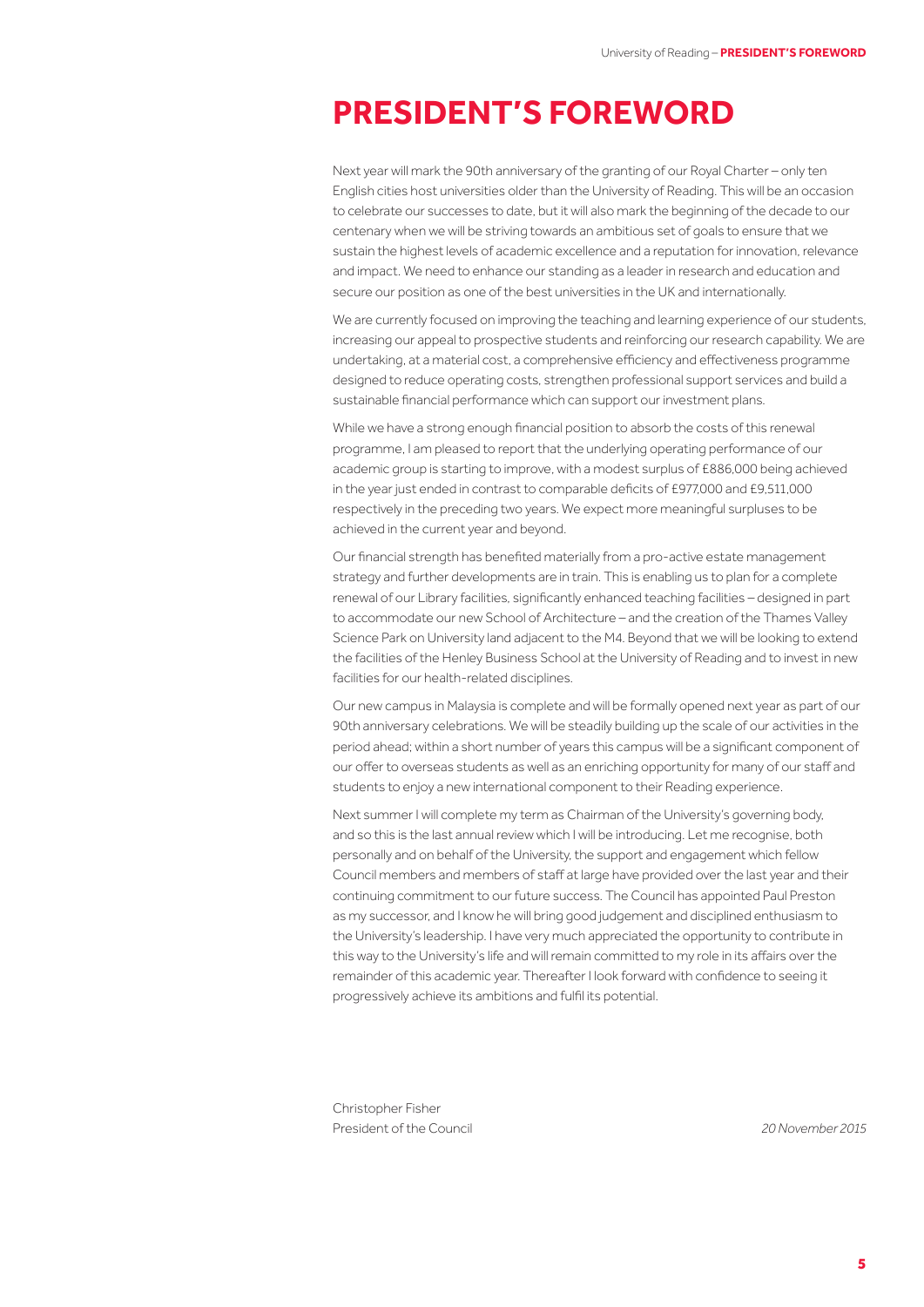## **THE COUNCIL**

#### **Ex officio**

The Vice-Chancellor<sup>1</sup> The Deputy Vice-Chancellor The Pro-Vice-Chancellors

#### **Sixteen persons not being employees or registered students of the University appointed by the Council**

Mr T. Bartlam, BA, MA, FCA Mr T. Beardmore-Gray, MA, FCA *(from 1November 2014)* Lord Crisp, KCB, MA Mr R. Dwyer, BSc, FCIPD (Vice-President of the Council)<sup>1,6</sup> Dr P.A. Erskine, BA, Hon LLD Mr R.E.R. Evans, BSc, FRICS Mr C.C. Fisher, BA, MPP (President of the Council)<sup>1,4,5</sup> Dame Moira Gibb, DBE, MA, DipSoc Admin, CQSW, Hon DCL, Hon DSc Mr S. Hawker, CB, MA, FIET<sup>1</sup> Mrs K. Owen, BA *(from 1 August 2015)* Mr H.W.A. Palmer, QC, MA Dr P.R. Preston, BSc, PhD Mr S.C.C. Pryce, BSc, ACA Mr S.P. Sherman, FCA<sup>1,3</sup> Sir John Sunderland, MA *(until 31 July 2015)* Ms S.L. Webber, BSc Ms S.M. Woodman, BA (Vice-President of the Council)<sup>1,2</sup>

#### **The Deans of the Faculties**

Dean of the Faculty of Arts, Humanities and Social Science Dean of the Henley Business School Dean of the Faculty of Life Sciences Dean of the Faculty of Science

#### **One member of the Senate not being a registered student of the University appointed by the Senate**

Professor S. Walker, BA, PhD, FDRS

**One member of the Academic Staff of the University elected from among their own number in such a manner and under such conditions as are prescribed by the Council for the election of members of the Academic Staff to the Senate**

Dr O.B. Kennedy, BSc, MSc, PhD, FIFST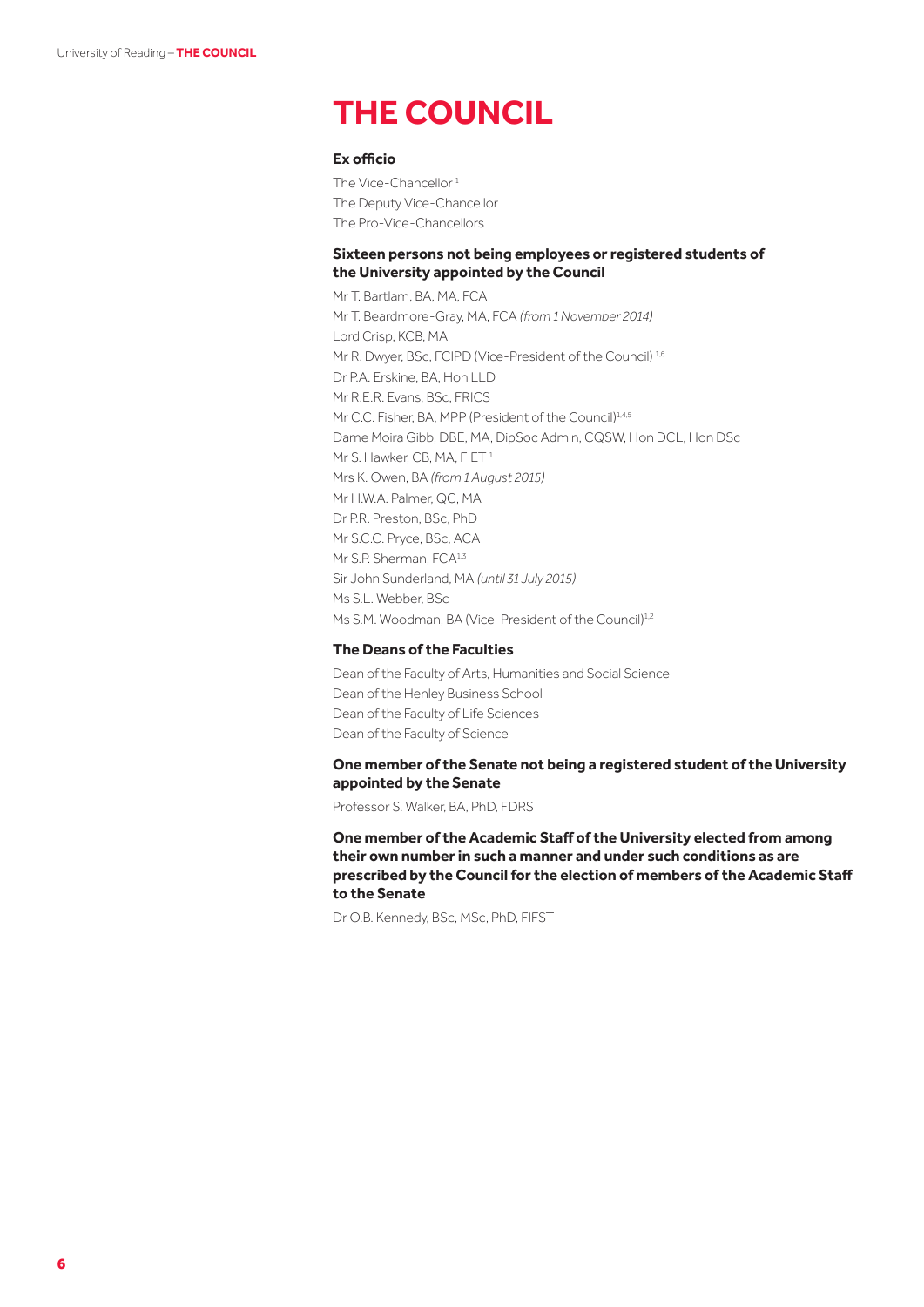#### **One member of the staff of the University not being a member of the Academic Staff elected in such a manner as the Council shall from time to time determine**

Mrs M.T. Martin, BA, MA, PGCE

#### **Two officers of the Students' Union and two alternates as determined from time to time by the Council after consultation with the Students' Union**

Mr O. Ratcliffe (President of the Students' Union)

Ms N. Hager (Welfare Officer of the Students' Union)

Secretary: The Chief Strategy Officer and University Secretary

1 Member of Remuneration Committee

<sup>2</sup> Chair of Remuneration Committee

<sup>3</sup> Chair of Audit Committee

4 Chair of Appointments Committee

5 Chair of Strategy and Finance Committee

6 Chair of Student Experience Committee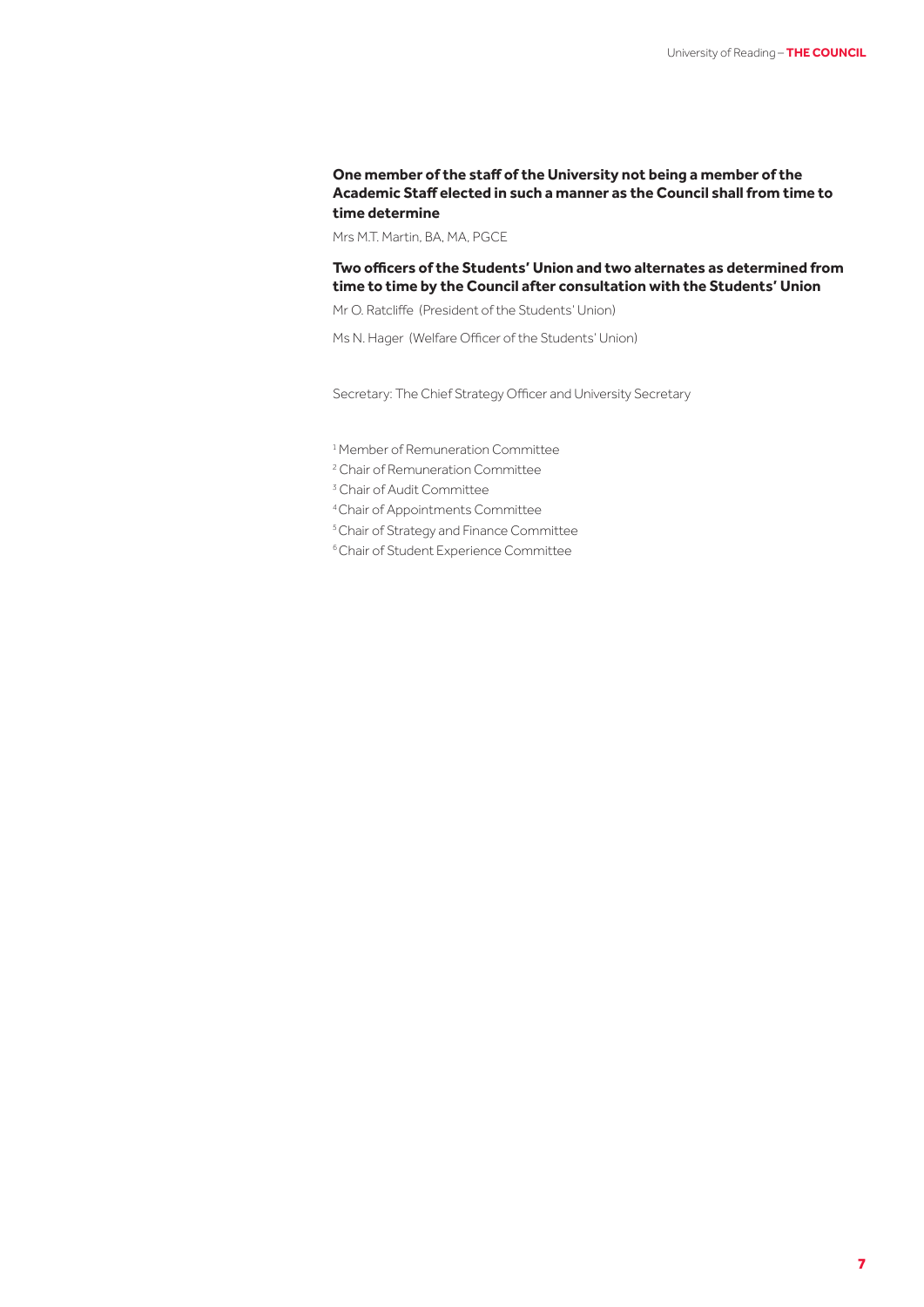## **OFFICERS OF THE UNIVERSITY**

#### **Chancellor**

Sir John Madejski, OBE, DL, Hon DLitt (Reading)

#### **Vice-Chancellor**

Sir David Bell, KCB, MA, MEd, DipEd (Glasgow), PGCE (Jordanhill College of Education), HonDUniv (Strathclyde), HonEdD (De Montfort)

#### **Deputy Vice-Chancellor**

Professor S.J. Mithen, BA (Sheffield), MSc (York), PhD (Cambridge), FSA, FSA (Scot), FBA

#### **President of the Council**

Mr C.C. Fisher, BA (Reading), MPP (Harvard)

#### **Vice-Presidents of the Council**

Mr R. Dwyer, BSc (London), FCIPD Ms S.M. Woodman, BA (Reading)

#### **Pro-Vice-Chancellors**

Professor G. Brooks, BPharm, PhD (London), MRPharmS, FAHA Mr V. Raimo, BA (Reading), MA (Leicester) Professor R. Van de Noort, BA (Utrecht), Drs (Amsterdam), PhD (Exeter)

## **Deans of the Faculties**

#### **Arts, Humanities and Social Science**

Professor G.H. Tucker, MA, PhD (Cambridge) *(until 31 July 2015)* Professor M.J. Almond, DPhil, PhD (Reading) *(from 1 August 2015)*

#### **Henley Business School**

Professor J.L.G. Board, BA, PhD (Newcastle)

#### **Life Sciences**

Professor R.H. Ellis, BSc (Wales), PhD (Reading), CBiol, FIBiol

#### **Science**

Professor B. Cosh, BSc (Sheffield), PGCE (Greenwich), PhD (London)

## **Heads of Service**

#### **Chief Strategy Officer and University Secretary**

Dr R.J. Messer, BA (Oxford), PhD (Birmingham)

#### **Chief Operating Officer**

Mr D.C.L. Savage, BA (London), FCCA

## **Auditor**

KPMG LLP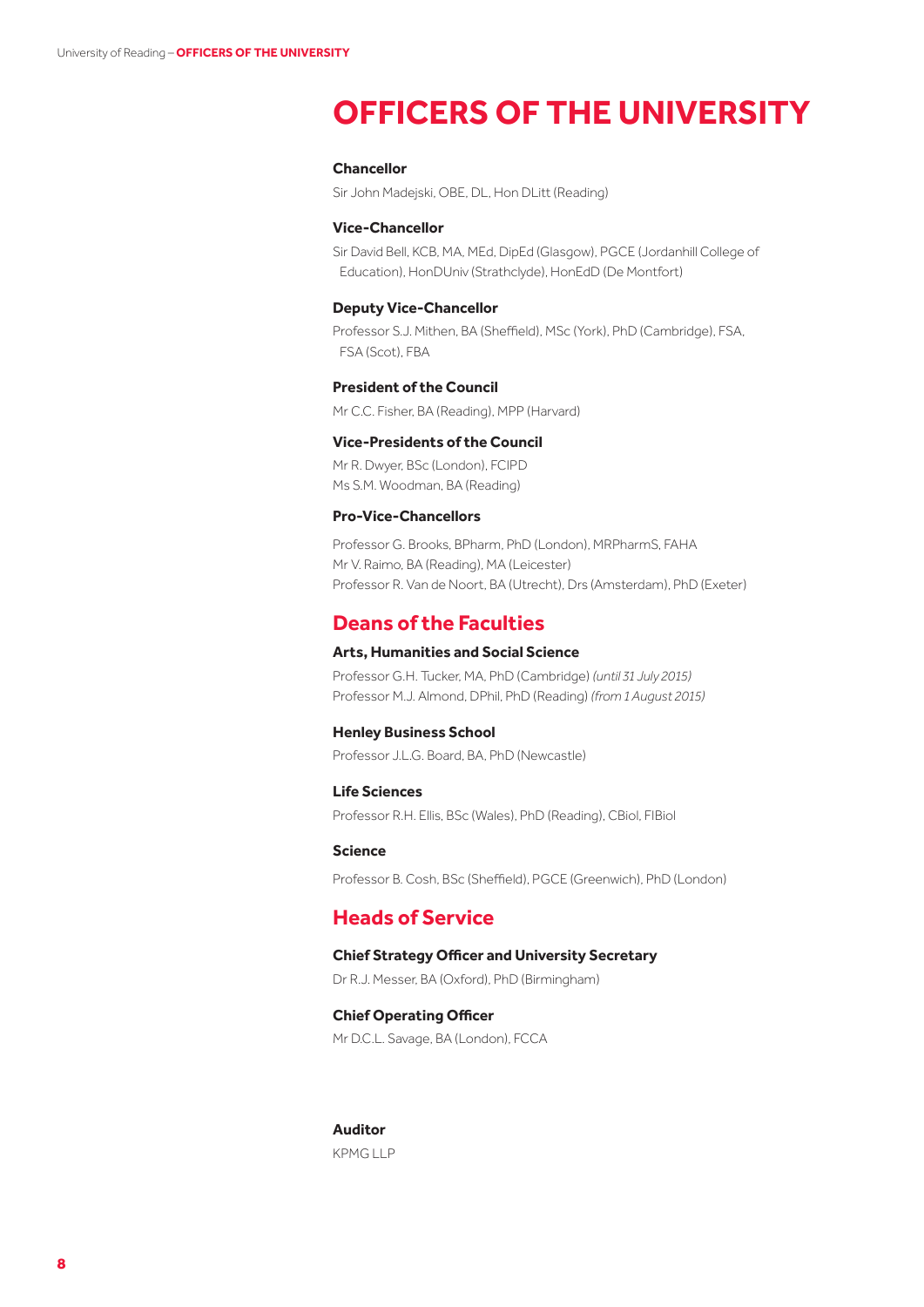## **OPERATING AND FINANCIAL REVIEW**

The University of Reading was established in 1892, received its Royal Charter in 1926 and has developed into a leading force in British and international higher education. It is a global university that enjoys a world-class reputation for teaching, research and enterprise.

## **Principal operations**

Study and research are currently grouped into four Faculties which consist of Schools situated on three campuses in the UK. The Faculty structure is currently under review to ensure the University has the optimum structure to enable it to fulfil its objectives. The University is very active internationally and has operations in a number of countries including campuses in Malaysia and South Africa. It has in excess of 17,000 students across a broad range of disciplines and attracts high quality students and academics from around the world.

The University's key resources include over 3,000 staff, extensive teaching space and laboratories, access to cutting edge research, a strong reputation in the UK and a growing reputation overseas.

## **Objectives and strategies**

The University of Reading is among the UK's top universities and has a proud history of innovation and social influence which stretches back over many years. Given an uncertain environment and an accelerating pace of change in many elements of higher education, the University has developed and adopted a strategy which builds on its strengths and enables it to stand out as a forward-looking, confident and distinctive university in this rapidly growing and competitive environment.

The University's vision is that it will be a vibrant, thriving, sustainable, global and broad-based institution, responsive to, stimulated by and informing changes in the world around it. As a result, it will also become significantly larger in terms of students, global reach and presence. The strategy which it has developed is designed to transform the way the University is structured, the teaching and learning programmes it offers and the research it undertakes, and is designed to strengthen the position of the University as it approaches its centenary year in 2026.

Underpinning the University's strategy are the four fundamental principles of academic excellence, global engagement, financial strength and a thriving community. The University aims to generate sustainable financial surpluses to facilitate renewal and investment.

A number of key performance indicators (KPIs) are being developed to measure performance against objectives in those areas of prime importance. KPIs are informed by external data which allows performance to be benchmarked against the rest of the sector. KPIs are to be reviewed regularly and responsive action will be taken where necessary. This report contains information on a number of KPIs so far established.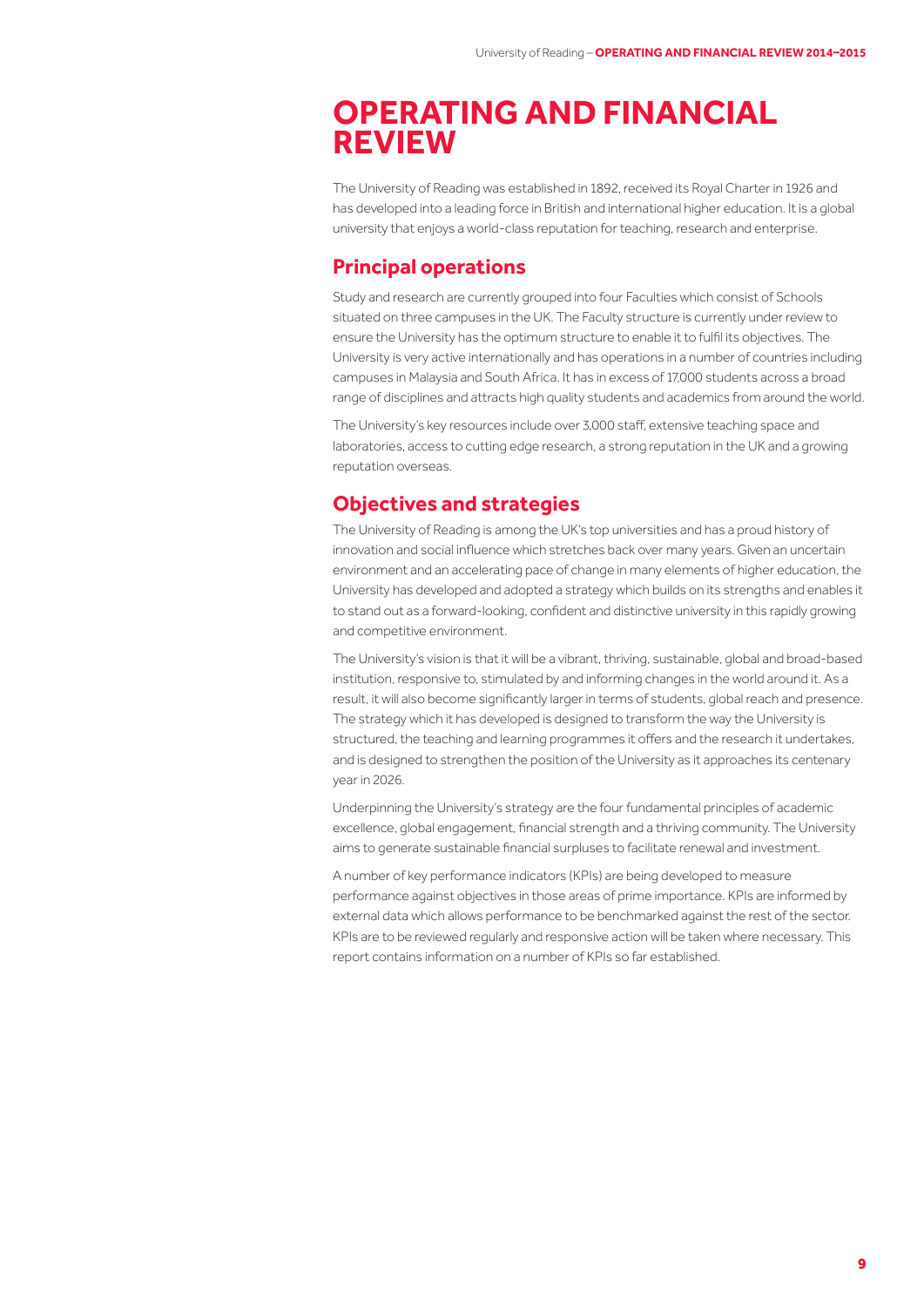## **Development and performance**

Over 6,900 students commenced their studies at Reading during the year with around seven applications for every place.

The University rose to 156th in the *QS World University Rankings*, a climb of 46 places on the previous year, and was 25th amongst UK institutions. In the *Times Higher Education World University Rankings*, the University climbed to 164th position and ranked 27th amongst UK universities.

Reading also climbed eight places to be ranked 29th nationally in the *Complete University Guide 2016*. The Guide ranked its Land & Property Management subject area as the best in the UK and eight other subject areas featured in their respective top 10s.

In the *Guardian UniversityGuide 2016*, which focuses on student satisfaction and services, the University moved up five places to 25<sup>th</sup>.

Henley Business School's Full-Time MBA was ranked 1st in the UK and its Executive MBA 4th in the *Financial Times and Economist* rankings. Both programmes were ranked in the top 40 worldwide.

In developing a strategy which is sustainable in the long-term, the University commissioned a detailed review of the efficiency and effectiveness of all of its administrative and support functions. Some £36m is being invested over three years in order to transform the University's long-term efficiency and effectiveness and reduce its day-to-day operating costs. The programme is designed to pay for itself fully within four years.

The findings of this review have identified a significant level of improvements and cost efficiencies which could be achieved and which would ensure better support for the future ambitions of the University and allow those services to be delivered at a lower cost.

Within its efficiency and effectiveness review, the University completed the biggest ever review of its professional and administrative services (PAS) covering IT services, managed print services, finance (including procurement), human resources, technical support for academic schools and departments, teaching operations support and marketing and communication operations.

The aim of PAS is to provide more efficient and effective services through standardising ways of working and providing a much greater degree of technology-driven self-service by staff and students.

The efficiency and effectiveness programme has identified several areas for which more clearly defined and standardised business processes will be developed. These include:

- **•** a set of end-to-end digital products to transform how the University markets itself and engages with students from their first contact as prospective applicants to their time studying and as alumni thereafter.
- **•** the management of money and funds including procurement processes eg. the installation of more efficient printing facilities throughout the University.
- **•** the creation of a new Marketing, Communication & Engagement function which has so far delivered an award-winning national undergraduate recruitment campaign and transformed the outreach and Open Day operation with a record number of visitors.
- **•** the employee journey from identification and recruitment to retirement.
- **•** business intelligence processes to enable informed decisions to be made.
- **•** technology and IT management including data integration between systems.

In a major strategic development, the University's campus at EduCity, Malaysia in the hinterland of Singapore, opened in September 2015 and will eventually cater for up to 2,500 students through a range of undergraduate and postgraduate programmes. The campus aims to offer transformative teaching and learning which will produce high quality graduates and contribute to research and development in the region. The completed building offers an outstanding environment for students and staff and has attracted favourable attention from both the public and other higher educational institutions operating in Malaysia.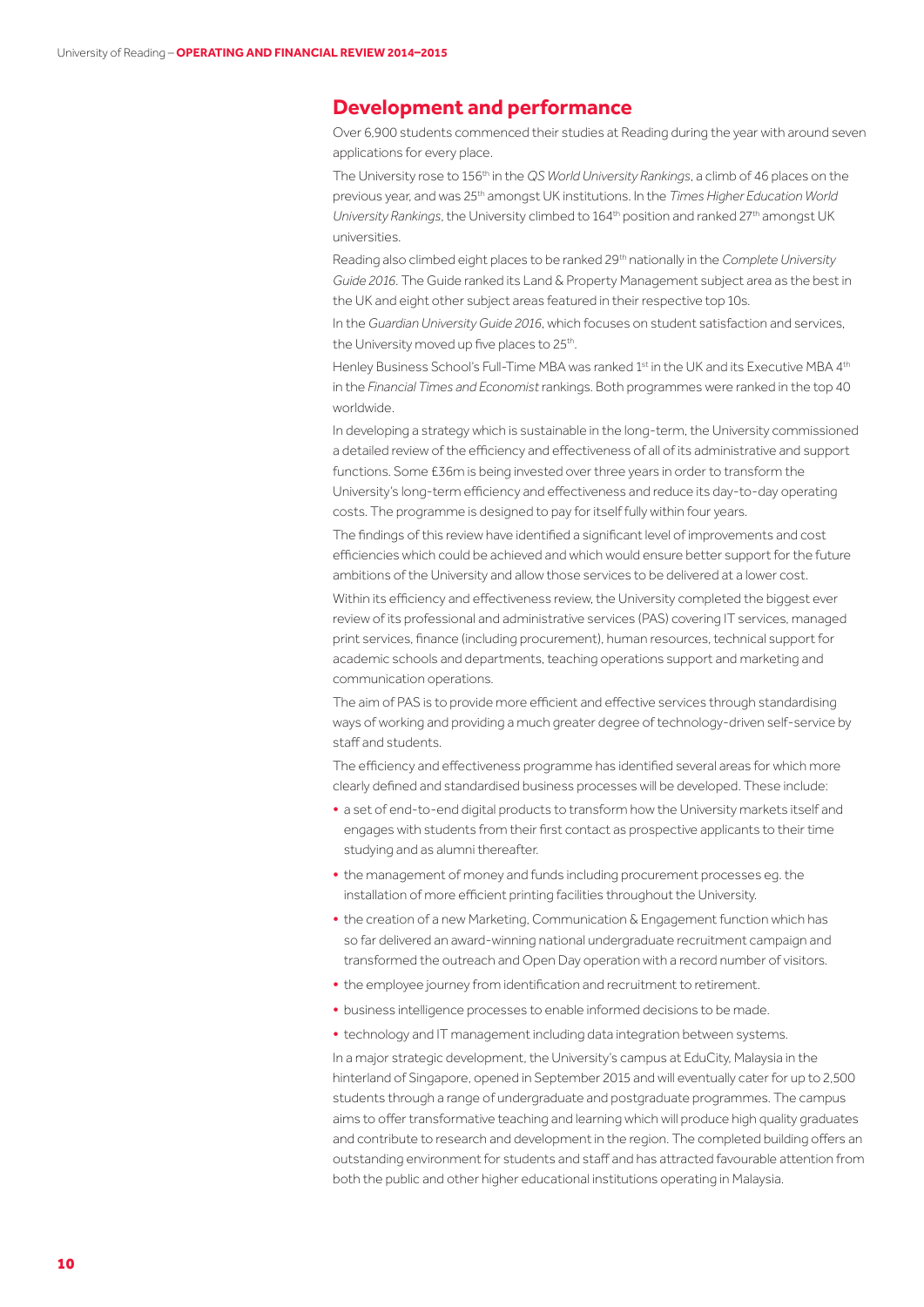Planning permission was granted for the first phase of the University's development of the new Thames Valley Science Park to be constructed on land owned by the University located to the south of the M4 in Shinfield. The Science Park will open in 2017 and is aimed at attracting innovative small and medium-sized technology-based companies that are researching and delivering cutting-edge new products.

Developments associated with the University's significant landholdings which are not part of its operational estate have been ongoing during the year. Two disposals of land in Shinfield, Berkshire were completed during the year relating to land north of Cutbush Lane and the Manor Site. After the end of the financial year, the University disposed of further land on the western edge of Shinfield. The proceeds from these disposals will enable the University to further invest in its campuses and provide first-class academic facilities for future staff and students.

The University received £3.5m in philanthropic income in 2014–15. These gifts came from a variety of sources including companies, charitable trusts, individuals and alumni.

## **Teaching**

The University aims to provide an intellectually challenging learning experience within a supportive educational environment that is responsive to the needs of students. It also aims to provide a rich extra-curricular experience that attracts engaged students from a variety of backgrounds and cultures. As an established and highly successful research-intensive university with a global reach, Reading aims to produce graduates with sound academic knowledge and essential skills so that they can achieve their maximum potential and future ambitions.

The University aims to recruit and develop well qualified professional academic staff. Innovative approaches to teaching and learning are encouraged that capitalise on employing methods of learning that are effective and make use of technological developments in learning methods.

From 1 August 2015 the University made significant changes to its teaching and learning leadership and organisation with the establishment of five Teaching and Learning Deans who will each lead a range of University-wide strategic teaching and learning projects and be responsible for a particular portfolio of teaching and learning activity which aligns with the priorities of the University strategy.

In the *National Student Survey 2015*, the overall satisfaction level of students was 89% compared to a sector average of 86%. The Reading University Students' Union was ranked 10th in the UK.

Students ranked the University of Reading 22nd nationwide in the *Times Higher Education Student Experience Survey 2015*, a climb of 11 places from the previous year. Reading scored particularly highly in respect of the environment on campus, the Students' Union, accommodation and social life.

In autumn 2016 the University's new School of Architecture will take its first cohort of students. The University will provide additional funding for this first intake with a scholarship of £3,000 per annum for three years for each student. Also in autumn 2016, the University will restructure its Systems Engineering activity in order to improve the attraction and retention of students, to place a renewed emphasis on computer science and to generate long-term sustained research income.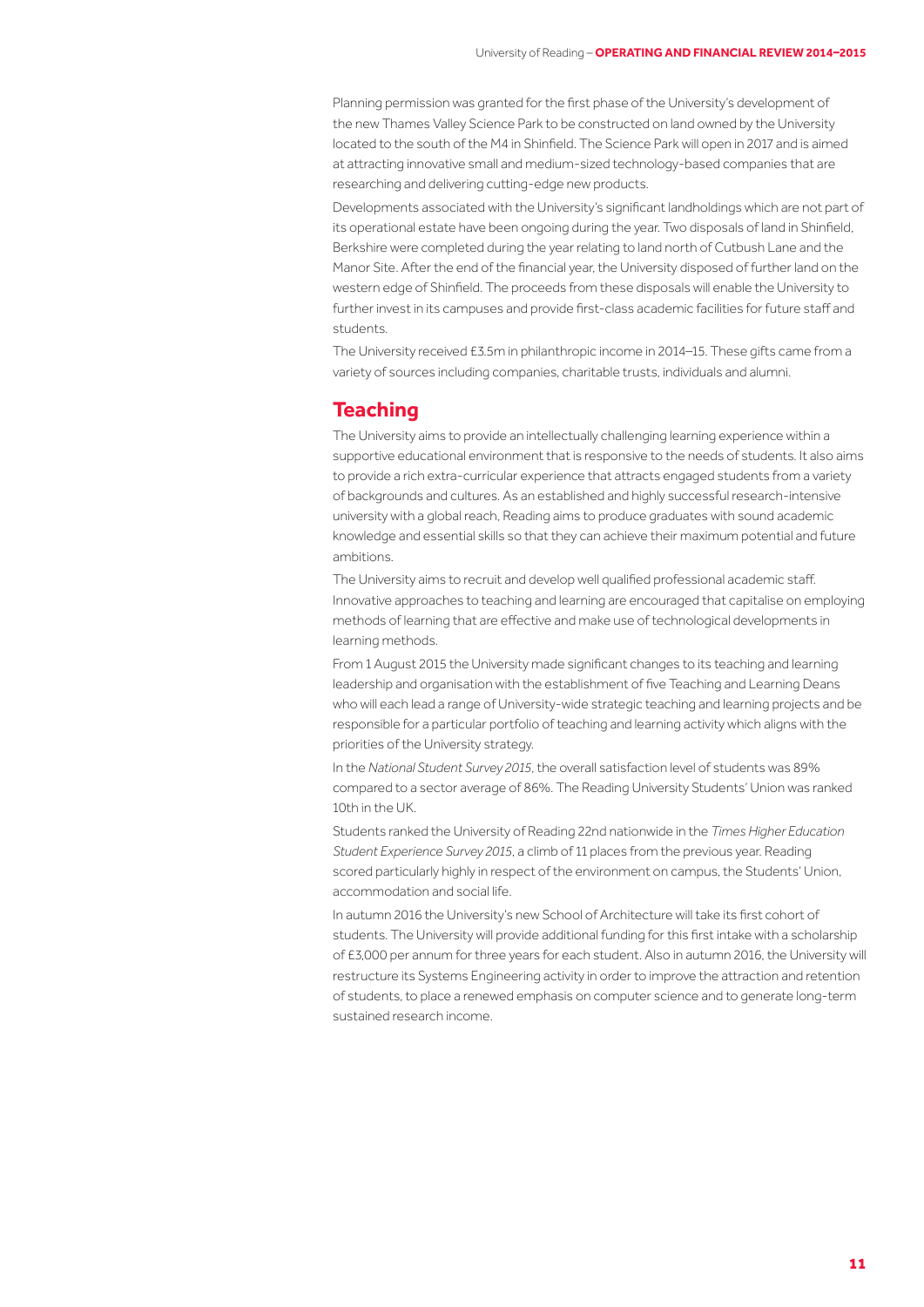#### **Research**

The University is highly regarded, nationally and internationally, for the quality of its research and is committed to enhancing its position as a leading research university. Reading's particular research priorities and internationally acknowledged expertise extend across a broad range of disciplines in the environmental, physical and life sciences, arts and humanities, business and social sciences. The University aims to attract high quality postgraduate research students and provide them with a stimulating and supportive research environment and training.

Overall, research grant income was some £34.7m from around 650 grants during the year.

The University performed well in the *Research Excellence Framework 2014.* It was ranked 48th in the UK in relation to research quality, 27<sup>th</sup> in relation to research power and 19<sup>th</sup> in relation to research intensity. 98% of Reading's research was rated as internationally recognised, 78% was classed as internationally excellent and 27% was classed as world leading.

From 1 August 2015 the University made significant changes to its research leadership and organisation with the establishment of five Research Deans to provide leadership and management around which the 2020 Research Plan is structured. This will enable the University to sustain and enhance its standing as a research-intensive university.

Reading has a particularly strong presence in a number of areas of research. Its strength in meteorology has led to a number of major research contracts including being at the forefront of an international collaboration to improve monsoon forecasts. In the area of soil science, the University has carried out research to investigate the interactions between soil and the communities of microbes that live in close association with plant roots.

The Institute for Environmental Analytics opened at the University during the year with the aim of delivering impact from environmental research and driving economic growth for the UK. The Institute will bridge the gap between the UK's world-leading researchers and decision-makers handling global societal challenges such as declining food security from climate change and predicting and mitigating the impact of extreme weather events on global finance.

A University of Reading space scientist, Professor Mike Lockwood, was awarded the 2015 Gold Medal for Geophysics by the Royal Astronomical Society. Professor Lockwood's research has included the processes associated with the aurora and the impact of solar storms on systems such as satellites and electricity networks.

The Department of Food and Nutritional Sciences carried out research which found that eating oily fish could help to fix damaged blood vessels faster, reducing the risk of cardiovascular disease.

Reading's International Cocoa Quarantine Centre moved to new premises at Reading's Hall Farm in Shinfield. The Centre plays a crucial role in helping to safeguard the world's chocolate supply by ensuring cocoa producing countries receive varieties that are free from pests and diseases.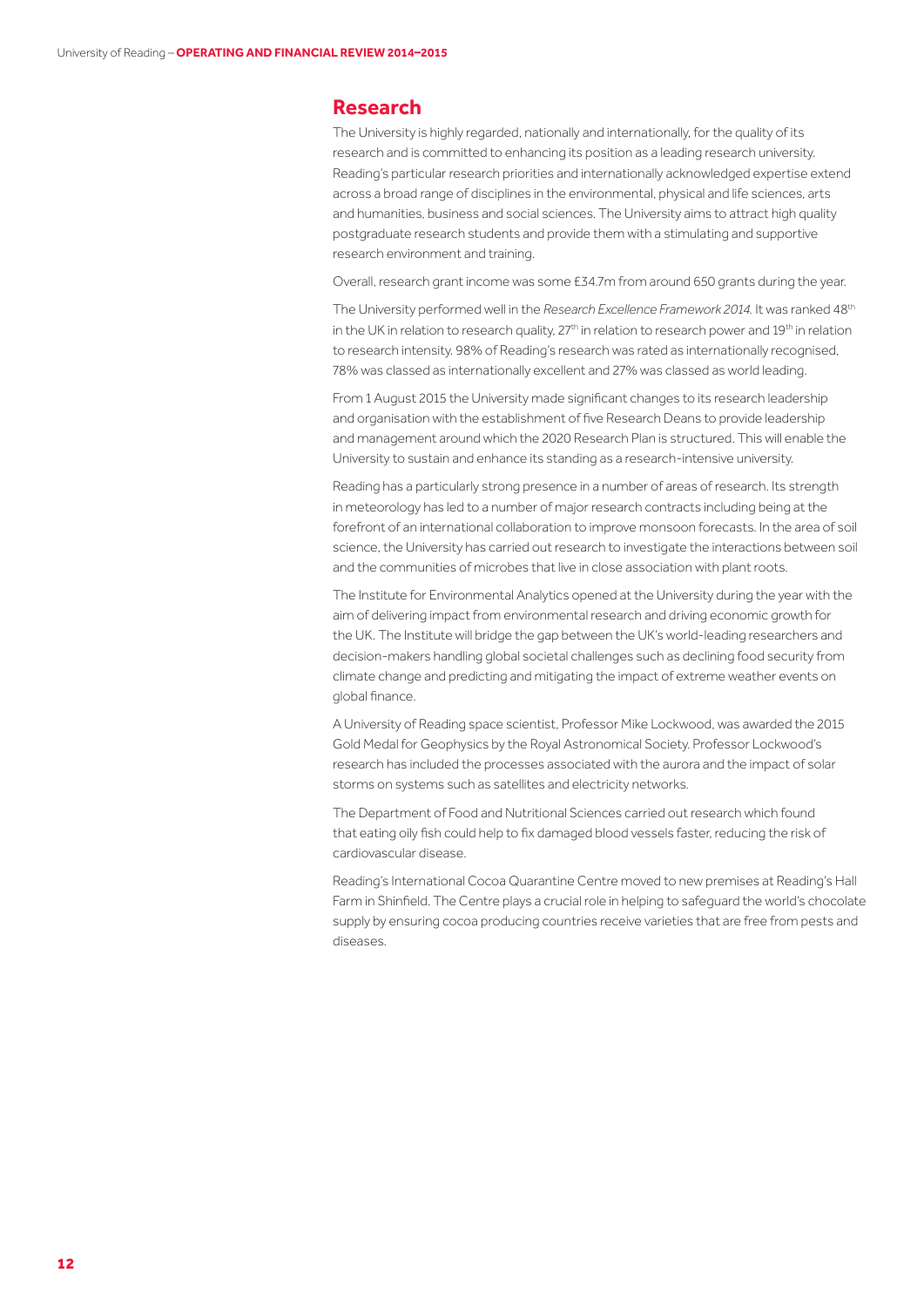## **Financial performance in the year**

|                                       | 2015      | 2014      |
|---------------------------------------|-----------|-----------|
|                                       | £'000     | £'000     |
| Income                                | 290,722   | 239,829   |
| Operating surplus / (deficit)         | 14,883    | (12, 417) |
| Retained (deficit) / surplus for year | (14, 687) | 20.941    |

Group income for the year increased to nearly £291m, due partly to income generated on endowment land disposals as well as an increase in tuition fee income and income from Henley Business School. Overall expenditure for the year also rose and included expenditure on the review of efficiency and effectiveness. The Group made an operating surplus of £14.9m, of which £29.1m was retained in endowment reserves due to the land disposals, leaving a retained deficit of £14.7m.

The full benefits of implementing initiatives and measures coming out of the efficiency and effectiveness review will be seen in the coming years as further reductions are made to the Group's cost base.

As well as monitoring the Group's overall performance, the University's Executive Board also gives close consideration to its core academic activities which it refers to as its Academic Group. Whilst the results of the Academic Group are not reported separately within these financial statements, they represent a key measure of performance of the University's core activities. During the year the Academic Group recorded a surplus of £886,000 compared to a deficit of £977,000 in the previous year.

## **Group income (£m)**



Funding body grants continued to fall this year and made up around 10% of total income. This has fallen from nearly 30% five years ago, reflecting changes to government funding in the sector.

Tuition fees increased by £25.1m due to increased student numbers along with the impact of the £9,000 fees which now apply to all home/EU undergraduates.

Total research income was £34.7m (2014: £34.1m), but the 2015 figure included £2.0m in respect of the Research and Development Expenditure Credit (RDEC), an HMRC research incentive scheme relating to the level of eligible research expenditure incurred on or after 1 April 2013. The RDEC incentive is no longer available to universities since 31 July 2015. Other research income fell during the year with Research Councils having less resources available to fund new projects.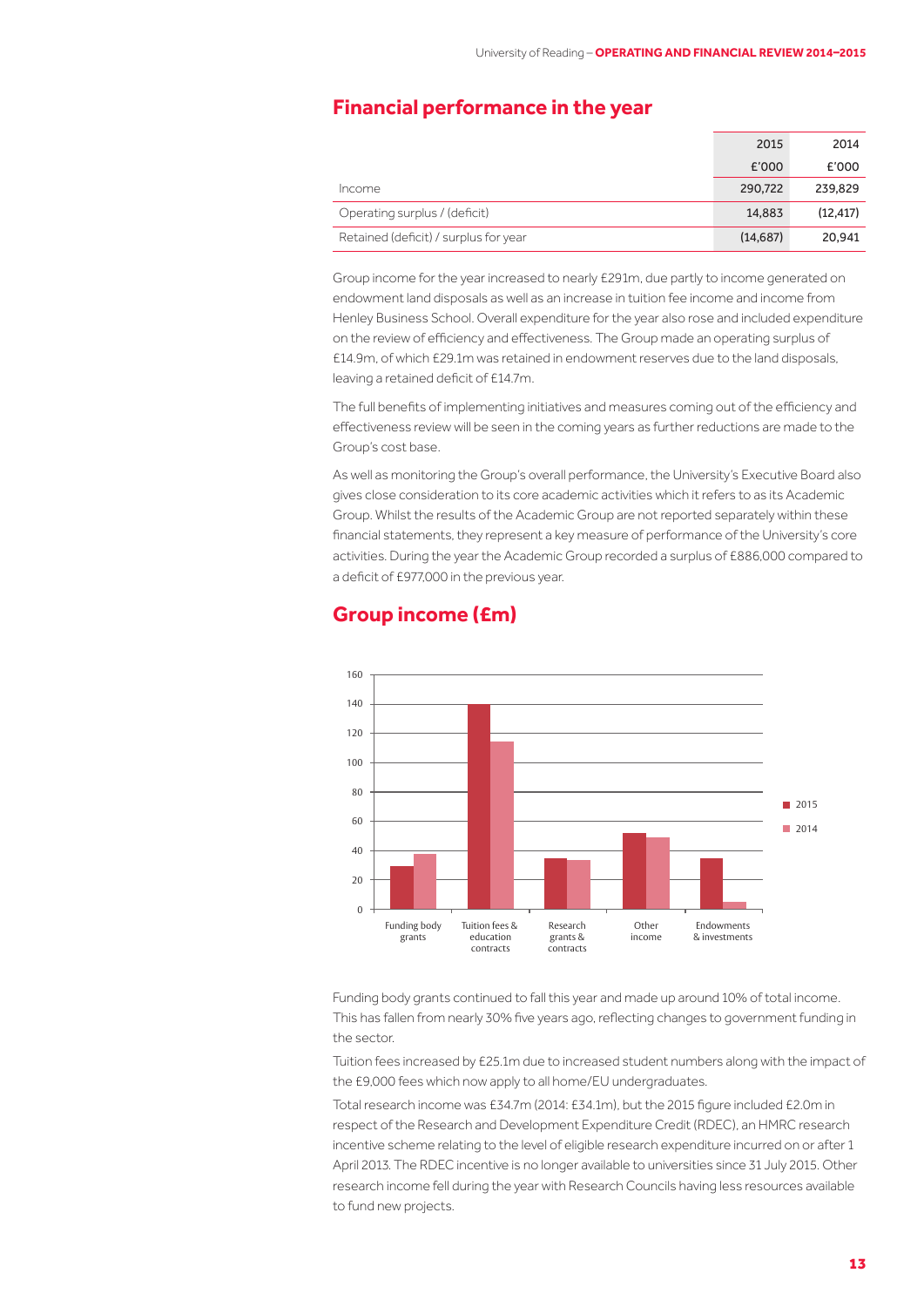Other income increased from £48.9m to £52.6m which was attributable mostly to an increase in executive education income in Henley Business School, facilitated by the revamp of existing programmes and the introduction of new programmes.

Endowment and investment income of £34.7m included the surpluses generated on the disposal of land in Shinfield north of Cutbush Lane and the Manor Site. These disposals contributed £28.6m to income from endowments.



## **Group expenditure (£m)**

Staff costs increased by 5.5% to £145.5m due to an increase in staff numbers and a 2.0% pay increase. As well as increasing in the UK, staff numbers grew in Malaysia and South Africa as these parts of the Group expanded.

Other operating expenses totalled £104.1m (2014: £89.8m) which included £12.1m in respect of the efficiency and effectiveness review (2014: £7.1m). Expenditure increases arose from the establishment of the campus in Malaysia, an increase in student bursaries, expansion of activities in South Africa and an increase in marketing expenditure.

Depreciation on tangible fixed assets increased slightly to £21.5m while interest payable decreased marginally to £4.7m.

## **Financial position**

Overall the Group has a strong balance sheet with consolidated net assets of £395m at 31 July 2015 (2014: £368m). The increase against the previous year was due largely to the proceeds generated on the land disposals. Net current liabilities stand at £19m (2014: net current assets of £17m), the movement being largely attributed to the balances owed to the Group's endowment trusts.

#### **Fixed Assets**

The University aims to provide a high quality environment that facilitates student recruitment and the retention of staff, providing the conditions in which teaching and research, students and staff, can thrive. Infrastructure developments are designed to enhance the University's academic activity and ensure that it continues to be regarded as one of the leading universities in the UK and internationally.

The new Bridges Hall opened its doors to 649 students this year. The redevelopment project saw the replacement of the previous hall of residence with a range of smartly furnished accommodation to suit all budgets.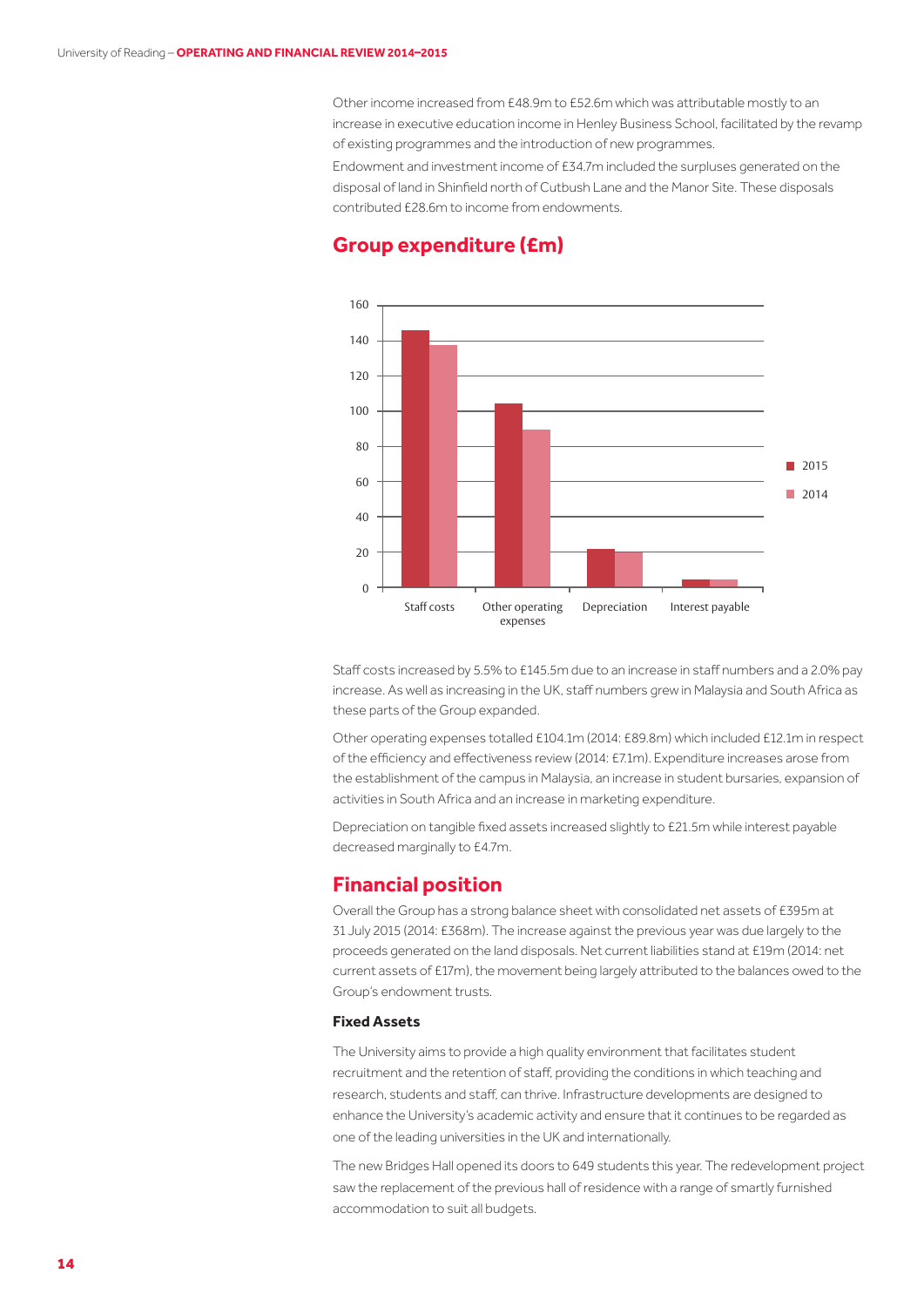During the year, development took place on a number of buildings including new sports pavilions at the Whiteknights campus and at the University's sports facilities at Bulmershe, an extension of Cafe Mondial in the Students' Union, the refurbishment of the Palmer Theatre and a new car park in Queen's Drive at Whiteknights. The redevelopment of the Library continued.

#### **Investments and investment properties**

The investments held by the University and its trusts within current asset investments and endowment assets were valued at £132.8m (2014: £129.8m). The University and its trusts hold some properties for their investment potential. Their combined market value at 31 July 2015 was £49.4m (2014: £49.2m).

#### **Pensions surplus / deficit**

The financial statements report the overall surplus or deficit of the University of Reading Employees' Pension Fund (UREPF) on the balance sheet, in line with the requirements of FRS 17. The scheme showed an overall surplus of £0.9m at 31 July 2015 (2014: deficit of £1.6m). As well as making regular employer contributions, the University has committed to paying £600,000 per annum towards the scheme's administration costs and to continuing to make additional cash payments until 2020.

#### **Cash flow and borrowings**

The University's treasury policy sets out the key controls placed on the treasury management function at the University. It contains guidance on a number of key areas and focuses on the risks that the University faces in its day-to-day activities. The policy contains significant details about the delegations surrounding the investment of surplus cash funds and sets firm limits in regard to the credit-worthiness of potential counterparties. The Strategy and Finance Committee receives reports on treasury management including an annual strategy and plan in advance of the next year.

The University's non-endowment cash balances are held primarily in the form of interestbearing deposits with financial institutions. The University also has borrowings including a £70m corporate bond and a £60m sterling long-term loan facility which have enabled the University to develop its academic facilities and student accommodation in recent years. It also has a loan from the Homes & Communities Agency of just over £19m to enable construction of the Shinfield Eastern Relief Road and bridge over the M4 required as a condition of the residential and Thames Valley Science Park developments at Shinfield. In addition to its borrowings, the University has provided performance bond guarantees to the Highways Agency and Wokingham Borough Council totalling £15.8m in respect of its delivery of the road and the bridge.

The Group generated a net cash outflow from operating activities of £9.1m (2014: inflow of £14.1m). This was largely as a result of movements in working capital. The net cash inflow for the year was £1.2m (2014: £2.2m).

Net debt at 31 July 2015 was £87m (2014: £69m). The increase was due to the new loan from the Homes & Communities Agency.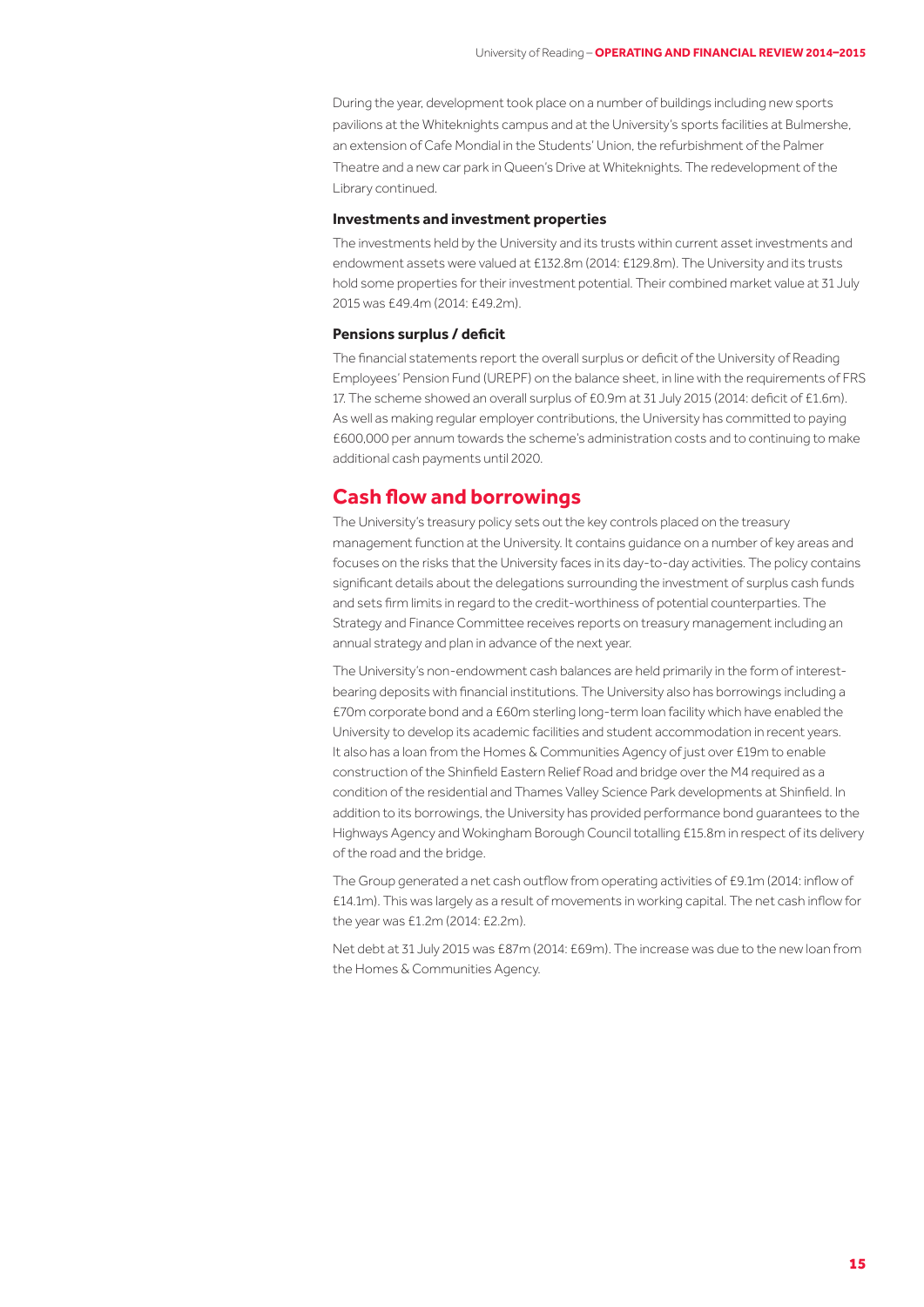#### **Human resources**

The University aims to be an employer of choice and to create a stimulating and supportive working environment where people can flourish with opportunities for individual professional and personal development and career progression. The University rewards staff who demonstrate exceptional performance, leadership and innovation.

The University values its highly skilled and dedicated staff. Many of the University's academic staff members are acknowledged to be world-leading experts in their field, working at the cutting edge of their area of specialism.

The University actively engages with staff on a regular basis using a variety of methods including publications, the intranet, staff briefing meetings led by the Vice-Chancellor and the appointment of staff representatives to Council. The University also consults regularly with staff and their representatives to discuss issues affecting their working lives.

The People Development team provides a comprehensive range of training programmes for staff, designed to develop management and leadership capability, as well as a wide range of practical skills that staff need for their day to day work. Further practical support for staff is available 24/7 via the Employee Assistance Programme.

HR continues to provide professional support across the University as it progress through a period of structural change, and will develop methodologies for measuring and enhancing staff engagement during the 2015–16 session.

In addition the University has invested further in its Diversity and Inclusion activities and has established a new post of Dean of Diversity & Inclusion. A range of related opportunities are provided such as the Springboard and Aurora programmes aimed at developing female staff. Further accreditation is being sought via the Athena SWAN and Race Equality Charter banners and on building the relationship with Stonewall to ensure the best environment for LGBT colleagues.

## **Environmental matters**

The University of Reading takes its environmental responsibilities seriously and aims to manage its operations in ways that are environmentally sustainable, economically feasible and socially responsible. The University is committed to achieving the highest standards of environmental performance, preventing pollution and minimising the impact of its operations. The University sets challenging environmental targets to continually improve its environmental performance. These objectives and targets are reviewed and updated annually.

During the year the University announced a £1 million upgrade to its science labs to improve energy efficiency and cut the environmental impact of its scientific teaching and research. The investment will help the University cut its carbon emissions by more than 750 tonnes of carbon dioxide every year. The money will be spent on a programme of energy efficiency upgrades to science lab fume cupboards across the University.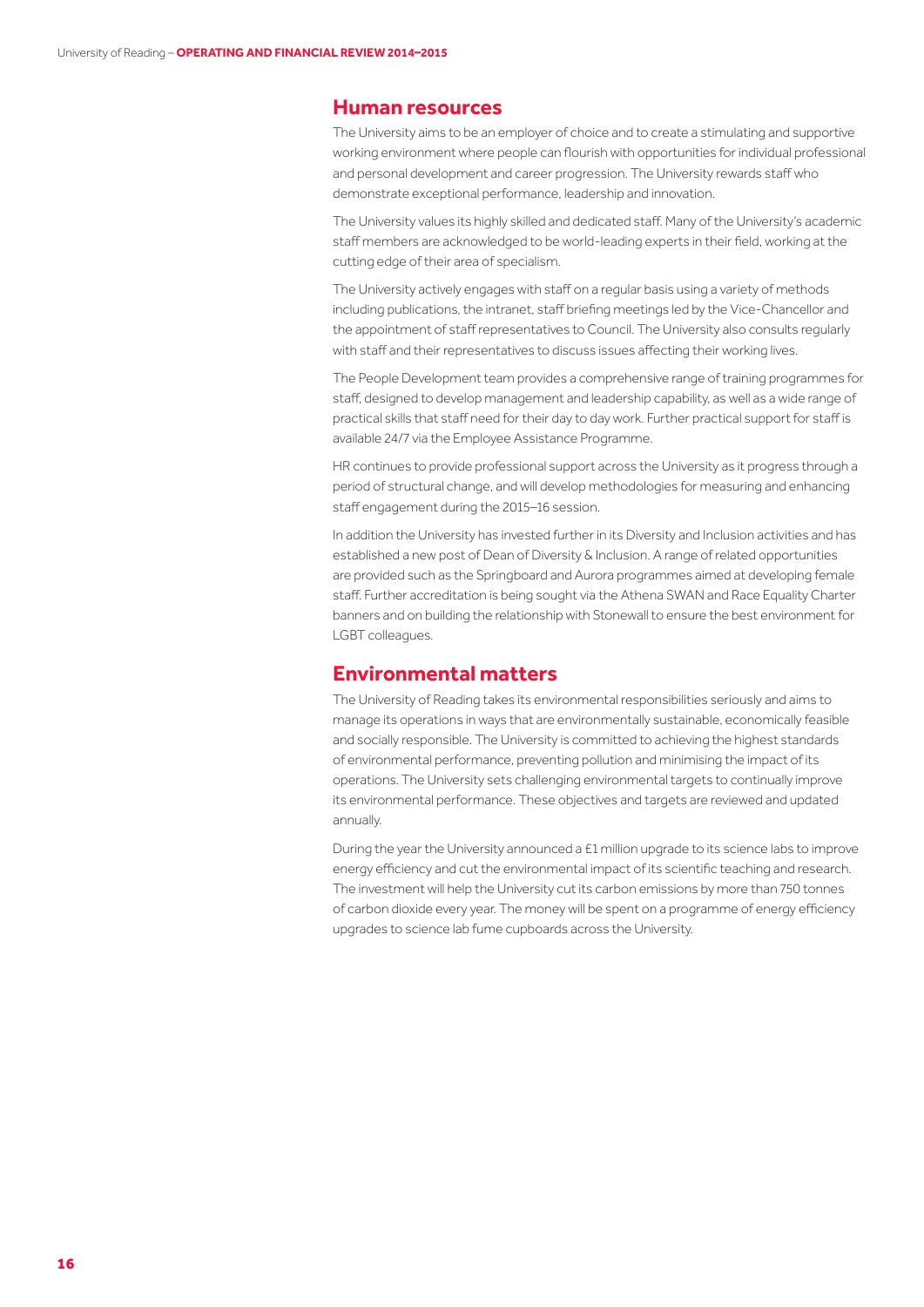## **Principal risks and uncertainties**

As explained in the Governance Statement, the University has systems for risk management and internal controls to manage and control the risk of failure to achieve academic and business objectives. There is a Risk Management Group in place which reports to the University Executive Board and oversees risk management across the University. A risk register is in place with key risks assigned to risk owners and appropriate reporting channels established. A risk prioritisation framework is in place forming the basis of risk assessment, identification and management.

For each item identified on the risk register, an assessment is made of its likelihood and its impact and an overall net risk score is given. Those currently considered to be key risks include:

- **•** Failure to secure planned additional savings from the efficiency and effectiveness review
- **•** Failure to attract sufficient new students to the Malaysia campus in a timely fashion
- **•** Insufficient funds being available for capital project requirements
- **•** Inadequately maintained buildings and estate infrastructure
- **•** Failure to work together effectively with the accommodation partner in optimising the available student accommodation.

## **Future developments**

Universities face challenges presented by the volume and pace of change in an increasingly competitive environment. The University's newly developed strategy and a clear understanding of its long-term goals will enable these changing circumstances to be addressed effectively. The strategy is becoming increasingly encapsulated in thinking and planning across the University, fostering a greater sense of ambition and having a positive impact on the University's adaptability and performance.

The efficiency and effectiveness review will give the University the chance to implement better ways of working as well as generate significant cost savings. The University Executive Board will ensure these improvements are implemented to full effect in order to ensure a strong competitive advantage and financial standing for the future.

The opening of the University's campus in Malaysia will strengthen the University's position in a globally expanding market for higher education and allow it to cater to a greater number of students.

The development of the Thames Valley Science Park will enable the University to host innovative technology-based companies in a first class environment. The income derived will contribute to funding the University's core activities and its investment in the future as funding from government sources continues to contract.

The University will continue to invest in its estate and facilities and its plans include a new biosciences building, the expansion of Henley Business School, refurbishment of the URS building, the expansion of student accommodation and further development of the library.

The University has a strong asset base and this, along with its plans to maximise incoming resources and reduce its cost base, will continue to ensure it has a firm financial footing.

The University is well placed to respond positively to the challenges and opportunities which lie ahead and its staff and students can continue to be proud of Reading and its achievements for first class teaching and research.

Sir David Bell KCB David Savage

Vice-Chancellor Chief Operating Officer

*20November 2015*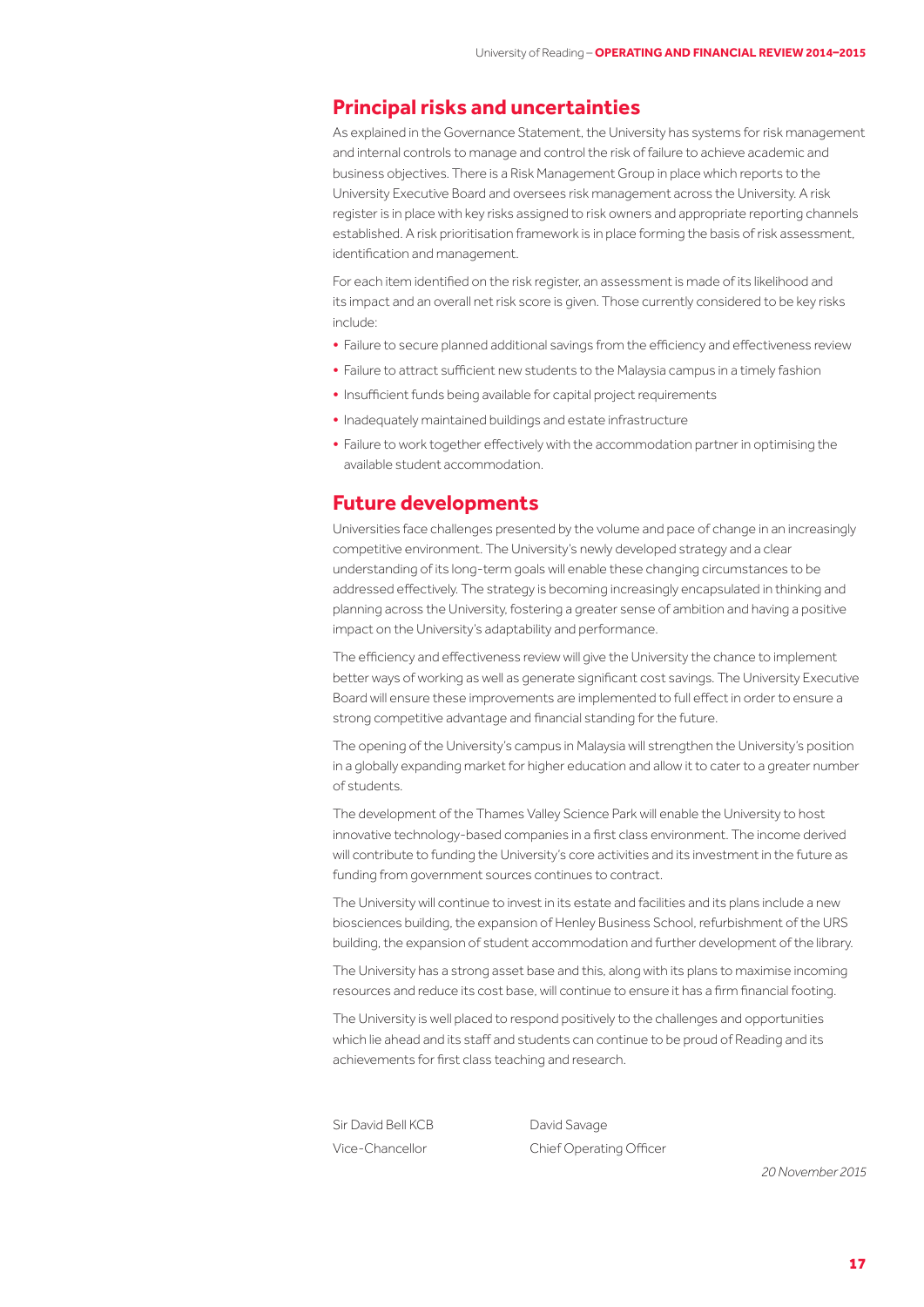## **STATEMENT ON PUBLIC BENEFIT**

The University is an independent corporation with charitable status established by Royal Charter granted in 1926. Its objects, powers and framework of governance are defined in the Charter and supporting Ordinances. It is an exempt charity within the meaning of Schedule 3 of the Charities Act 2011 and is a charity within the meaning of Para 1 of Schedule 6 to the Finance Act 2010. It is not required to be registered with the Charity Commission but is however subject to the Charity Commission's regulatory powers which are monitored by the Higher Education Funding Council for England (HEFCE). The University's Council has due regard to the Charity Commission's public benefit guidance. The University's Handbook for Council Members contains additional guidance on members' responsibilities in respect of public benefit.

All charities must have charitable purposes and apply them for the public benefit. The University's core charitable purposes are the delivery of higher education teaching and research. The University seeks to achieve excellent standards in these areas which it believes are to the benefit of the local, national and international communities.

A key part of the University's strategy in ensuring it delivers its core purposes for the public benefit lies in its policy of equal opportunities for all. The University aims to encourage people of all backgrounds to participate in and benefit from its teaching, research and other activities.

The University and its subsidiaries also carry out teaching and research of a more commercial nature, for example in some of the executive education programmes run by Henley Business School, and in research carried out for private sector organisations. The University is careful to ensure that the extent of these activities does not conflict with or detract from its core charitable purposes.

#### **Teaching and learning**

The University's admissions policy is to attract and admit the most able and motivated undergraduate and postgraduate students with the greatest potential to contribute to, and to benefit from, the education provided, irrespective of their background. The admissions procedures and the provision of bursaries are designed to support this policy fully.

The University promotes among all its students excellence in their studies and the other activities in which they participate while at Reading such as sporting, cultural and voluntary engagements, and encourages the opportunities these activities provide for stimulating personal development and the wellbeing of the community. When students complete their studies, they are able to use the skills they have acquired, both academic and non-academic, in their lives and careers beyond the University.

The University offers support to students through its access bursary scheme which allows it to recruit the most able students, regardless of financial background. The University aims to offer programmes of study that are attractive to a diverse range of potential students, have fair and transparent admission policies, and provide financial support to low income students. The University has a comprehensive Student Complaints Procedure to deal swiftly and effectively with problems which arise during a student's time at Reading.

The University seeks to encourage potential students to consider entering higher education and a range of methods are adopted including visits to schools and open days and events aimed at schools. These include the Students in Schools programme which enables student volunteers to work at local schools alongside teachers to raise the aspirations of pupils and encourage them to continue their education beyond school.

Events for schools during the year included an Experiencing Ancient Education event organised by the Department of Classics and a day spent exploring the big questions that bridge science and religion at the Institute of Education.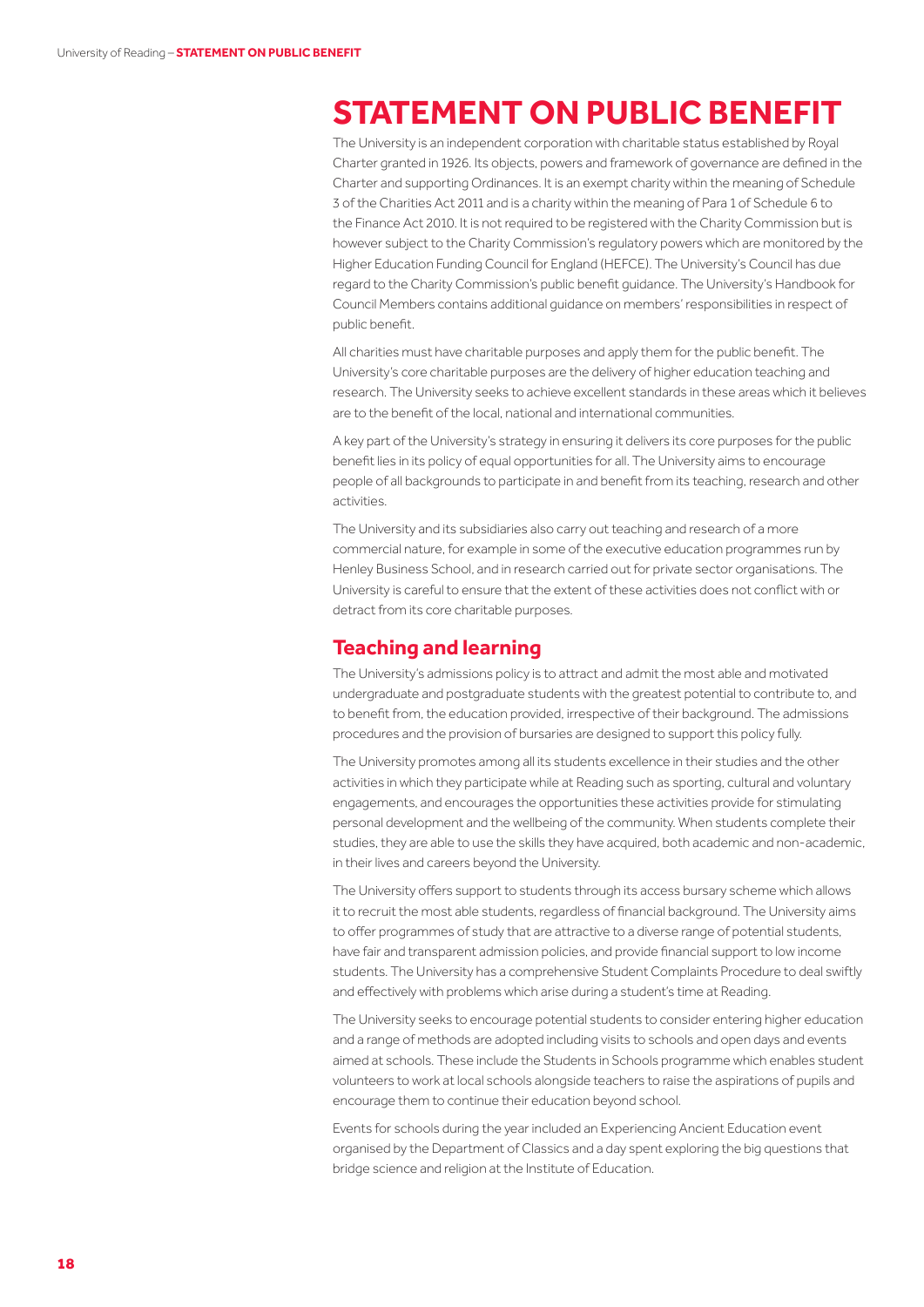### **Research**

The University is highly regarded, nationally and internationally, for the quality of its research, and is committed to enhancing its position as a leading research university. It aims to deliver outstanding research, a significant proportion of which is specifically designed to make a significant impact on knowledge, people or the economy, or to enhance or change society for the better.

The University is aware that research often raises ethical issues which need to be considered before a decision is taken on whether to carry out the research. The University's Research Ethics Committee considers all areas of research which may give rise to ethical issues and makes judgments on whether approval should be given for the research to be carried out.

The University partnered Public Health England and Netmums in carrying out a study on the reduction in sugar intake achieved as a result of a few simple adjustments to daily diets. The results highlighted that simple swaps could lead to big changes if sustained over time.

Reading's School of Pharmacy designed a new super-efficient way of delivering an anticancer drug which could extend and improve the quality of life for bladder cancer patients. Researchers developed a unique microgel that is potentially eight times 'stickier' than conventional methods keeping the drug in the bladder for longer. This allows the drug to be released in a more controlled manner over a longer period meaning fewer uncomfortable hospital appointments for patients and an increase in the chances of recovery.

Reading researchers developed a new test designed to help more babies that are born underweight reach their full mental development. The Early Report by Infant Caregivers (ERIC) test is an easy to use assessment for parents to detect delayed learning in babies that are born prematurely or with low birth weight. In the study, ERIC proved to be as effective at identifying cognitive problems as the standard assessment currently used in clinics - the Bayley Scales of Infant Development. ERIC has the potential to identify more babies with problems than Bayley does because it is quick and easy to use and is able to assess babies at any age between 10–24 months.

## **Community**

The University is keen to encourage participation by, and engagement with, the local community.

The University received the Buttle UK Quality Mark during the year for its commitment to helping young people in and leaving care make a successful transition into Higher Education and beyond. Reading demonstrated that it has a robust strategy in place to ensure that students from a care background can access a package of financial, pastoral and educational support.

The Museum of English Rural Life, which is owned by the University, carried out a major refurbishment which was funded by a grant of £1.7m from the Heritage Lottery Fund. The refurbishment enabled the expansion of the galleries and allowed never seen before 'hidden treasures' to go on display.

The University provides facilities open to the public, including lectures and concerts, museums, sports facilities and other visitor attractions. This year's lectures have included subjects as diverse as what makes us human, the psychology of babies and the importance of weather forecasting for the D-Day landings.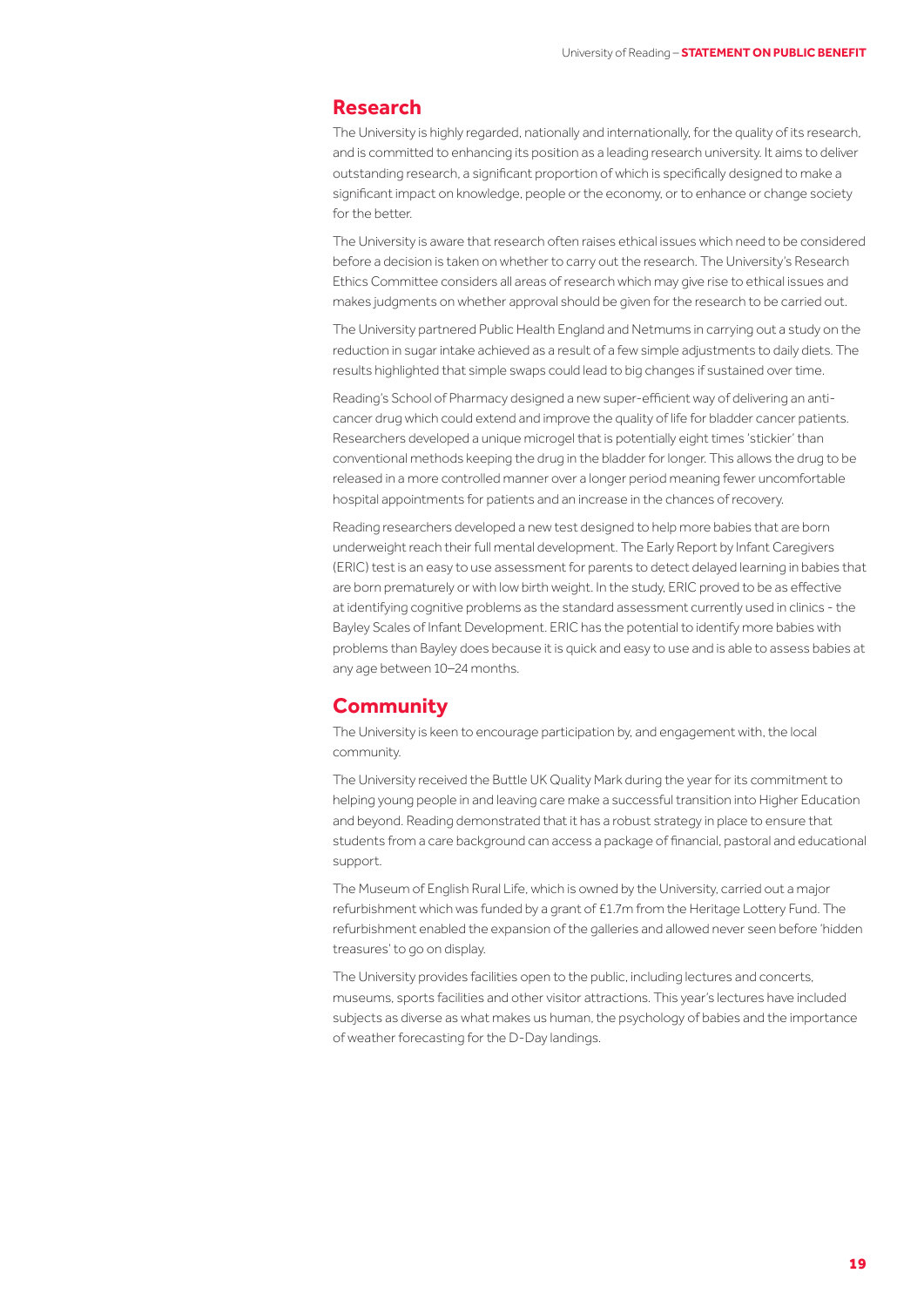## **GOVERNANCE STATEMENT**

## **Responsibilities of the University's Council and structure of corporate governance**

The University is committed to the highest standards of governance and continues to review its processes and framework to refine its governance arrangements. In developing its approach the University has drawn on the Combined Code on Corporate Governance. In addition the University has referred to guidelines published by the Higher Education Funding Council for England (HEFCE), the British Universities Finance Directors Group (BUFDG) and the Committee of University Chairs (CUC) including the CUC Higher Education Code of Governance. This statement sets out how the University has applied the relevant corporate governance recommendations during the year.

The Council's responsibilities include the management of the affairs of the University and it is required to present audited financial statements each year.

The Council has reviewed and continues to review the University's governance arrangements and is satisfied that the University has fully complied with HEFCE's guidelines throughout the financial year. In December 2014 a new version of the CUC Higher Education Code of Governance was issued. The University's Council has established a group to consider the implementation of the Code. The Group has reported to Council in July 2015 to the effect that the University is compliant with the new Code in large part, and that it expects the University to be fully compliant by the end of 2015–16. More work is to be done to ensure full compliance, and therefore this report does not attempt to report on specific areas where the University's practices differ from the new Code. Areas where practices differ from the previous Code are set out below:

- **•** The Council has 30 members. The Council requires that the senior academic officers of the University be included in membership for purposes of accountability and values the presence of various categories of staff and students as a means of ensuring Universitywide involvement in its work. Beyond this, lay members, whose contribution is an integral part of arrangements, form a clear majority.
- **•** The Code recommends that the Council should monitor its own effectiveness, and that of its committees, through reviews at least every five years. It also recommends that parallel reviews be undertaken of the Senate and its committees. The latest review of Council and its committees was concluded in 2012–13. A review of Senate and its committees was not undertaken at that time but will be carried out during 2016–17.
- **•** The University has developed a comprehensive set of performance measures which are evaluated at least annually and information is made available to the Council and its main committees. The University has decided that for reasons of commercial confidentiality it will not make these measures, and its performance against them, available in the public domain.

The structure of governance in the current year is outlined below.

### **Overview**

The Charter and Ordinances determine the primary organisational structure of the University, the key constituent parts of which are the Council and the Senate. Each has defined and discrete responsibilities and functions described in further detail in this statement.

## **The Council**

The Council is the University's executive governing body, meeting at least four times during the academic year. It sets the University's strategic direction, ensures compliance with statutory requirements and approves constitutional changes. The Council is ultimately responsible for managing the University's estate, finance and staff, with much of the detailed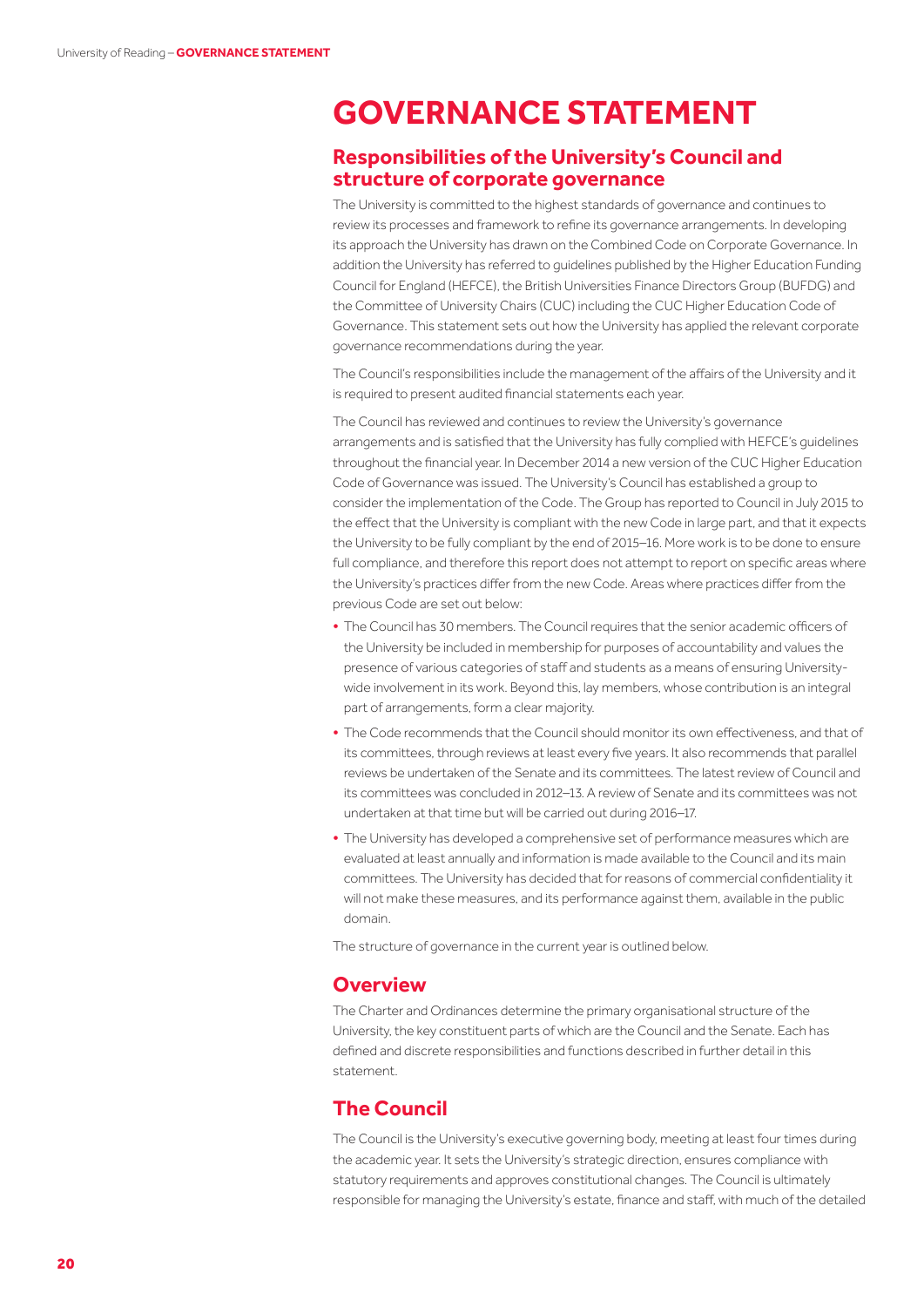work falling to sub-committees. Here broad majority representation by lay members, drawn from commercial, community and professional organisations, provides a valuable perspective. The primary responsibilities of the Council are set out in Ordinance A2, Statement of Primary Responsibilities of the Council, which can be viewed on the University website at **www.reading.ac.uk/web/FILES/Calendar2015-16/Section\_F.pdf.** Lay members of the Council receive no remuneration for their role in these bodies although they are reimbursed for expenses incurred in attending meetings.

The role of President of Council is separated from the role of the University's Chief Executive, the Vice-Chancellor. The Vice-Chancellor is an ex-officio member of the Council and the principal academic and administrative officer of the University. He is also the 'designated officer' under the Memorandum of Assurance and Accountability with HEFCE and may be regarded as the chief executive of the University. He exercises considerable influence upon the development of institutional strategy, the identification and planning of new developments and the shaping of the institutional ethos. The Deputy Vice-Chancellor, Pro-Vice-Chancellors, Deans and Heads of Service all support and contribute to this work.

### **The Senate**

The Senate is the University's main academic administrative body. Reporting to the Council and meeting at least four times a year, the Senate advises on areas such as student entry, assessment and awards. With around 90 members, the Senate includes Deans, Heads and elected representatives of Schools, as well as professional staff and students. University Boards responsible for developments in enterprise, research and teaching and learning report to the Senate.

## **Committees of Council**

The Council has five principal committees each of which reports to the Council on a regular basis. These committees have formally prescribed terms of reference and specified membership, including a majority of lay members. The principal committees are:

- **•** the Strategy and Finance Committee which meets at least four times a year and, inter alia, advises the Council on key strategic, policy and operational issues including the financial management of the University. This Committee considers financial plans, monitoring reports and proposals with financial implications recommended by the University Executive Board.
- **•** the Audit Committee, which is independent and advisory, reports directly to the Council. This Committee is responsible for considering the findings of internal and external audit, the management responses and progress against implementation plans and has an overview of the internal and external audit functions. It also has oversight of the internal control system, risk management arrangements and the framework for ensuring economy, efficiency and effectiveness including governance arrangements. The Audit Committee monitors compliance with regulatory requirements. It meets three times a year and has the right of access to information it considers necessary. While senior executives have the right to attend meetings of the Committee, they are not members of the Committee. The Committee meets with both the internal and external auditors for independent discussions.
- **•** the Remuneration Committee which determines the pay and conditions for the University's senior executive management, including the Vice-Chancellor, the Professoriate and equivalent non-academic staff. It has the power to make recommendations to the Council on remuneration and contractual arrangements. A report from the Remuneration Committee is included within the financial statements.
- **•** the Appointments Committee which meets termly and discharges the Council's responsibilities in respect of non-financial aspects of staffing matters. It also operates as the Nominations Committee in seeking and recommending persons to serve on the Council and other committees.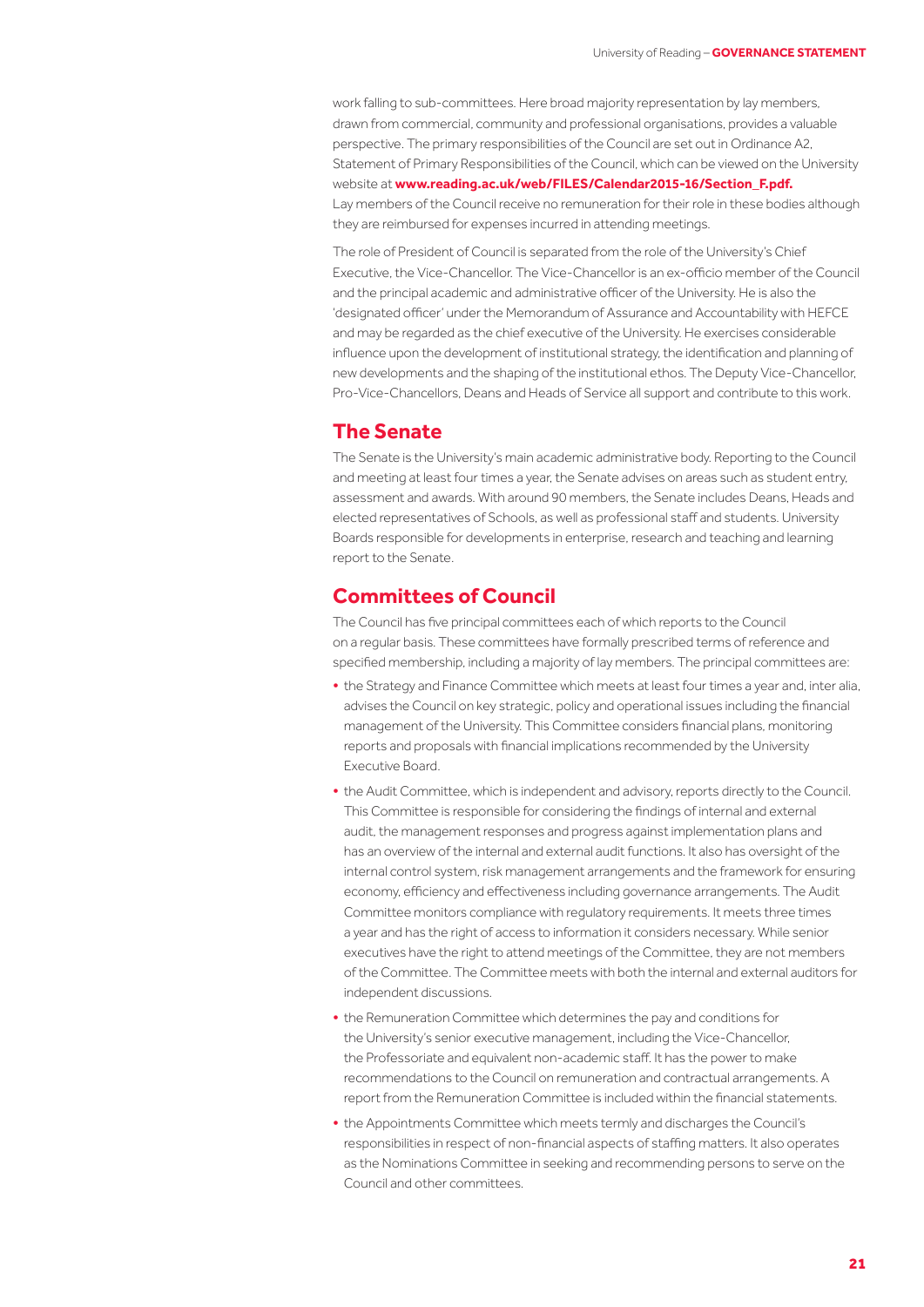**•** the Student Experience Committee which has oversight of non-academic services policy and advisory oversight of student services in general. It also discharges the Council's responsibility in respect of formal student complaints and disciplinary matters.

Management and strategic direction of the University is undertaken by the University Executive Board comprising the Vice-Chancellor, the Deputy Vice-Chancellor, the Pro-Vice-Chancellors and the Heads of Service. The Board meets weekly throughout most of the year and reports routinely to the Senate and Strategy and Finance Committee.

## **Supply of information**

Papers summarising financial and non-financial performance, major events and key indicators of performance are presented to the Council, Strategy and Finance Committee and University Executive Board on a regular basis. Papers explaining topics on the agenda for the various Council and committee meetings are issued in advance. The Council monitors performance and various key areas on a regular basis including operating and financial performance, annual operating plans and budgets, strategic proposals, student recruitment, changes in the operational environment including those due to funding, regulatory or legal changes, staff recruitment and retention, remuneration and risk management arrangements.

#### **Risk management and internal controls**

The University acknowledges the risks inherent in its activities, and is committed to managing those risks that pose a significant threat to the achievement of its academic and business objectives and financial health. The systems for risk management and internal controls exist to manage and control the risk of failure to achieve academic and business objectives and can only provide reasonable but not absolute assurance against material misstatement or loss. There is a continuous process for identifying, evaluating and managing the significant risks faced by the University and this is reviewed regularly by the University Executive Board, Strategy and Finance Committee and the Council. This process was in place throughout the year under review and up to the date of approval of the financial statements.

In accordance with the University's Charter and Ordinances and the Memorandum of Assurance and Accountability with HEFCE, the University's Council is ultimately responsible for the management of the affairs of the University, advancing its interests, promoting teaching and research and providing an excellent student experience.

A key responsibility of the Council is to ensure an effective system of internal and financial controls to support the achievement of the University's objectives while safeguarding the public and other funds.

The system of internal control is developed on an ongoing basis and is designed to identify the principal business, operational, compliance and financial risks to the achievement of aims and objectives, to evaluate the nature and extent of those risks and manage them efficiently, effectively and economically.

The Council, through the Strategy and Finance Committee, has overall responsibility for reviewing the effectiveness of the systems of internal control and risk management. The University has developed and adopted a formal and structured risk management policy and system to ensure that key risks are identified, prioritised and managed consistently across the University. The policy and system are reviewed and updated on a regular basis. Reports documenting the policy, system, procedures and issues arising are reported to the Strategy and Finance Committee on a regular basis. A comprehensive set of policies and procedures designed to manage and monitor risks is in place. The key elements of these systems are explained on the next page:

**•** the Council meets four times a year to consider the University's strategic direction, decisions and progress against the Corporate Plan and is advised by various Committees. The Council, through the Strategy and Finance Committee, is responsible for reviewing the effectiveness of the internal controls of the University.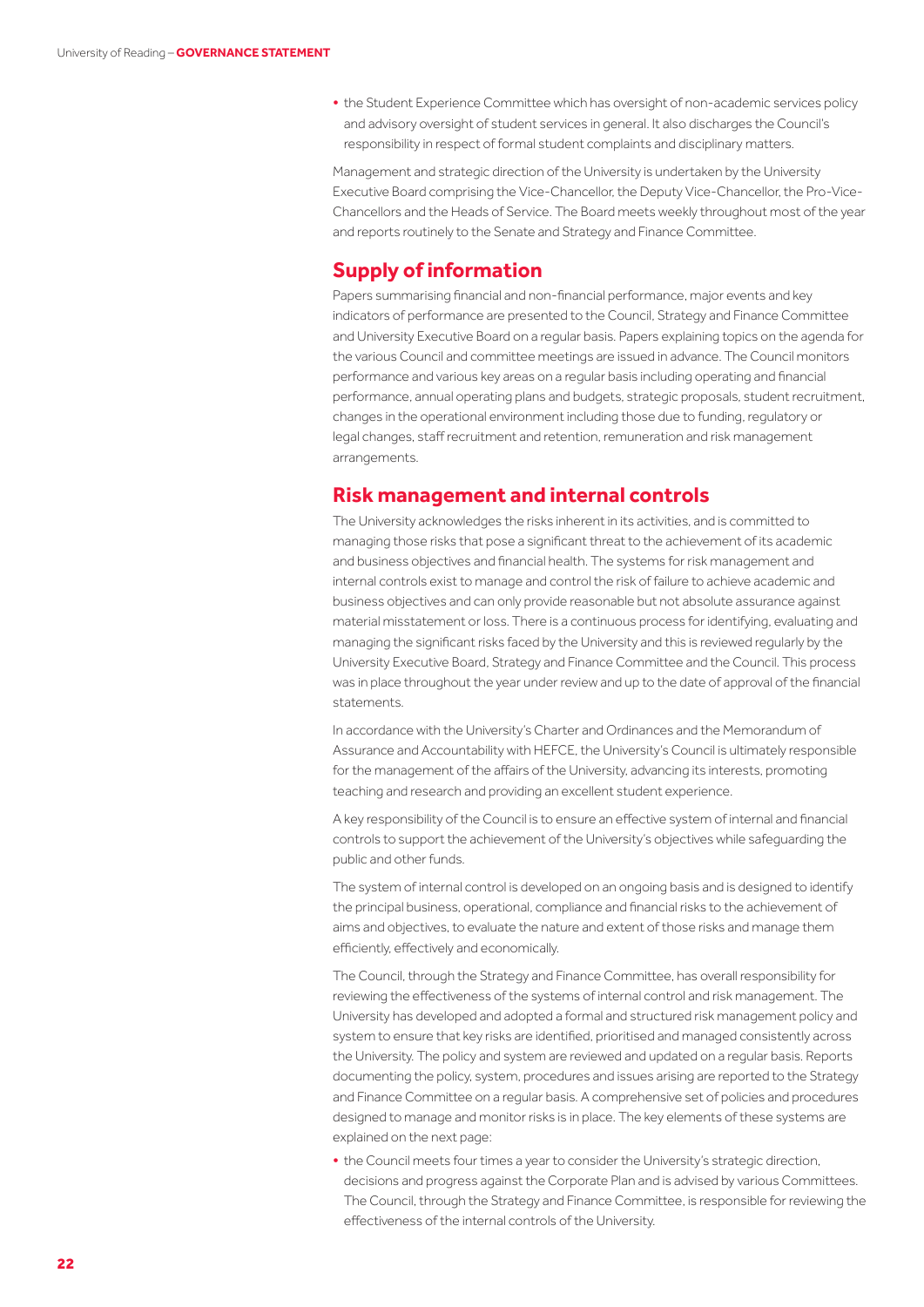- **•** the University has developed a system of internal control in line with best practice. This system is designed to identify the principal risks which may prevent or inhibit the achievement of the University's aims and objectives, to evaluate the nature and extent of those risks and manage them efficiently, effectively and economically.
- **•** the Audit Committee receives regular reports from the Head of Internal Audit Services, together with recommendations for improvement. These reports comment on the arrangements for internal control, risk management and governance.
- **•** a Risk Management Group reporting to the University Executive Board and led by the Deputy Vice-Chancellor oversees risk management at the University. The University has developed its Corporate Plan with specific reference to the key risks identified for the University. The Risk Management Group also oversees work on major incident and business continuity planning.
- **•** a framework for managing risk is in place and includes a risk register. Each key risk is assigned to named members of the University Executive Board. Each risk has also been assigned to the appropriate committee to monitor the operation of the associated controls within their broader remit. The risks are prioritised based on the likelihood of an event arising from a particular risk and an assessment of the anticipated impact. The assigned priority helps focus resources on critical areas.
- **•** corporate and subsidiary risk registers held at school and central services level which document controls, mitigating actions and early warning mechanisms in place to manage each risk. These registers are assessed by the Risk Management Group who consider the risks identified, their interactions and interdependencies, the exposure and the proposed processes for managing these risks. Schools and central services also report on their risk management arrangements to the Risk Management Group. The registers are directly linked to and inform the Corporate and Operational Plans.
- **•** internal and external audit review the system of risk management and internal controls on an ongoing basis. The internal audit programme is driven by the strategic, operational and financial risks potentially affecting the University with each risk being reviewed by internal audit on a three year rolling programme. In discharging its plan, internal audit gives assurance on the quality and reliability of the risk management framework and the controls which protect the University against exposure to risk and reviews compliance with policies and procedures.

The development of a risk management framework over recent years has been an evolutionary process. Significant work on embedding the framework and raising awareness across the University has been undertaken and efforts continue to ensure staff at school level are able to participate in and inform the process.

## **Register of interests**

The Secretary to the Council maintains a register of interests for Council members, lay members of University committees and senior members of staff.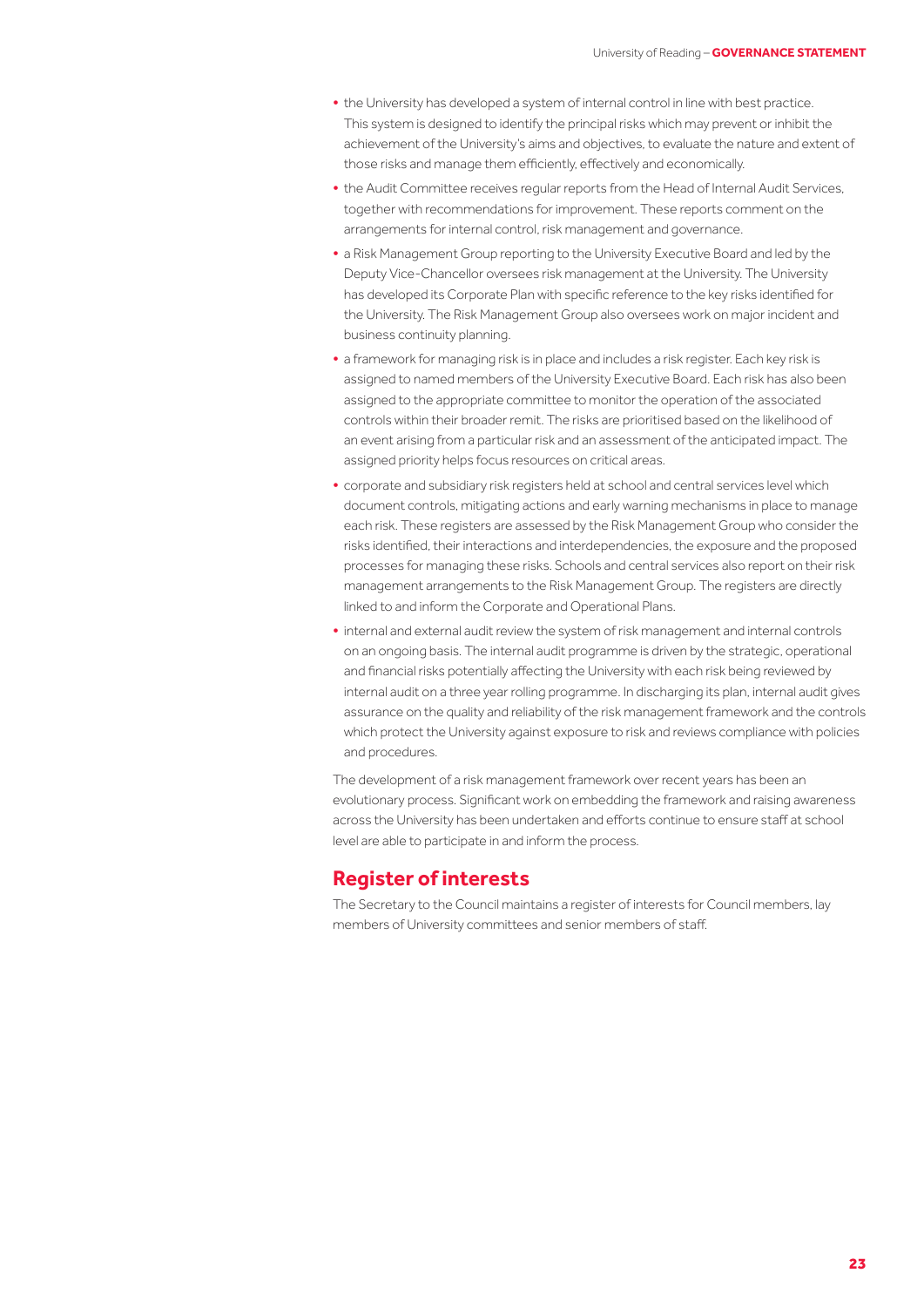## **Preparation of the financial statements**

The Council is responsible for keeping proper accounting records which disclose with reasonable accuracy at any time the financial position of the Group and enable it to ensure that the financial statements are prepared in accordance with the University's Charter of Incorporation, the Statement of Recommended Practice: Accounting for Further & Higher Education 2007 and other relevant accounting standards. In addition, within the terms and conditions of a Memorandum of Assurance and Accountability agreed between HEFCE and the University, the Council, through its designated office holder, is required to prepare financial statements for each financial year which give a true and fair view of the state of affairs of the Group and University and of the surplus or deficit and cash flows for that year.

In preparing the financial statements, the Council is required to ensure that:

- **•** suitable accounting policies are selected and applied consistently
- **•** judgements and estimates are made that are reasonable and prudent
- **•** applicable accounting standards have been followed, subject to any material departures disclosed and explained in the financial statements, and
- **•** financial statements are prepared on a going concern basis unless it is inappropriate to presume that the University will continue in operation. The Council is satisfied that it has adequate resources to continue in operation for the foreseeable future; for this reason the going concern basis continues to be adopted in the preparation of these financial statements.

The Council has taken reasonable steps to:

- **•** ensure that the University's funds have been applied in accordance with the University's Ordinances, the Memorandum of Assurance and Accountability agreed with HEFCE and the funding agreement with the National College for Teaching and Leadership as appropriate
- **•** ensure that there are appropriate financial and management controls in place to safeguard public funds and funds from other sources
- **•** safeguard the assets of the University and prevent and detect fraud and other irregularities
- **•** secure the economical, efficient and effective management of the University's resources and expenditure, and
- **•** ensure that material risks are identified, carefully considered and properly managed and that appropriate risk management procedures and processes are in place across the University.

## **Internal financial controls**

The key elements of the University's system of internal financial controls and the associated process for monitoring the effectiveness of these controls include the following:

- **•** clear definitions of the responsibilities of, and the authority delegated to, heads of academic schools and central services and such other staff to whom such authority and responsibility is from time to time delegated
- **•** a comprehensive corporate planning process supported by key strategic and financial resource plans and a robust investment appraisal process
- **•** regular reviews of academic, operational and financial performance undertaken on an ongoing basis using operational performance information and financial monitoring reports
- **•** clearly defined and formalised requirements for approval and control of expenditure, with capital expenditure being subject to formal detailed appraisal and review according to approval levels set by the Council
- **•** comprehensive financial regulations reviewed and developed by the Strategy and Finance Committee with amendments subject to approval by the Council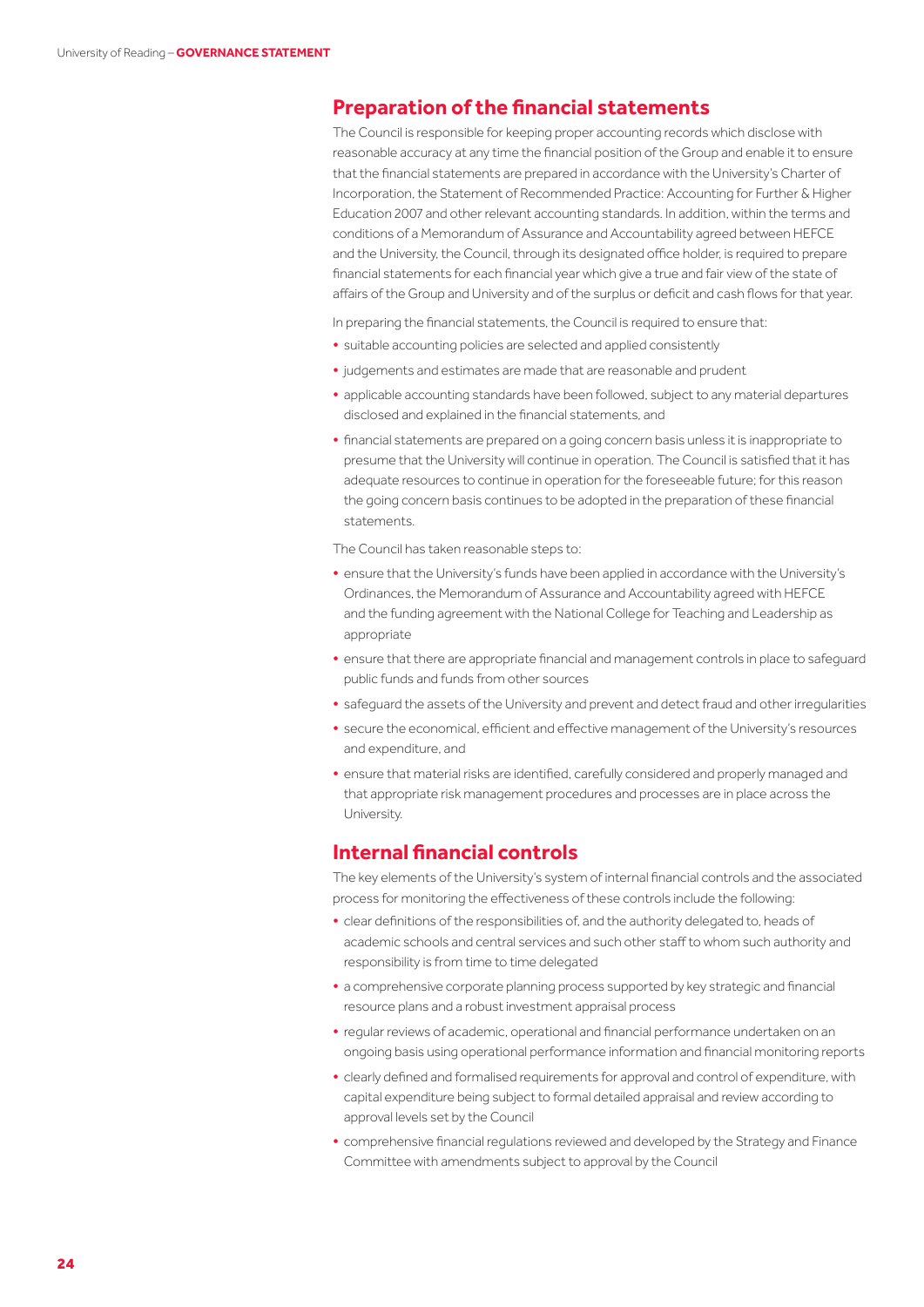- **•** an annual programme of work undertaken by the internal audit team which is reviewed and approved by the Audit Committee
- **•** reviews by the Audit Committee of the effectiveness of risk management, control and governance arrangements

The Head of Internal Audit Services is responsible for providing reasonable assurance on the adequacy and effectiveness of risk management, control and governance arrangements.

## **Information held on the University's website**

The Council is responsible for the maintenance and integrity of the corporate and financial information included on the University's website. Legislation in the UK governing the preparation and dissemination of financial statements may differ from legislation in other jurisdictions.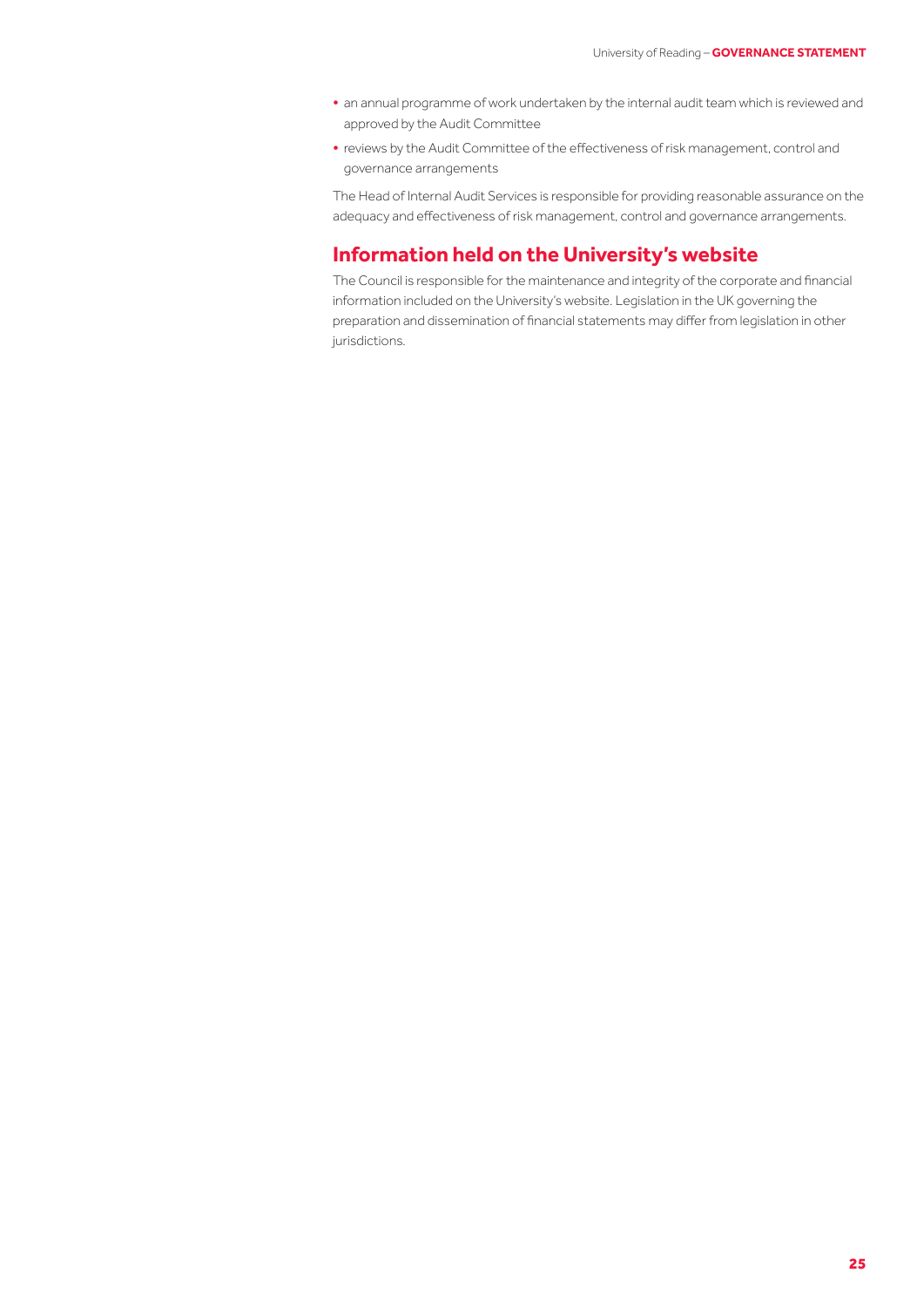## **REPORT OF THE REMUNERATION COMMITTEE**

The Remuneration Committee, one of the five principal committees of the Council, determines on the authority of the Council the remuneration of each individual member of the University's senior executive and academic leadership and management, specifically the Vice-Chancellor, the Professoriate and equivalent non-academic staff. It has the power to make recommendations to the Council on the contractual arrangements and the terms and conditions of employment for such staff.

The Committee has six members, five of whom are lay members of the Council and the other the Vice-Chancellor. It is chaired by Susan Woodman, Vice-President of the Council. The Chief Strategy Officer and University Secretary is its Secretary and the Director of Human Resources is in attendance at its meetings. No employees of the University are present when their own remuneration is under consideration. The Committee reports directly to the Council and receives reports and recommendations from its Professorial Staff Salaries Advisory Group and its Senior Staff Salaries Advisory Group respectively. These Advisory Groups, and the Committee itself, routinely have regard to the annual UCEA Remuneration Survey in the course of their deliberations and are mindful at all times of such guidance as HEFCE may from time to time provide.

The Committee has met twice in the year ending 31 July 2015 and, in the course of those meetings, has:

- reviewed its own terms of reference and confirmed that these remain appropriate; (i)
- conformed with the Statement of the University's Remuneration Policy as approved by the Council; (ii)
- monitored the approval processes that apply in respect of severance and early retire-(iii) ment arrangements and pronounced itself content;
- had regard to the national and local context as it affects the remuneration of senior (iv) staff in the higher education sector;
- agreed, on the basis of a report from its Professorial Salaries Advisory Group, adjustments to salary for certain Professorial staff with effect from 1 August 2015;  $(v)$
- agreed, on the basis of a report from its Senior Salaries Advisory Group, adjustments (vi) to salary for certain senior staff with effect from 1 August 2015;
- (vii) agreed that there be no adjustments to salary for the Pro-Vice-Chancellors with effect from 1 August 2015 save for the application of the nationally-agreed salary settlement;
- (viii) agreed that there be no adjustments to salary for the Deputy Vice-Chancellor with effect from 1 August 2015 save for the application of the nationally-agreed salary settlement;
- (ix) agreed that there be no adjustments to salary for the Heads of Service with effect from 1 August 2015 save for the application of the nationally-agreed salary settlement; and
- agreed that there be no adjustment to the emoluments of the Vice-Chancellor with (x) effect from 1 August 2015 save for the application of the nationally-agreed salary settlement.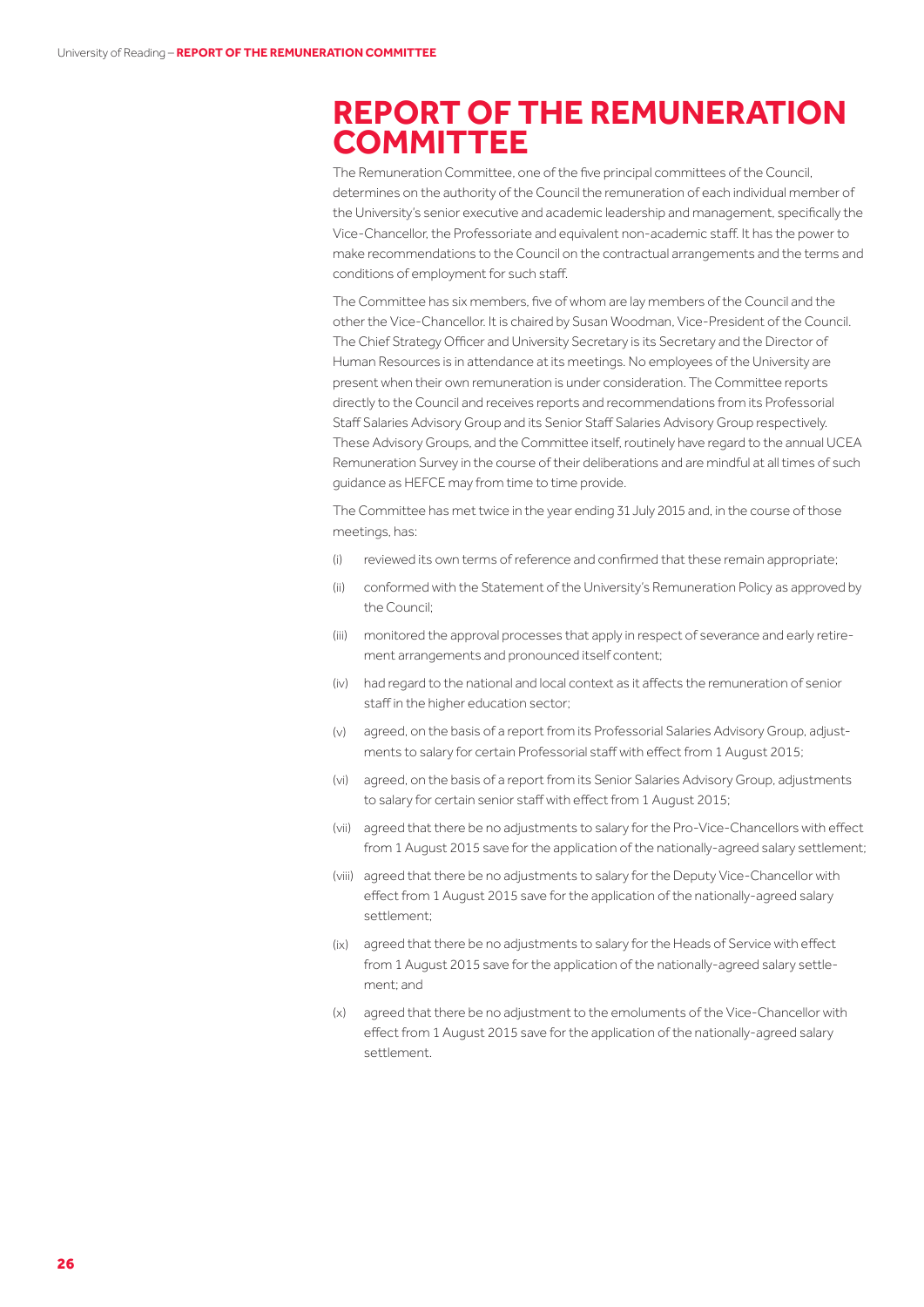## **INDEPENDENT AUDITOR'S REPORT TO THE COUNCIL OF THE UNIVERSITY OF READING**

We have audited the Group and University financial statements (the ''financial statements'') of the University of Reading for the year ended 31 July 2015 which comprise the Consolidated Income and Expenditure Account, the Consolidated and University Balance Sheets, the Consolidated Cash Flow Statement, the Statement of Consolidated Total Recognised Gains and Losses, the Accounting Policies and the related notes. The financial reporting framework that has been applied in their preparation is applicable law and United Kingdom Accounting Standards (United Kingdom Generally Accepted Accounting Practice).

This report is made solely to the Council, in accordance with the Charters and Ordinances of the institution. Our audit work has been undertaken so that we might state to the University Council those matters we are required to state to it in an auditor's report and for no other purpose. To the fullest extent permitted by law, we do not accept or assume responsibility to anyone other than the University Council for our audit work, for this report, or for the opinions we have formed.

## **Respective responsibilities of the University Council and auditor**

As explained more fully in the governance statement set out on pages 20 to 25 the Council is responsible for the preparation of financial statements which give a true and fair view. Our responsibility is to audit, and express an opinion, on the financial statements in accordance with applicable law and International Standards on Auditing (UK and Ireland). Those standards require us to comply with the Auditing Practices Board's Ethical Standards for Auditors.

## **Scope of the audit of the financial statements**

An audit involves obtaining evidence about the amounts and disclosures in the financial statements sufficient to give reasonable assurance that the financial statements are free from material misstatement, whether caused by fraud or error. This includes an assessment of: whether the accounting policies are appropriate to the Group's and University's circumstances and have been consistently applied and adequately disclosed; the reasonableness of significant accounting estimates made by the University Council; and the overall presentation of the financial statements. In addition, we read all the financial and non-financial information in the Operating and Financial Review to identify material inconsistencies with the audited financial statements and to identify any information that is apparently materially incorrect based on, or materially inconsistent with, the knowledge acquired by us in the course of performing the audit. If we become aware of any apparent material misstatements or inconsistencies we consider the implications for our report.

## **Opinion on financial statements**

In our opinion the financial statements:

- **•** give a true and fair view of the state of the affairs of the Group and University as at 31 July 2015 and of the Group's income and expenditure, recognised gains and losses and cash flows for the year then ended; and
- **•** have been properly prepared in accordance with United Kingdom Generally Accepted Accounting Practice and with the 2007 Statement of Recommended Practice – Accounting for Further and Higher Education; and
- **•** meet the requirements of HEFCE's *Accounts direction to higher education institutions for 2014–15 financial statements.*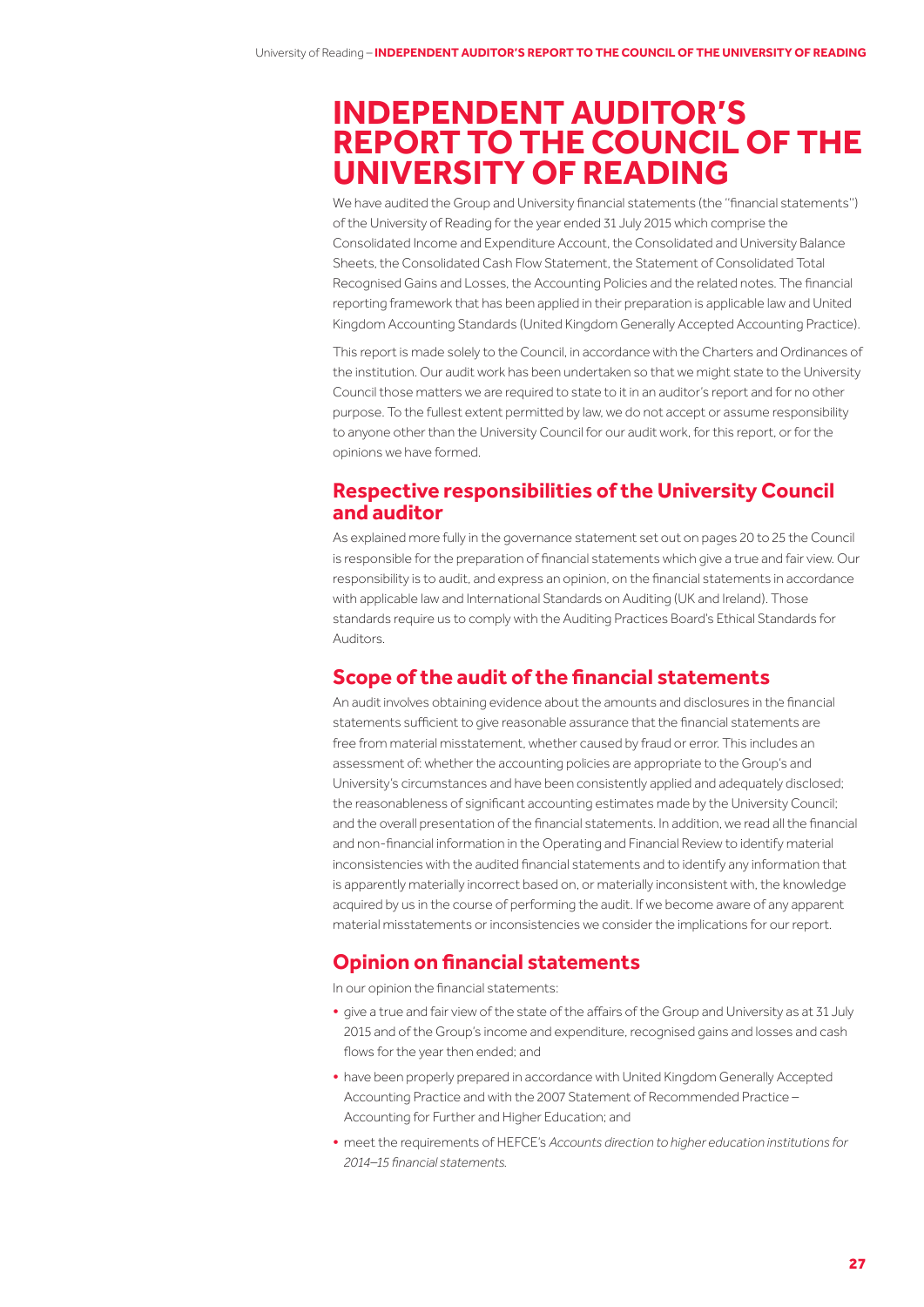## **Opinion on other matters prescribed in the HEFCE Audit Code of Practice issued under the Further and Higher Education Act 1992**

In our opinion, in all material respects:

- **•** funds from whatever source administered by the University for specific purposes have been properly applied to those purposes and managed in accordance with relevant legislation;
- **•** funds provided by HEFCE have been applied in accordance with the Memorandum of Assurance and Accountability and any other terms and conditions attached to them; and
- **•** the corporate governance and internal control requirements of HEFCE's *Accounts direction to higher education institutions for 2014–15 financial statements* have been met*.*

Chris Wilson

For and on behalf of KPMG LLP, Statutory Auditor Chartered Accountants Arlington Business Park Theale RG7 4SD

 *25November 2015*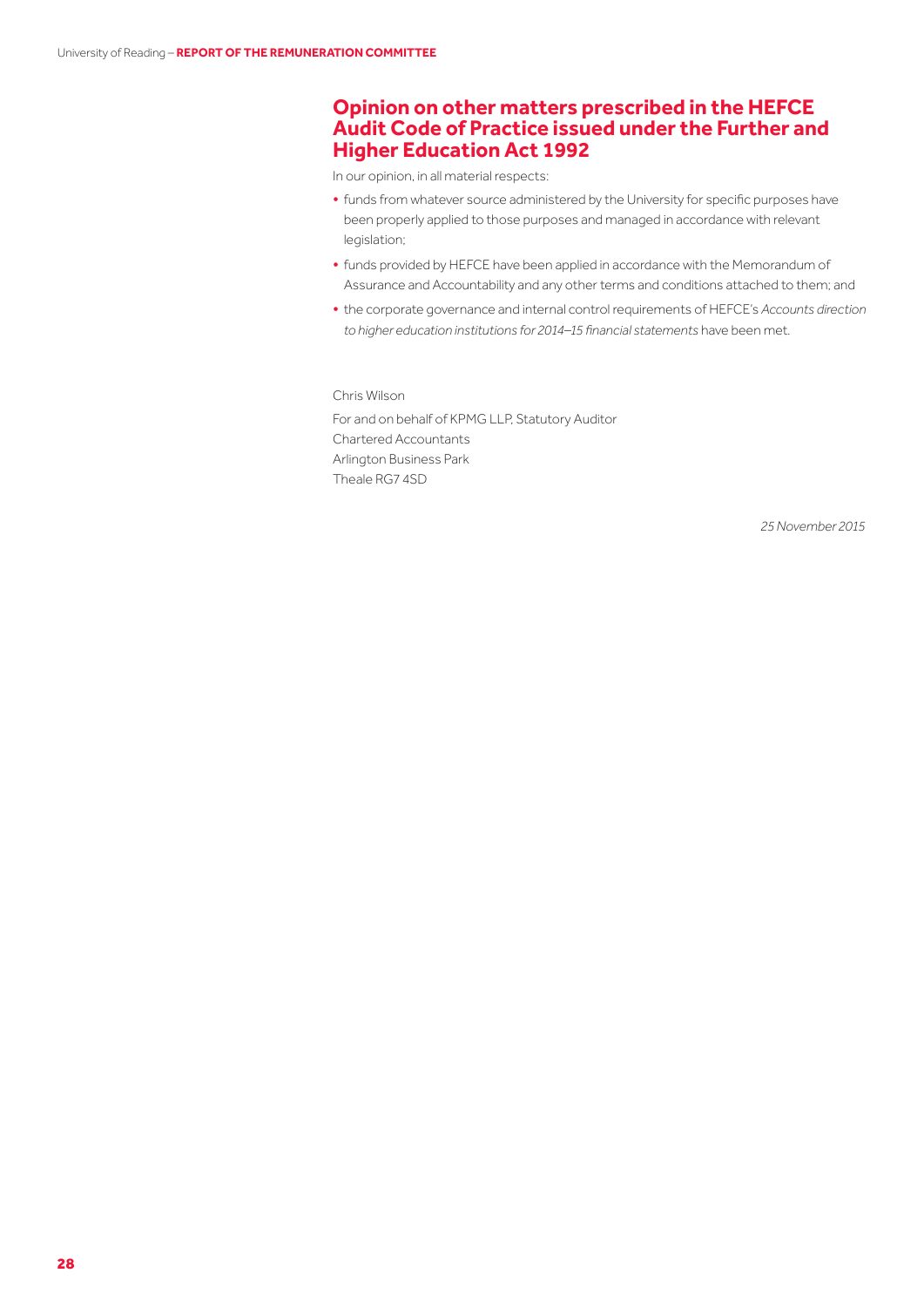## **Income and expenditure account for the year ended 31 July 2015**

|        |                                                                                         | Consolidated |             |
|--------|-----------------------------------------------------------------------------------------|--------------|-------------|
|        |                                                                                         | 2015         | 2014        |
|        |                                                                                         | £'000        | £'000       |
|        | <b>Income</b>                                                                           |              |             |
| Note 1 | Funding body grants                                                                     | 28,907       | 37,099      |
| 2      | Tuition fees and education contracts                                                    | 139,864      | 114,729     |
| 3      | Research grants and contracts                                                           | 34,681       | 34,063      |
| 4      | Other income                                                                            | 52,619       | 48,928      |
| 5      | Endowment and investment income - regular                                               | 6,019        | 5,010       |
| 5      | Endowment and investment income - exceptional                                           | 28,632       | $\mathbf 0$ |
|        | <b>Total income</b>                                                                     | 290,722      | 239,829     |
|        | <b>Expenditure</b>                                                                      |              |             |
| 6      | Staff costs                                                                             | 145,475      | 137,841     |
| 8      | Other operating expenses - regular                                                      | 92,000       | 82,686      |
| 8      | Other operating expenses - exceptional                                                  | 12,144       | 7.114       |
| 10     | Depreciation                                                                            | 21,481       | 19,698      |
| 7      | Interest and other finance costs                                                        | 4,739        | 4,907       |
|        | <b>Total expenditure</b>                                                                | 275,839      | 252,246     |
|        | Surplus / (deficit) on continuing operations                                            | 14,883       | (12, 417)   |
| 13     | Share of operating deficit in associates                                                | (880)        | (879)       |
| 9      | Taxation (charge) / credit                                                              | (630)        | 4           |
|        | Surplus / (deficit) after depreciation and tax                                          | 13,373       | (13, 292)   |
|        | <b>Exceptional items</b>                                                                |              |             |
|        | Profit on disposal of fixed assets                                                      | 1,002        | 34,177      |
|        | Surplus after exceptional items                                                         | 14,375       | 20,885      |
| 21     | Surplus / (deficit) for the year transferred from accumulated income in endowment funds | (29,062)     | 56          |
|        | (Deficit) / surplus for the year retained within general reserves                       | (14, 687)    | 20,941      |

Other than the exceptional items, all items of income and expenditure arise from continuing operations. There is no material difference between the surplus reported above and that on an historical cost basis.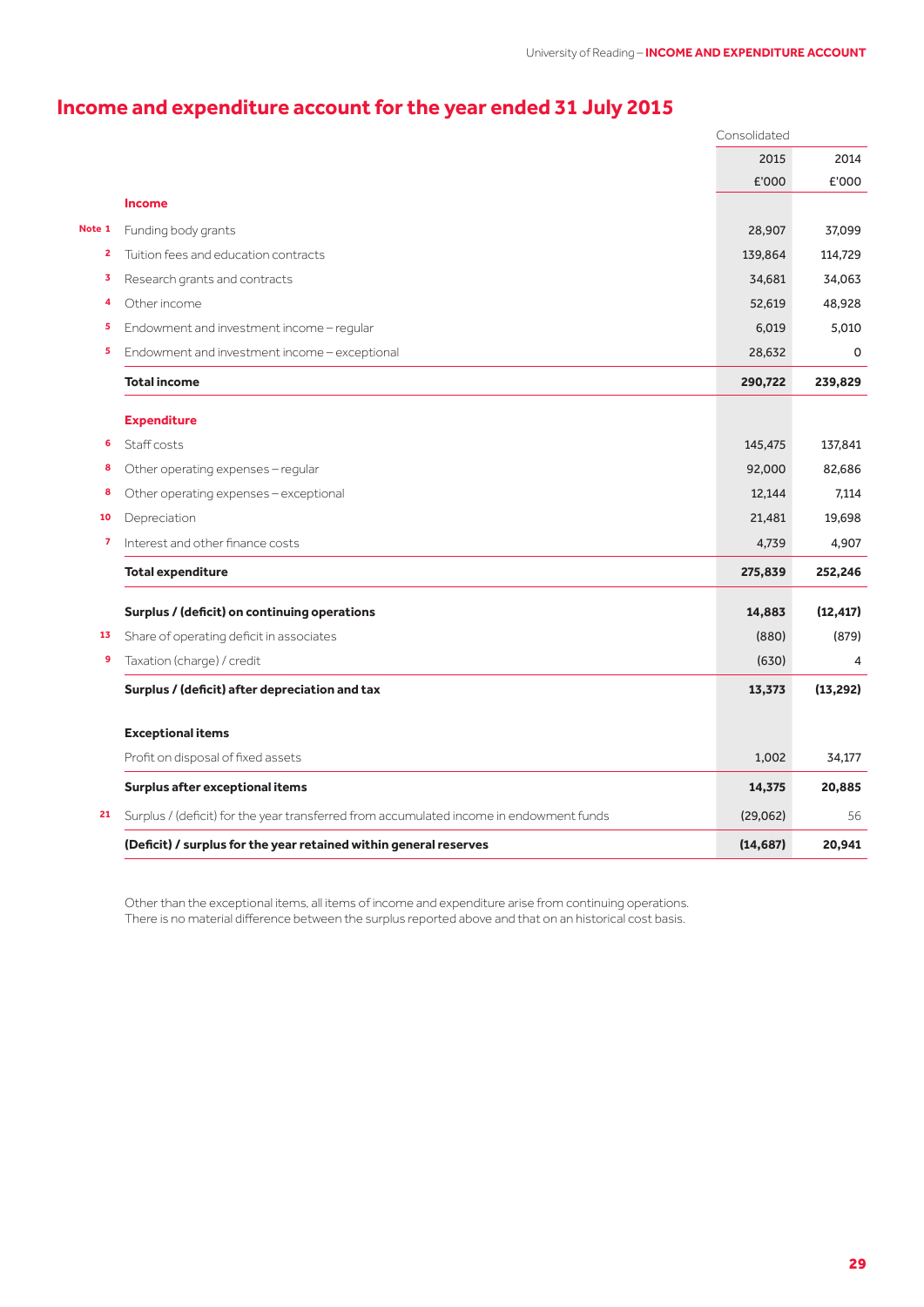University of Reading – **STATEMENT OF TOTAL RECOGNISED GAINS AND LOSSES**

## **Statement of total recognised gains and losses**

|         |                                                                                 | Consolidated |         |
|---------|---------------------------------------------------------------------------------|--------------|---------|
|         |                                                                                 | 2015         | 2014    |
|         |                                                                                 | £'000        | £'000   |
|         | Surplus after exceptional items                                                 | 14,375       | 20,885  |
| Note 13 | Unrealised surplus / (deficit) on revaluation of fixed assets held by associate | 3,395        | (1)     |
| 11      | Unrealised gain on revaluation of investment property                           | 1,916        | 2,692   |
| 12      | Unrealised gain / (loss) on fixed asset investments                             | 17           | (14)    |
| 21      | Reclassification of endowment properties as non-investment properties           | (395)        | 0       |
| 21      | Unrealised gain / (loss) on revaluation of endowment investment property        | 2,706        | (85)    |
| 21      | Unrealised gain / (loss) on the value of endowment investments                  | 2,501        | (1,051) |
| 21      | Gain on disposal of endowment assets                                            | 3,607        | 1,793   |
| 21      | New endowments                                                                  | 25           | 165     |
| 16      | Unrealised gain on current asset investments                                    | 284          | 135     |
| 33      | Actuarial loss in respect of the pension scheme                                 | (424)        | (2,582) |
|         | Exchange differences                                                            | 366          | 59      |
|         | Total recognised gains in the year                                              | 28,373       | 21,996  |
|         |                                                                                 |              |         |
|         | <b>Reconciliation</b>                                                           |              |         |
|         | Opening reserves and endowments                                                 | 271,887      | 249,891 |

Total recognised gains in the year 21,996 21,996 **Closing reserves and endowments 300,260 271,887**

30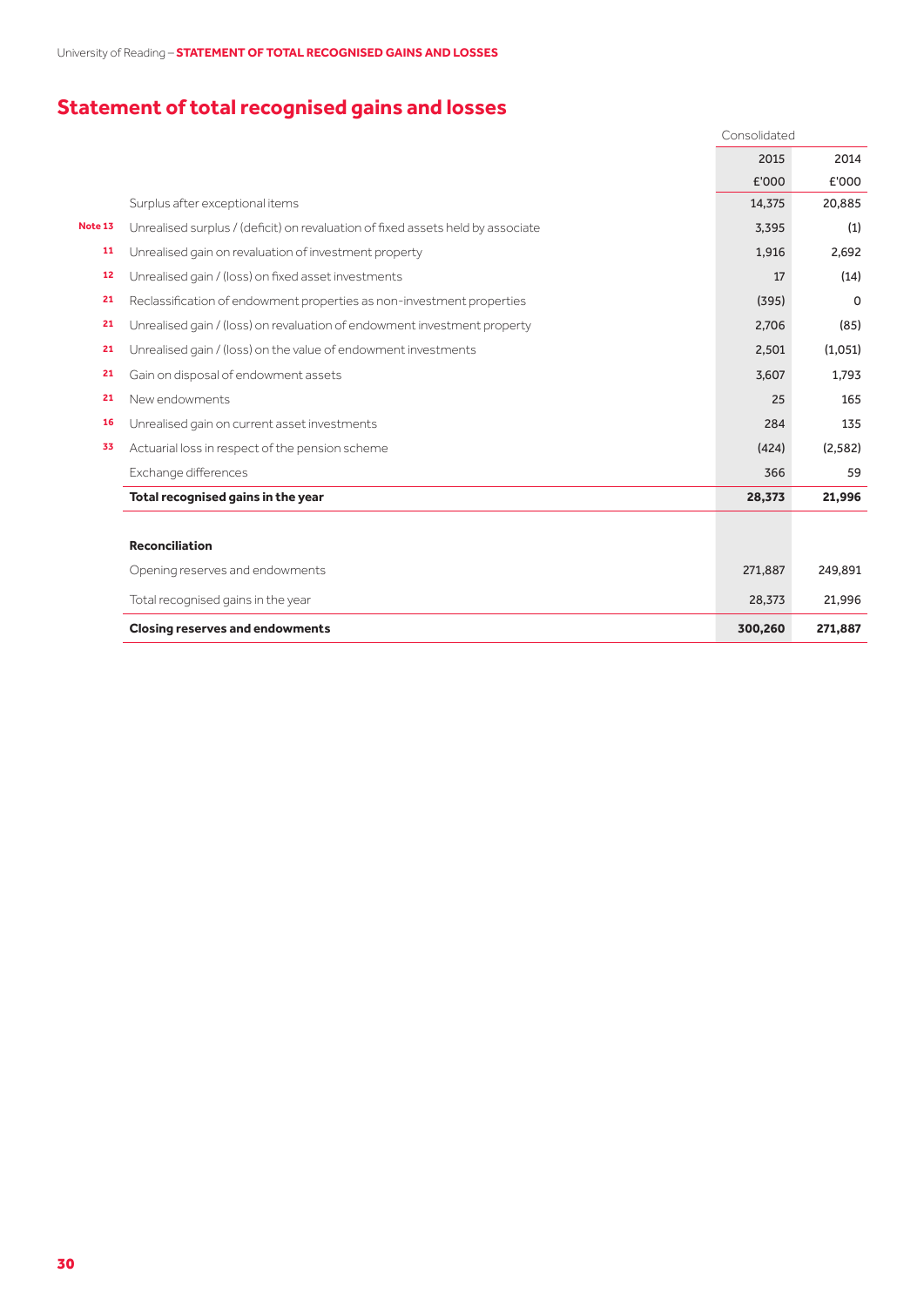## **Balance sheet as at 31 July 2015**

|         |                                                                | Consolidated |            | University |            |
|---------|----------------------------------------------------------------|--------------|------------|------------|------------|
|         |                                                                | 2015         | 2014       | 2015       | 2014       |
|         |                                                                | £'000        | £'000      | £'000      | £'000      |
|         | <b>Fixed assets</b>                                            |              |            |            |            |
| Note 10 | Tangible assets                                                | 393,527      | 357,087    | 373,541    | 339,512    |
| 11      | Investment properties                                          | 24,862       | 26,525     | 24,862     | 26,525     |
| 12      | Investments                                                    | 61           | 44         | 4,122      | 4,105      |
| 13      | Investments in associates                                      | 11,845       | 9,316      | 10,568     | 10,554     |
|         |                                                                | 430,295      | 392,972    | 413,093    | 380,696    |
| 14      | <b>Endowment assets</b>                                        | 127,688      | 90,445     | 13,911     | 12,559     |
|         | <b>Current assets</b>                                          |              |            |            |            |
|         | <b>Stocks</b>                                                  | 1,653        | 1,723      | 1,638      | 1,701      |
| 15      | Debtors                                                        | 41,936       | 32,594     | 50,359     | 44,291     |
| 16      | Investments                                                    | 57,614       | 58,032     | 37,998     | 39,373     |
|         | Cash at bank and in hand                                       | 5,010        | 3,780      | 931        | 1,882      |
|         |                                                                | 106,213      | 96,129     | 90,926     | 87,247     |
| 17      | <b>Creditors:</b> Amounts falling due within one year          | (125, 340)   | (78, 896)  | (124, 278) | (91,097)   |
|         | Net current (liabilities) / assets                             | (19, 127)    | 17,233     | (33, 352)  | (3,850)    |
|         | <b>Total assets less current liabilities</b>                   | 538,856      | 500,650    | 393,652    | 389,405    |
| 18      | <b>Creditors:</b> Amounts falling due after more than one year | (144, 506)   | (131, 113) | (144, 506) | (131, 113) |
| 19      | <b>Provisions for liabilities</b>                              | (588)        | (13)       | (588)      | 0          |
|         | Net assets excluding pension asset / (liability)               | 393,762      | 369,524    | 248,558    | 258,292    |
| 33      | Net pension asset / (liability)                                | 937          | (1,604)    | 937        | (1,604)    |
|         | Total net assets including pension asset / (liability)         | 394,699      | 367,920    | 249,495    | 256,688    |
| 20      | <b>Deferred capital grants</b>                                 | 94,439       | 96,033     | 112,996    | 115,323    |
| 21      | <b>Endowments</b>                                              |              |            |            |            |
|         | Expendable                                                     | 115,348      | 79,391     | 1,571      | 1,505      |
|         | Permanent                                                      | 12,340       | 11,054     | 12,340     | 11,054     |
|         |                                                                | 127,688      | 90,445     | 13,911     | 12,559     |
|         | <b>Reserves</b>                                                |              |            |            |            |
| 22      | General reserves                                               | 111,616      | 123,982    | 68,046     | 74,365     |
| 22,33   | Pension reserve                                                | 937          | (1,604)    | 937        | (1,604)    |
| 22      | Revaluation reserve                                            | 60,019       | 59,064     | 53,605     | 56,045     |
|         |                                                                | 172,572      | 181,442    | 122,588    | 128,806    |
|         | <b>Total funds</b>                                             | 394,699      | 367,920    | 249,495    | 256,688    |

Sir David Bell KCB Vice-Chancellor

C A B Wright Director of Finance & Corporate Services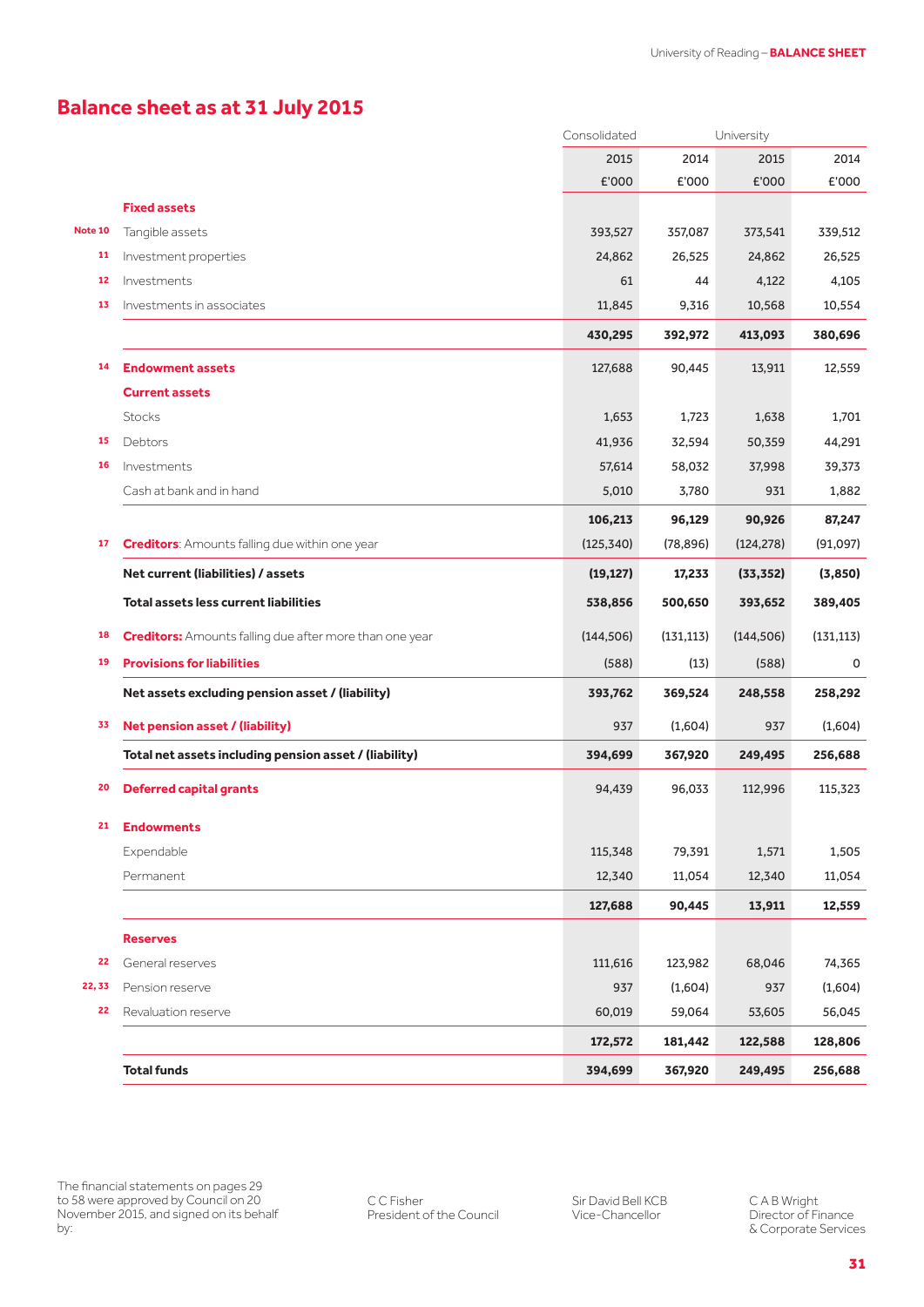University of Reading – **CASH FLOW STATEMENT**

## **Cash flow statement for the year ended 31 July 2015**

|         |                                                         | Consolidated |           |
|---------|---------------------------------------------------------|--------------|-----------|
|         |                                                         | 2015         | 2014      |
|         |                                                         | £'000        | £'000     |
| Note 23 | Net cash (outflow) / inflow from operating activities   | (9, 117)     | 14,140    |
| 24      | Returns on investments and servicing of finance         | 874          | (49)      |
|         | Taxation                                                | (221)        | 4         |
| 25      | Capital expenditure and financial investment            | (9, 458)     | 12,240    |
| 26      | Acquisitions and disposals                              | (14)         | (143)     |
| 27      | Management of liquid resources                          | 418          | (24, 402) |
| 28      | Financing                                               | 18,748       | 453       |
| 29      | Increase in cash in the year                            | 1,230        | 2,243     |
|         | Reconciliation of net cash flow to movement in net debt |              |           |
| 29      | Increase in cash in the year                            | 1,230        | 2,243     |
|         | (Decrease) / increase in current asset investments      | (418)        | 24,402    |
| 28      | Cash inflow from financing                              | (18, 748)    | (453)     |
|         | Change in net debt                                      | (17, 936)    | 26,192    |
|         | Net debt at 1 August                                    | (69, 106)    | (95, 298) |
| 29      | Net debt at 31 July                                     | (87, 042)    | (69, 106) |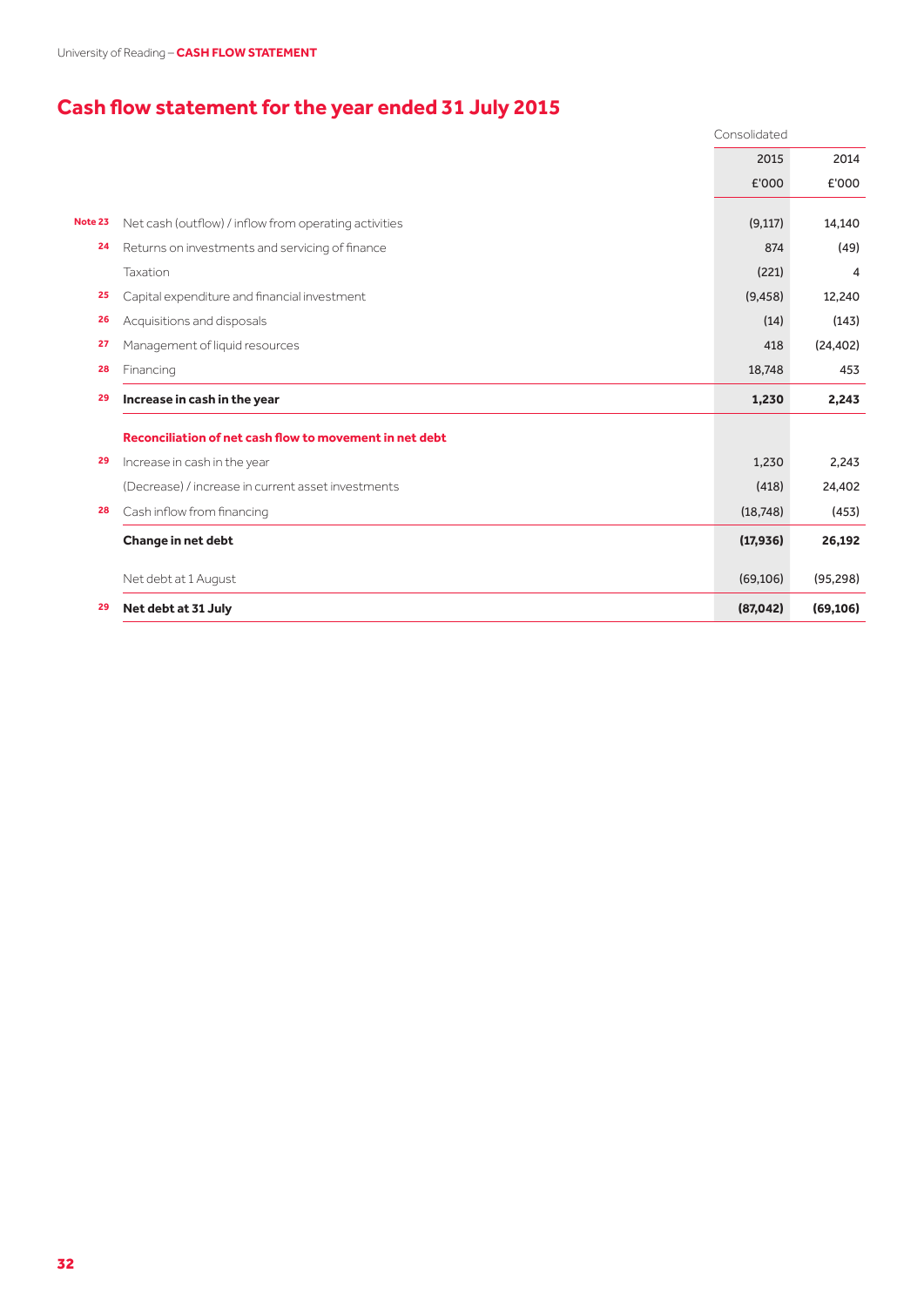## **STATEMENT OF PRINCIPAL ACCOUNTING POLICIES**

## **Basis of preparation**

These financial statements have been prepared in accordance with the Statement of Recommended Practice (SORP): Accounting for Further and Higher Education 2007 and applicable accounting standards.

The financial statements are prepared in accordance with the historical cost convention modified by the revaluation of certain fixed assets. The Council believes that the going concern basis is appropriate. The University has sufficient resources to meet its obligations as they fall due for a period of at least 12 months from the date of approval of these financial statements. The strength of the University's asset base and the impact of significant savings through the efficiency and effectiveness review put the University on a sound footing for the future. The Council is therefore satisfied that the University and its subsidiaries and trusts have adequate resources to continue in operational existence for the foreseeable future. Thus it continues to adopt the going concern basis of accounting in preparing the annual financial statements.

## **Basis of consolidation**

The consolidated financial statements include the University, the University's subsidiary companies and the University's Trusts. Certain companies wholly owned by the University are not included in the consolidated statements on the grounds of non-materiality.

The consolidated financial statements also include the Group's share of the total recognised gains and losses of associated undertakings on an equity accounted basis.

In accordance with Financial Reporting Standard 2, the activities of the Students' Union have not been consolidated because the University does not control its activities.

## **Recognition of income**

Recurrent grants from funding councils are recognised in the period to which they relate. Fee income is stated gross of any bursaries and scholarships and net of any discounts and credited to the income and expenditure account over the period in which the students are studying.

Recurrent income from grants, contracts and other services rendered are accounted for on an accruals basis and included to the extent of the completion of the contract or service concerned. Any payments received in advance of such performance are recognised on the balance sheet as liabilities.

Non-recurrent grants or donations from funding councils or other bodies received in respect of the acquisition or construction of fixed assets are treated as deferred capital grants and amortised in line with depreciation over the life of the assets.

Income from the sale of goods or services is credited to the income and expenditure account when the goods or services are supplied to customers in relation to orders received or when the terms of the contract have been satisfied.

Endowment and investment income is credited to the income and expenditure account on a receivable basis. Income from restricted endowments not expended in accordance with the restrictions is transferred from the income and expenditure account to restricted endowments. Any realised gain or loss from dealing in the related assets is retained within restricted endowments recorded in the balance sheet.

Any increase in value arising on the revaluation of fixed asset investments is carried as a credit to the revaluation reserve via the statement of total recognised gains and losses; a diminution in value is charged to the income and expenditure account as a debit to the extent that it is not covered by a previous revaluation surplus.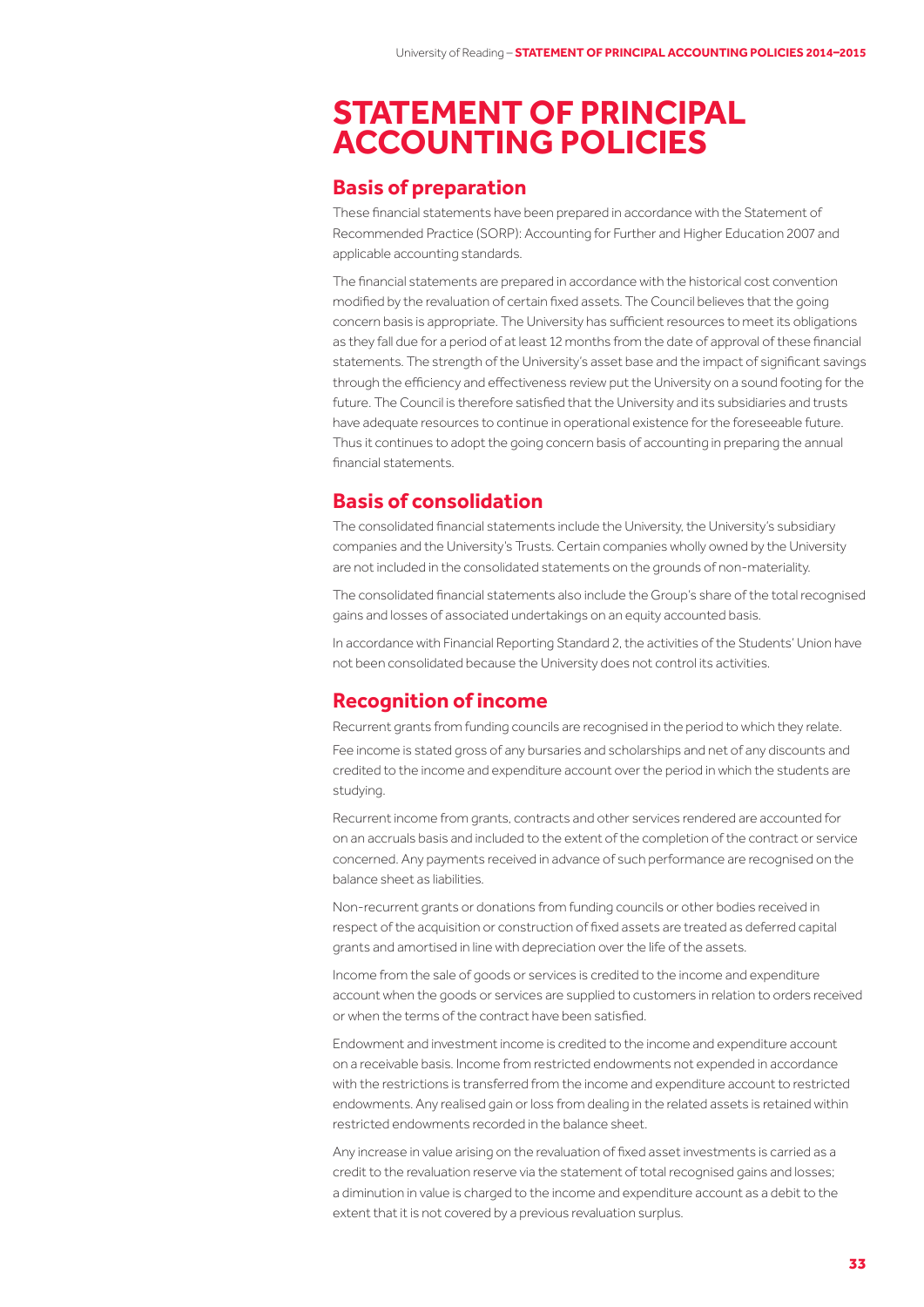Increases or decreases in value arising on the revaluation or disposal of endowment investments including investment properties are reflected in the value of the fund concerned and in the balance sheet and statement of total recognised gains and losses.

### **Foreign currency translation**

Transactions denominated in foreign currencies are recorded at the rate of exchange ruling at the date of the transaction. Assets and liabilities denominated in foreign currencies are translated into sterling either at year end rates or, where they are related to forward foreign exchange contracts, at contract rates. The resulting exchange differences are taken to the income and expenditure account in the year in which they arise.

The financial statements of foreign subsidiaries are translated into pounds sterling. The assets and liabilities of these operations are translated at the balance sheet closing rate. The results of these operations are translated at the average rate in the relevant period. Exchange differences on retranslation of the opening net assets and the results are taken to reserves.

#### **Agency arrangements**

Funds the University receives and disburses as paying agent on behalf of a funding body or other organisation, where the University is exposed to minimal risk or enjoys minimal economic benefit related to the receipt and subsequent disbursement of the funds, are excluded from income and expenditure of the University.

## **Accounting for retirement benefits**

The principal pension schemes for the University's staff are the Universities Superannuation Scheme (USS), the University of Reading Employees' Pension Fund (UREPF) and the University of Reading Pension Scheme (URPS).

USS is a defined benefit scheme which is contracted out of the State Second Pension (S2P). The assets of the scheme are held in a separate trustee-administered fund. Because of the mutual nature of the scheme, the scheme's assets are not hypothecated to individual institutions and a scheme-wide contribution rate is set. The University is therefore exposed to actuarial risks associated with other institutions' employees and is unable to identify its share of the underlying assets and liabilities of the scheme on a consistent and reasonable basis and therefore, as required by FRS 17 "Retirement benefits", accounts for the scheme as if it were a defined contribution scheme. As a result, the amount charged to the income and expenditure account represents the contributions payable to the scheme in respect of the accounting period.

UREPF is a defined benefit scheme which is contracted out of the State Second Pension (S2P). The assets of the scheme are held in a separate trustee-administered fund. The scheme closed to new members on 31 July 2011. The scheme is valued every three years by a professionally qualified independent actuary using the projected unit method, the rates of contribution payable being determined by the trustees on the advice of the actuaries. In the intervening years, the actuary reviews the progress of the scheme. The income and expenditure account is charged under FRS 17 with the current service cost and any past service costs as is the net financing cost attributable to the pension liabilities and return on assets. Actuarial gains and losses on the scheme, including the differences between expected and actual return on scheme assets, are recognised in the statement of total recognised gains and losses. The surplus or deficit on the scheme is reported on the balance sheet with the scheme assets valued at market value and scheme liabilities measured on an actuarial basis using the projected unit method. The post retirement surplus or deficit is included on the University's balance sheet, net of the related amount of deferred tax. A surplus will only be included to the extent that it is recoverable through reduced contributions in the future or through refunds from the scheme.

URPS is a defined contribution scheme which was established on 1 August 2011 and is available to staff not eligible to join the USS scheme. The amounts charged as expenditure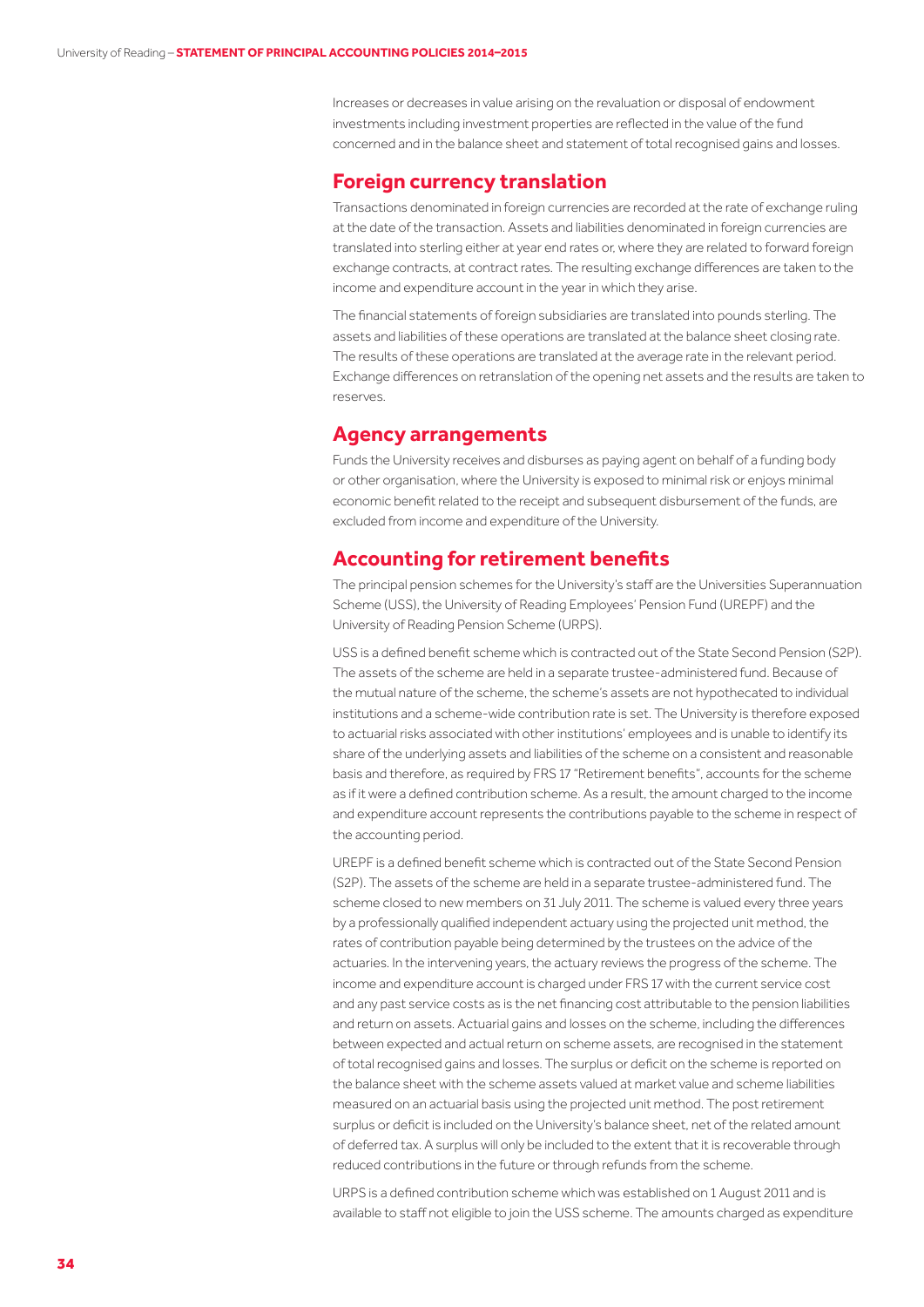represent the contributions payable for the accounting period in respect of this scheme. A small number of staff remain in other pension schemes.

#### **Leases**

Assets held under finance leases and other similar contracts, which confer rights and obligations similar to those attached to owned assets, are treated as if the asset had been purchased outright by the University. The assets are included in fixed assets and the capital element of the leasing commitments is reported as an obligation under finance leases within creditors. These assets are depreciated over the shorter of the lease term or the useful economic lives of equivalent owned assets.

The lease rentals are treated as consisting of capital and interest elements. The capital element is applied in order to reduce outstanding obligations and the interest element is charged to the income and expenditure account in proportion to the reducing capital element outstanding.

Costs in respect of operating leases are charged on a straight-line basis over the lease term.

Initial direct costs incurred in arranging a lease are apportioned over the period of the lease on a straight-line basis.

### **Financial instruments**

Derivative financial instruments may be used from time to time to reduce exposure to interest rate movements. Such derivative financial instruments are not held for speculative purposes and relate to actual assets or liabilities or to probable commitments, changing the nature of the interest rate by converting a fixed rate to a variable rate or vice versa. Interest differentials under these instruments are recognised by adjusting net interest payable over the term of the contract. In instances where the derivative financial instrument ceases to be a hedge for an actual asset or liability, it is marked to market and any resulting profit or loss recognised at that time.

Financial assets and liabilities are offset only when there is a legally enforceable right to set off the recognised amounts and where the University intends either to settle on a net basis or to realise the asset and settle the liability simultaneously.

## **Tangible fixed assets**

#### **a) Land and buildings**

Land and buildings are stated at cost. Costs incurred in relation to a tangible fixed asset after its initial purchase or production are capitalised to the extent that they increase the expected future benefits to the University from the existing tangible fixed asset beyond its previously assessed standard of performance; the cost of any such enhancements being added to the gross carrying amount of the tangible fixed asset concerned.

Buildings under construction are accounted for at cost, based on the value of architects' certificates and other direct costs incurred to 31 July.

Land is held freehold and is not depreciated as it is considered to have an indefinite useful life. Freehold buildings are depreciated over their expected useful lives of 50 years and building improvements and extensions over a maximum of 30 years.

Buildings under construction are not depreciated until they are brought into use.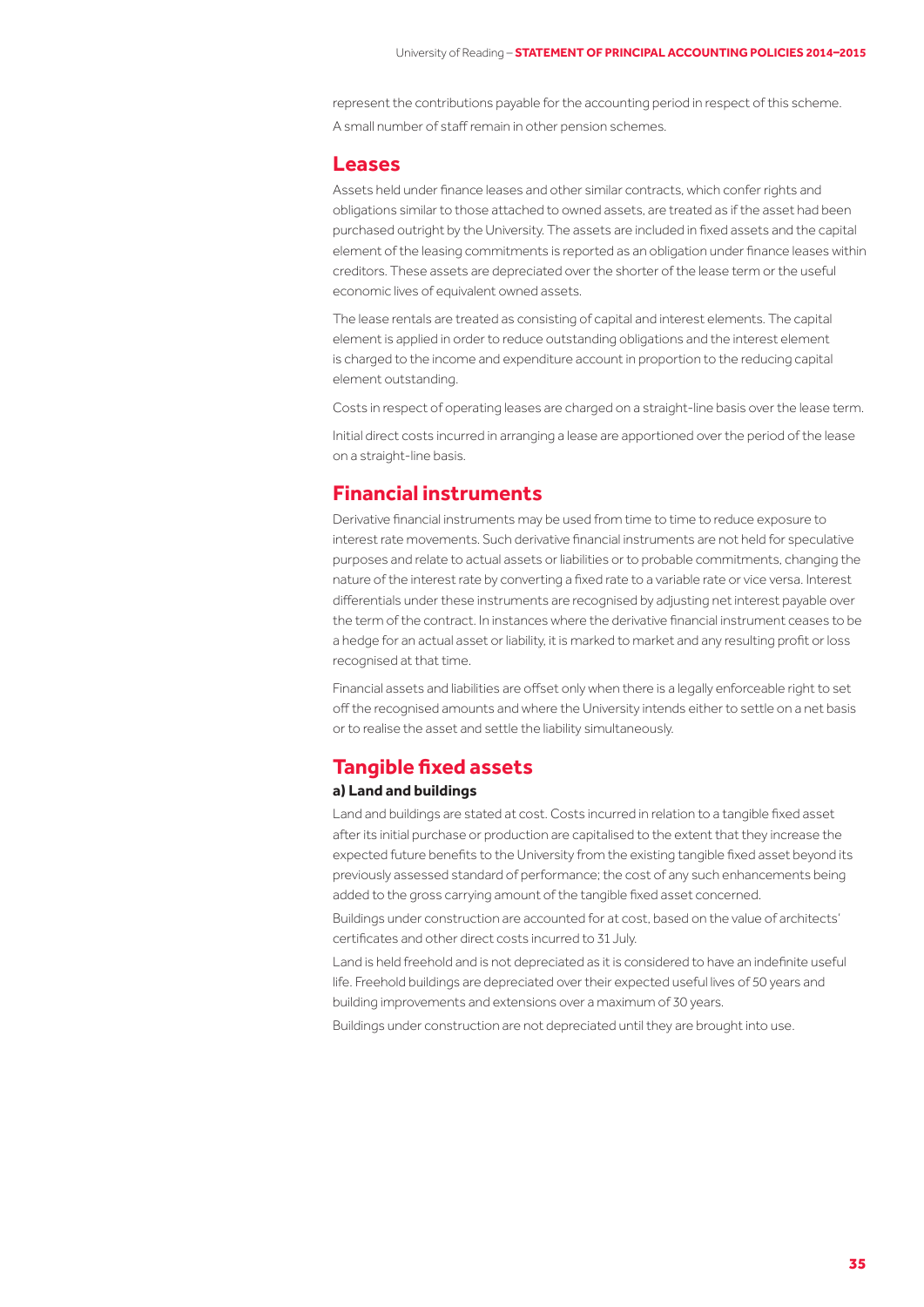#### **b) Equipment**

The purchase of equipment costing less than £10,000 per individual item or group of related items is charged to the income and expenditure account in the year of acquisition. All other equipment is capitalised and depreciated over its expected useful life as follows:

| Plant and machinery                               | $10 - 30$ years |
|---------------------------------------------------|-----------------|
| Furniture and fittings                            | 10 years        |
| Computer systems and associated software          | $4-10$ years    |
| Motor vehicles and general equipment              | 4 years         |
| Equipment acquired for specific research projects | 3 years         |

Where material, a depreciable asset's anticipated useful economic life is reviewed annually and the accumulated and future depreciation adjusted in accordance with FRS 15.

Where fixed assets are acquired with the aid of specific grants, they are capitalised and depreciated as above. The related grants are treated as deferred capital grants and released to income over the expected useful life of the asset on a basis consistent with the depreciation policy.

#### **c) Heritage assets**

Heritage assets are books, manuscripts, specimens, artworks, objects or other assets that have historical, artistic, scientific, technological, geophysical or environmental qualities that are held and maintained principally for their contribution to knowledge and culture.

Heritage assets are capitalised and recognised at their cost or value where reasonably obtainable. Revaluations are carried out periodically by an external valuer. Heritage assets are not depreciated due to their long economic life and high residual value.

#### **d) Investment properties**

Except in the year of acquisition, investment properties held by the University and its Trusts are revalued annually on an open market basis and the aggregate surplus or deficit is transferred to a revaluation reserve except that any impairment in the value of an investment property is taken to the income and expenditure account for the period. In the year of acquisition, the cost of the property is used as a proxy for open market value. Depreciation is not provided on freehold buildings held for investment purposes; such properties are not held for consumption but for investment and the Council considers that systematic annual depreciation would be inappropriate.

### **Borrowing costs**

Borrowing costs directly relating to expenditure on the construction, development or major refurbishment of fixed assets are capitalised. The amount capitalised is calculated using the University's weighted average cost of borrowings over the period from the commencement of the work until the date of practical completion. The capitalisation of finance costs is suspended if there are prolonged periods when development activity is interrupted. All other borrowing costs are recognised in the income and expenditure account in the period in which they are incurred.

## **Donations for fixed assets**

Donations received to be applied for the purchase of a tangible fixed asset are shown on the balance sheet as deferred capital grants. The deferred capital grants are released to the income and expenditure account over the same estimated useful life used to determine the depreciation charge associated with the tangible fixed asset.

### **Repairs and maintenance**

Expenditure to ensure that fixed assets maintain their standard of performance is recognised in the income and expenditure account when it is incurred. The University has a comprehensive planned maintenance programme, which is reviewed on an annual basis.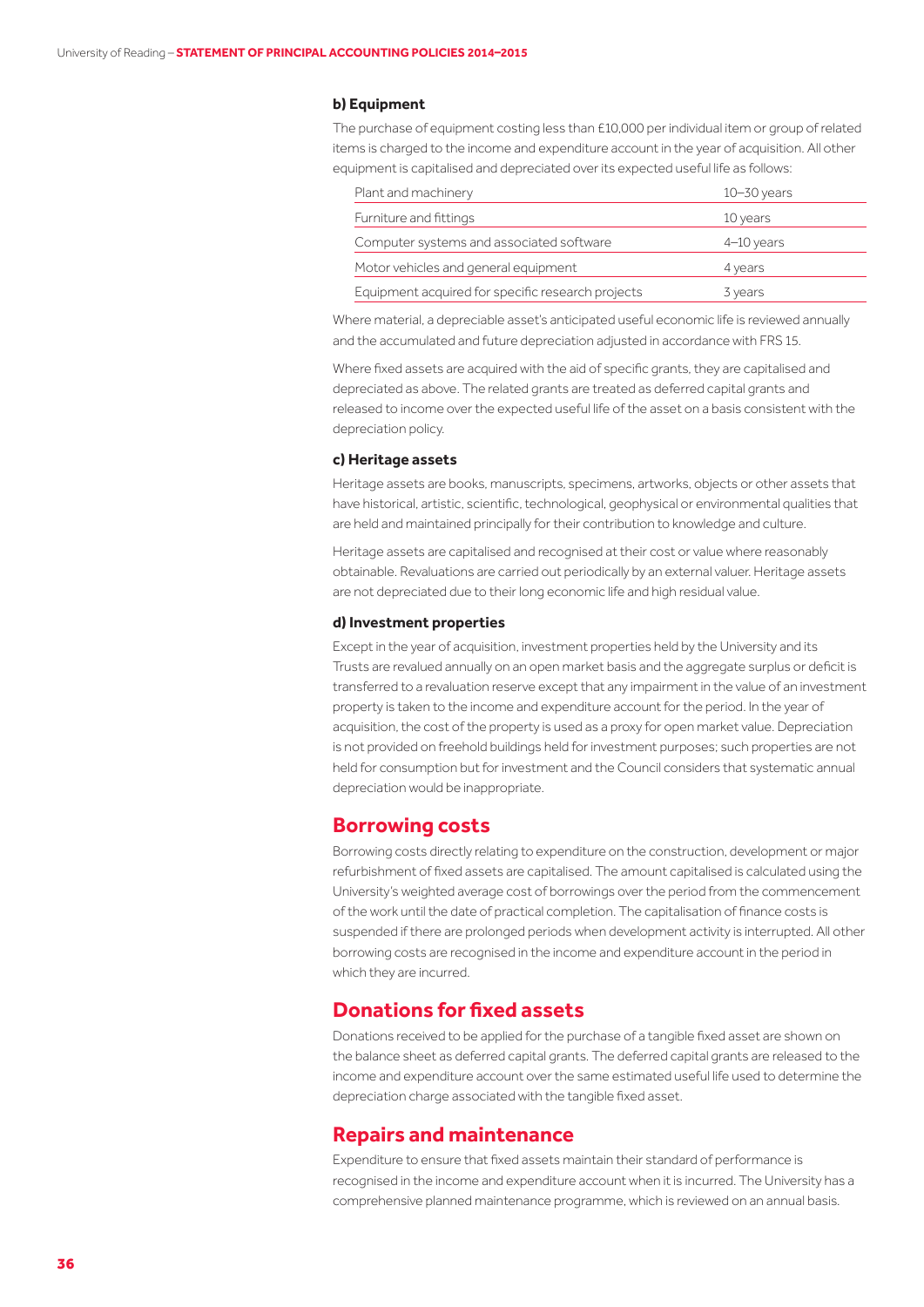## **Cash flows and liquid resources**

Cash flows comprise increases or decreases in cash. Cash includes cash in hand, cash at bank, deposits repayable on demand and overdrafts. Deposits are repayable on demand if they are available within 24 hours without penalty. No other investments, however liquid, are included as cash.

Liquid resources comprise assets held as a readily disposable store of value. They include term deposits, government securities and loan stock held as part of the University's treasury management activities. They exclude any such assets held as endowment asset investments.

### **Accounting for donations and endowments**

#### **a) Unrestricted donations**

Donations given to the University which are not subject to any restrictions set by the donor on how the monies may be used are recognised in the income and expenditure account. These donations are recognised on receipt or before receipt where there is sufficient evidence to provide the necessary certainty that the donation will be received and the value of the incoming resources can be measured with sufficient reliability.

#### **b) Endowment funds**

Where donations received can only be applied for a particular purpose or are to be retained for the benefit of the University in line with the donor's wishes they are accounted for as endowments. There are three main types of endowment, details of which are given below.

- Restricted permanent endowments the income derived from a donation given to the University may be applied for a purpose specified by the donor where the donor has specified that the capital funds are to be held by the University in perpetuity. (i)
- Restricted expendable endowments these are funds given to the University where the capital and income derived therefrom are to be applied for purposes specified by the donor. (ii)
- Unrestricted permanent endowments these are funds where the donor has specified (iii)that the fund is to be permanently invested to generate an income stream for the general benefit of the University.

The University's Trusts have been excluded from the University endowments and are included on consolidation.

## **Investments**

Fixed asset investments that are not listed on a recognised stock exchange and are not associated undertakings are carried at historic cost less any provision for impairment in their value. Listed investments held as fixed, current or endowment assets have been included in the balance sheet at market value.

Associated undertakings are those entities in which the University has significant influence, but not control, over the financial and operating policies. The consolidated financial statements include the Group's share of the total recognised gains and losses of associates on an equity accounted basis, from the date that significant influence commences until the date that significant influence ceases.

#### **Stock**

Stock is stated at the lower of cost and net realisable value after making due provision for obsolete and slow moving items.

## **Taxation**

The University is an exempt charity within the meaning of Schedule 3 of the Charities Act 2011 and is considered to pass the tests set out in Paragraph 1 Schedule 6 Finance Act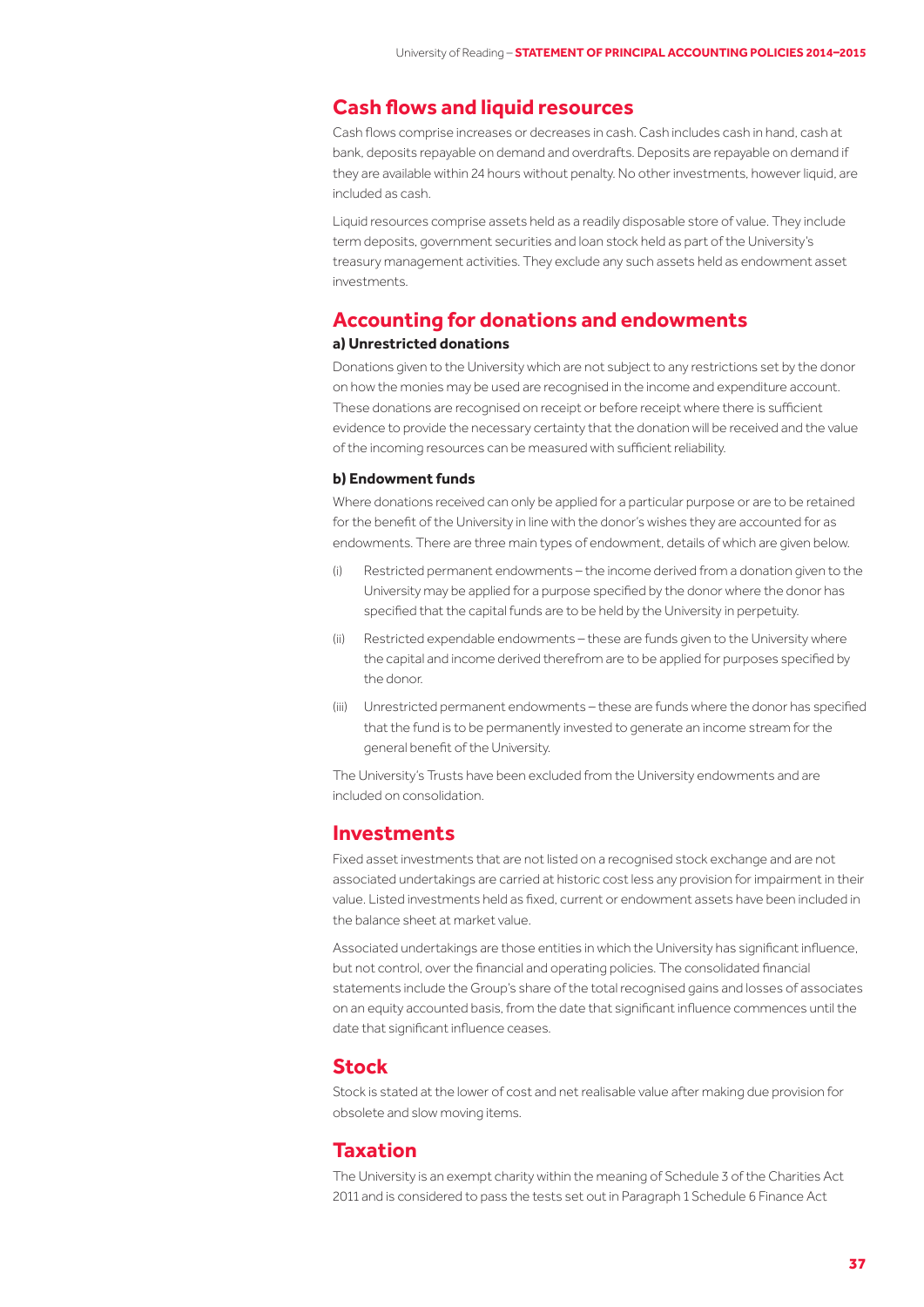2010 and therefore it meets the definition of a charitable company for UK corporation tax purposes. Accordingly, the University is potentially exempt from taxation in respect of income or capital gains received within categories covered by section 287 CTA 2009 and sections 471, and 478–488 CTA 2010 or section 256 of the Taxation of Chargeable Gains Act 1992, to the extent that such income or gains are applied to exclusively charitable purposes. Non-charitable subsidiary companies are liable to corporation tax.

The University is partially exempt in respect of Value Added Tax, so that it can only recover a minor element of VAT charged on its inputs. Irrecoverable VAT on inputs is included in the costs of such inputs and added to the cost of tangible fixed assets as appropriate, where the inputs themselves are tangible fixed assets by nature.

## **Deferred taxation**

Deferred taxation is recognised in respect of all timing differences that have originated but not reversed at the balance sheet date where transactions or events that result in an obligation to pay more tax in the future or less tax in the future have occurred at the balance sheet date.

A net deferred tax asset is regarded as recoverable and therefore recognised only when, on the basis of all available evidence, it can be regarded as more likely than not there will be suitable taxable profits from which the future reversal of the underlying timing differences can be deducted.

Deferred tax is measured at the average tax rates that are expected to apply in the periods in which the timing differences are expected to reverse based on tax rates and laws that have been enacted or substantively enacted by the balance sheet date. Deferred tax is measured on a non-discounted basis.

### **Intra-Group transactions**

Gains or losses on any intra-Group transactions are eliminated in full on consolidation. Amounts in relation to debts and claims between the subsidiaries and trusts included in the consolidation are also eliminated on consolidation.

## **Provisions**

Provisions are recognised when the institution has a present legal or constructive obligation as a result of a past event and it is probable that a transfer of economic benefits will be required to settle the obligation and a reliable estimate can be made of the amount of the obligation. The amount recognised as a provision is discounted to present value where the time value of money is material.

Contingent assets and liabilities are disclosed by way of note where there is a possible rather than actual or probable asset or obligation arising from a past event or where it is not possible to measure the asset or obligation.

## **Goodwill**

Goodwill arising on a business combination represents the excess of the cost of acquisition over the fair value of the identifiable assets and liabilities of an acquired business at the date of acquisition. Following initial recognition, goodwill is measured at cost less any accumulated impairment losses. Negative goodwill, which arises when the fair value of the identifiable assets and liabilities exceeds the cost of acquisition, is accounted for in accordance with FRS 10. Where the underlying substance of a business combination is that of a gift of the fair value of the assets and liabilities for nil consideration, the negative goodwill is taken to the income and expenditure account immediately. Where negative goodwill is attributable to future costs that do not represent identifiable liabilities at the acquisition date, the negative goodwill is taken to the income and expenditure account to match those costs.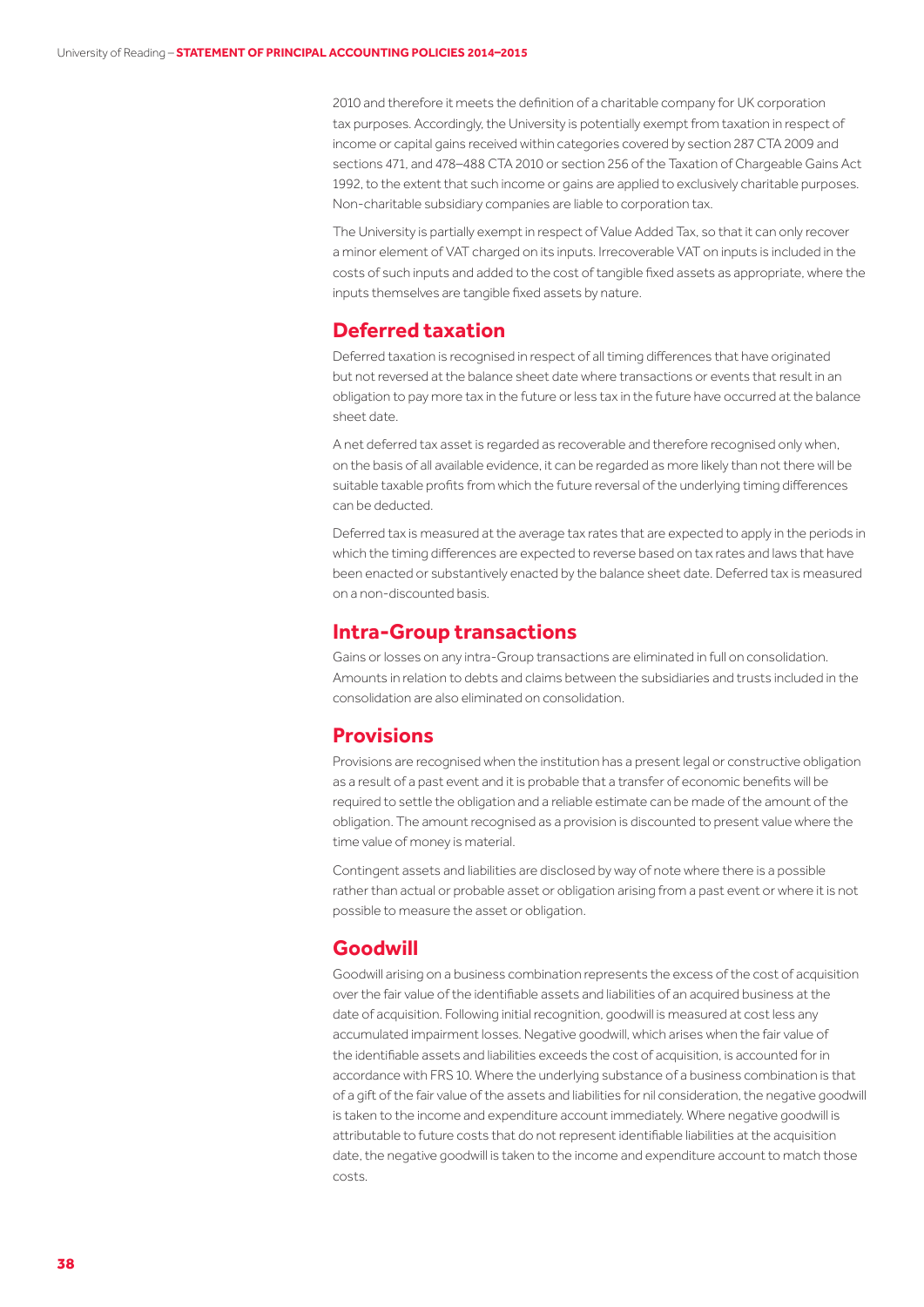## **Notes to the accounts**

| <b>Funding body</b> |  |  |
|---------------------|--|--|
|                     |  |  |

| <b>Funding body grants</b>                          | Consolidated |        |
|-----------------------------------------------------|--------------|--------|
|                                                     | 2015         | 2014   |
|                                                     | £'000        | £'000  |
| Recurrent grants                                    |              |        |
| Higher Education Funding Council (HEFCE)            | 22,300       | 30,164 |
| National College for Teaching and Leadership (NCTL) | 275          | 414    |
| Specific grants                                     |              |        |
| Higher Education Academic Subject Centres           | 310          | 418    |
| Higher Education Innovation Fund                    | 2,171        | 2,171  |
| Other                                               | 62           | 29     |
| Deferred capital grants released in year:           |              |        |
| <b>Buildings</b>                                    | 2,961        | 2,976  |
| Equipment                                           | 828          | 927    |
|                                                     | 28,907       | 37,099 |

### **2 1 Tuition fees and education contracts Consolidated Consolidated**

|                                                        | 139,864 | 114,729 |
|--------------------------------------------------------|---------|---------|
| Education contracts                                    | 733     | 992     |
| Total fees paid by or on behalf of individual students | 139,131 | 113,737 |
| Short course fees                                      | 1.152   | 1,148   |
| Research training support grants                       | 4,158   | 4,190   |
| Part-time students                                     | 14,313  | 13,031  |
| Full-time international students                       | 44.734  | 35,597  |
| Full-time home and EU students                         | 74,774  | 59,771  |
|                                                        | £'000   | £'000   |
|                                                        | 2015    | 2014    |
|                                                        |         |         |

#### **3 Research grants and contracts Consolidated Consolidated**

|                                                    | 2015   | 2014     |
|----------------------------------------------------|--------|----------|
|                                                    | £'000  | £'000    |
| Research Councils and charities                    | 17,283 | 19,006   |
| Industry and commerce                              | 4,509  | 4,006    |
| Governmental                                       | 10.297 | 10,585   |
| Research and Development Expenditure Credit (RDEC) | 2,008  | $\Omega$ |
| Releases from deferred capital grants              | 584    | 466      |
|                                                    | 34,681 | 34,063   |

#### **4 Other income Consolidated**

|                                       | 641    |        |
|---------------------------------------|--------|--------|
| Releases from deferred capital grants |        | 515    |
| Other income                          | 41.945 | 39,646 |
| Residences, catering and conferences  | 10,033 | 8,767  |
|                                       | £'000  | £'000  |
|                                       | 2015   | 2014   |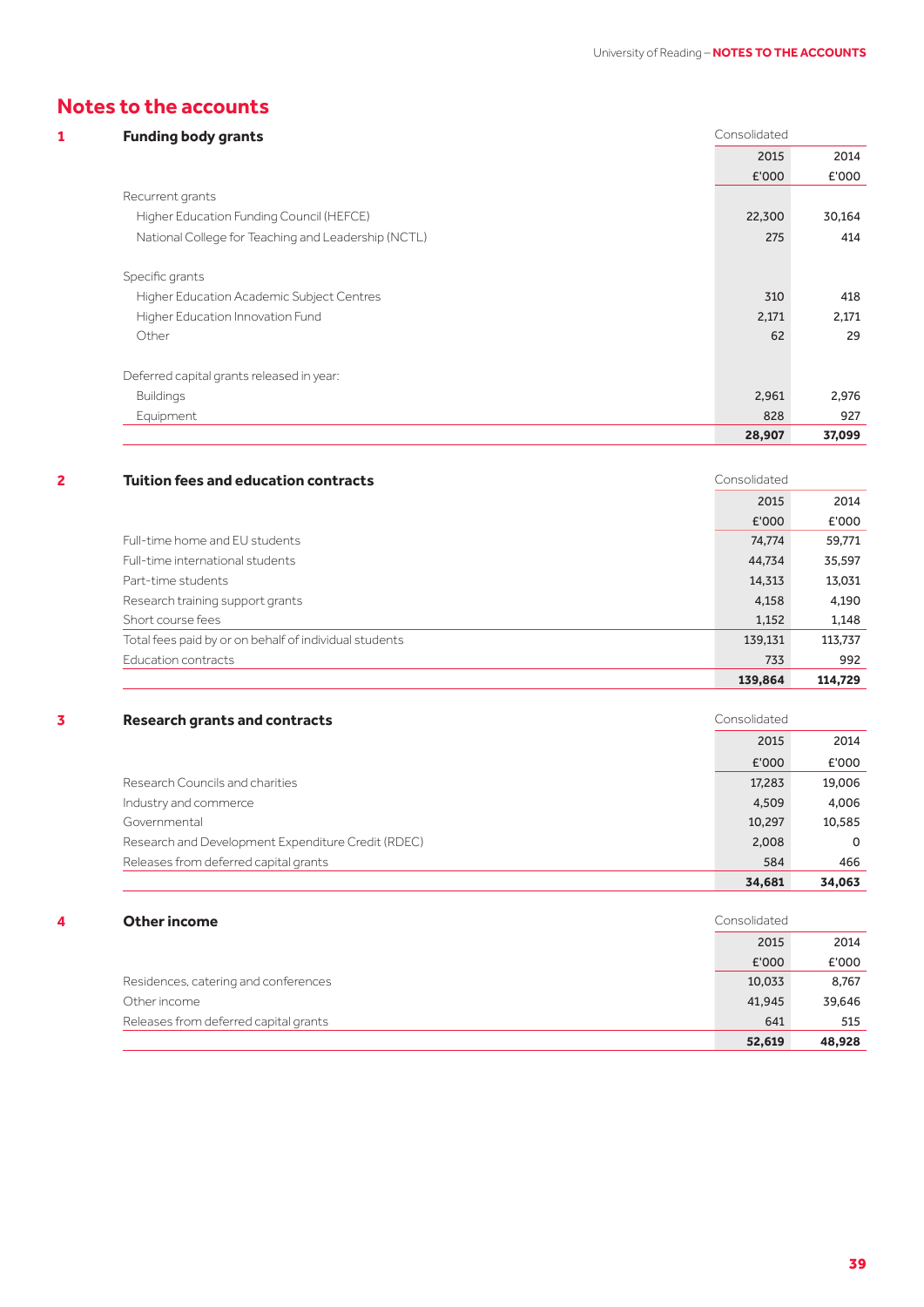| 5 | <b>Endowment and investment income</b>     | Consolidated |         |
|---|--------------------------------------------|--------------|---------|
|   |                                            | 2015         | 2014    |
|   |                                            | £'000        | £'000   |
|   | Income from expendable endowments          | 3,670        | 3.250   |
|   | Income from permanent endowments           | 366          | 349     |
|   | Income from short-term investments         | 1,577        | 1,259   |
|   | Net interest credit on pension scheme      | 406          | 152     |
|   |                                            | 6.019        | 5.010   |
|   | Gain on disposal of land held by endowment | 28,632       | $\circ$ |
|   |                                            | 34,651       | 5,010   |

| Gain on disposal of land held by endowment | Cutbush<br>Lane North | The Manor<br>Site | 2015     | 2014     |
|--------------------------------------------|-----------------------|-------------------|----------|----------|
|                                            | £'000                 | £'000             | E'000    | £'000    |
| Proceeds on disposal                       | 18.366                | 20.419            | 38,785   | $\Omega$ |
| Less: Proceeds held in deferred income     | (719)                 | (882)             | (1,601)  | $\Omega$ |
| Less: Book value                           | (1.522)               | (7,030)           | (8, 552) | 0        |
|                                            | 16,125                | 12.507            | 28,632   | 0        |

During the year two pieces of land in Shinfield which were held under endowment within connected charitable institutions of the University were disposed of to housing developers. On 3 September 2014 the Research Endowment Trust disposed of land known as Cutbush Lane North for £18.4m. On 1 October 2014 the National Institute for Research in Dairying Trust disposed of the Manor Site for £20.4m.

The disposals are part of a larger development of housing and infrastructure within the South of M4 Strategic Development Location (SDL) being undertaken by the University and other parties. After the end of the financial year, the National Institute for Research in Dairying Trust disposed of further land in Shinfield known as Shinfield West, further details of which are given in note 38.

Under the terms of the contracts for these disposals, the University is obliged to contribute to significant infrastructure and site improvement works which are a requirement of the planning permission obtained for sites within the SDL. Some of these works have been carried out already, but a significant amount will arise over the next few years. The University has accounted for each disposal as two separate components:

(i) The sale of land

(ii) the provision of a serviced site to the developers

The disposal of Shinfield West occurred after the end of the financial year and so no income or profit has been recognised during the year ended 31 July 2015. The disposals of Cutbush Lane North and the Manor Site have been split into the two components mentioned above. In order to split each disposal into these two elements, an estimate has been made of the contribution to the site servicing costs and a mark-up of 20% on cost has been assumed in line with typical margins achieved by development companies. The amount of income recognised for this element has been determined by the percentage of site servicing costs incurred by the balance sheet date. The remainder of the proceeds have been allocated to the sale of land.

Approximately £1.6m of the total proceeds of these two disposals is held in deferred income and will be released in line with future expenditure to be incurred on providing the serviced site requirements.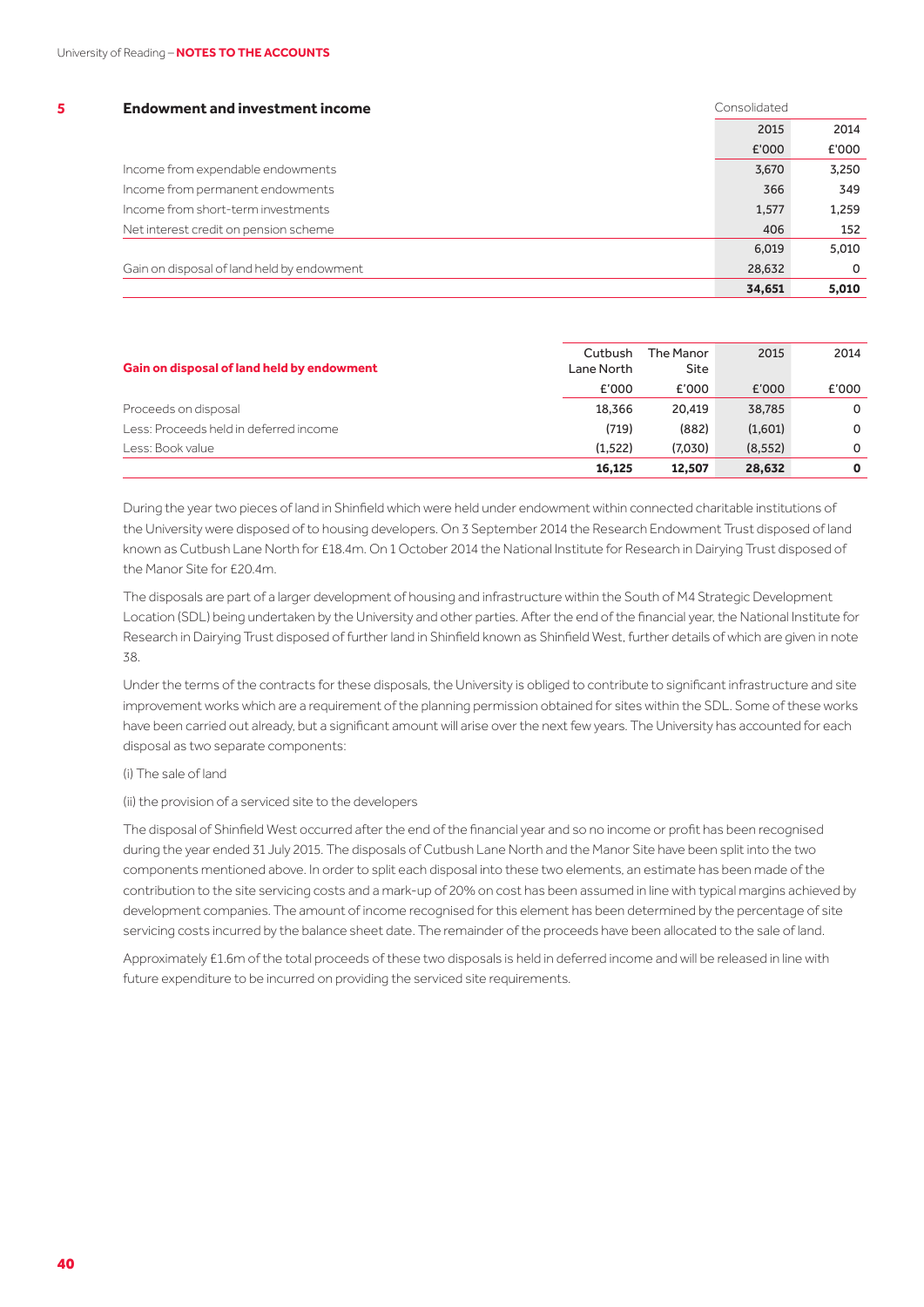$\sim$ 

| 6 | <b>Staff costs</b>                | Consolidated |         |
|---|-----------------------------------|--------------|---------|
|   |                                   | 2015         | 2014    |
|   | <b>Analysis of staff costs</b>    | £'000        | £'000   |
|   | <b>Salaries</b>                   | 110,198      | 104,875 |
|   | Social security costs             | 9,051        | 8.729   |
|   | Occupational pension scheme costs |              |         |
|   | Employer contributions            | 23,203       | 22,147  |
|   | FRS 17 adjustments                | 453          | 470     |
|   | Other staff and pension costs     | 2,570        | 1,620   |
|   |                                   | 145,475      | 137,841 |

|                                          | 2015    | 2014    |
|------------------------------------------|---------|---------|
| <b>Emoluments of the Vice-Chancellor</b> |         |         |
|                                          |         |         |
| Sir David Bell:                          |         |         |
| Salary                                   | 255,000 | 250,000 |
| Pension contributions                    | 40,800  | 40,000  |

Remuneration of higher paid staff, excluding employer's pension contributions:

| 2015           |        |                      |
|----------------|--------|----------------------|
| Number         | Number |                      |
| 11             |        | £100,000 to £109,999 |
| 10             |        | £110,000 to £119,999 |
| $\overline{7}$ |        | £120,000 to £129,999 |
| 3              |        | £130,000 to £139,999 |
| 3              |        | £140,000 to £149,999 |
| $\mathbf{1}$   |        | £150,000 to £159,999 |
| $\mathbf{1}$   |        | £160,000 to £169,999 |
| $\mathbf{1}$   |        | £170,000 to £179,999 |
| $\overline{c}$ |        | £180,000 to £189,999 |
| $\mathbf{O}$   |        | £190,000 to £199,999 |
| $\mathbf 0$    |        | £200,000 to £209,999 |
| $\mathbf{O}$   |        | £210,000 to £219,999 |
| 0              |        | £220,000 to £229,999 |
| $\mathbf{1}$   |        | £230,000 to £239,999 |
| 40             |        |                      |
|                |        |                      |

|                                                                                 | 2015   | 2014   |
|---------------------------------------------------------------------------------|--------|--------|
|                                                                                 |        |        |
| Compensation for loss of office payable in respect of 1 member of staff earning | 45,000 | 88.678 |
| in excess of $£100,000$ per year $(2014:1)$                                     |        |        |

|                                          | Consolidated  |        |
|------------------------------------------|---------------|--------|
|                                          | 2015          | 2014   |
| Average staff numbers by major category: | <b>Number</b> | Number |
| Academic                                 | 848           | 814    |
| Research                                 | 327           | 333    |
| Management and specialist                | 767           | 710    |
| Technical                                | 151           | 173    |
| Other                                    | 962           | 900    |
|                                          | 3,055         | 2,930  |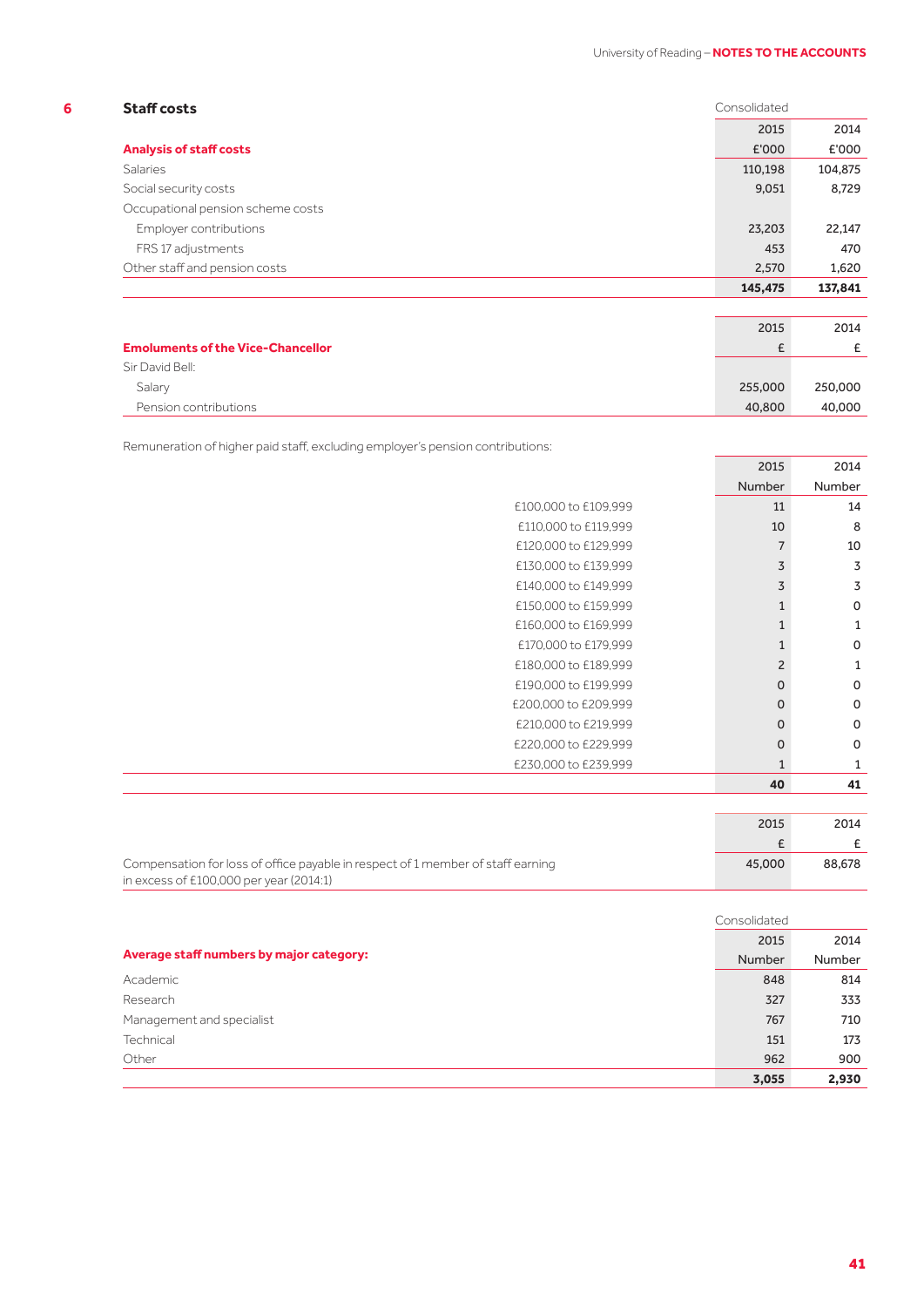| Interest and other finance costs                         | Consolidated |       |
|----------------------------------------------------------|--------------|-------|
|                                                          | 2015         | 2014  |
|                                                          | £'000        | £'000 |
| Loans and overdrafts wholly repayable within five years  | 347          | 198   |
| Loans wholly or partly repayable in more than five years | 4.392        | 4.709 |
|                                                          | 4.739        | 4.907 |

Interest of £568,000 has been capitalised in the year to 31 July 2015 (2014: £229,000) and is included within tangible fixed assets. Total aggregate capitalised finance costs to date within tangible fixed assets at 31 July 2015 were £3,873,000 (2014: £3,379,000).

#### **8 Analysis of total expenditure by activity**

|                                           |             | Other     |                       |          |         |         |
|-------------------------------------------|-------------|-----------|-----------------------|----------|---------|---------|
|                                           |             | operating |                       | Interest |         |         |
|                                           | Staff costs |           | expenses Depreciation | payable  | 2015    | 2014    |
|                                           | £'000       | £'000     | £'000                 | £'000    | E'000   | £'000   |
| <b>Consolidated</b>                       |             |           |                       |          |         |         |
| Academic schools                          | 84,495      | 32,672    | 4,757                 | 0        | 121,924 | 117,024 |
| Academic services                         | 12,675      | 7,902     | 1,176                 | 0        | 21,753  | 16,144  |
| Administration and central services       | 16,541      | 23,703    | 268                   | 0        | 40,512  | 28,589  |
| Premises (excl. residential and catering) | 7,952       | 12,413    | 14,651                | 4,601    | 39,617  | 40,419  |
| Residences, catering and conferences      | 4.086       | 5,067     | 14                    | 0        | 9,167   | 8,003   |
| Research grants and contracts             | 15,305      | 7,307     | 615                   | 0        | 23,227  | 23,837  |
| Other expenses                            | 4,421       | 15,080    | 0                     | 138      | 19,639  | 18,230  |
|                                           | 145,475     | 104.144   | 21,481                | 4,739    | 275,839 | 252.246 |

|                                          | Consolidated |       |  |
|------------------------------------------|--------------|-------|--|
|                                          | 2015         | 2014  |  |
| <b>Other operating expenses include:</b> | £'000        | £'000 |  |
| Operating lease rentals                  |              |       |  |
| -land and buildings                      | 364          | 248   |  |
| $-\text{other}$                          | 953          | 804   |  |
| External auditor's remuneration          |              |       |  |
| - audit of these financial statements    | 149          | 144   |  |
| -tax advisory services                   | 347          | 259   |  |
| - other non-audit services               | 14           | 16    |  |

Included in other operating expenses is an amount of £12,144,000 (2014: £7,114,000) in respect of the ongoing review of efficiency and effectiveness. In addition to this amount, expenditure of £11,488,000 (2014: £5,334,000) arising from the review has been treated as capital expenditure and is included in additions to tangible fixed assets.

| 9 | <b>Taxation (charge) / credit</b>                                     | Consolidated |                |
|---|-----------------------------------------------------------------------|--------------|----------------|
|   |                                                                       | 2015         | 2014           |
|   |                                                                       | £'000        | £'000          |
|   | UK corporation tax                                                    | $\Omega$     | $\Omega$       |
|   | Tax payable on the Research and Development Expenditure Credit (RDEC) | (438)        | $\Omega$       |
|   | Overseas tax                                                          | (192)        | $\overline{4}$ |
|   |                                                                       | (630)        | 4              |

.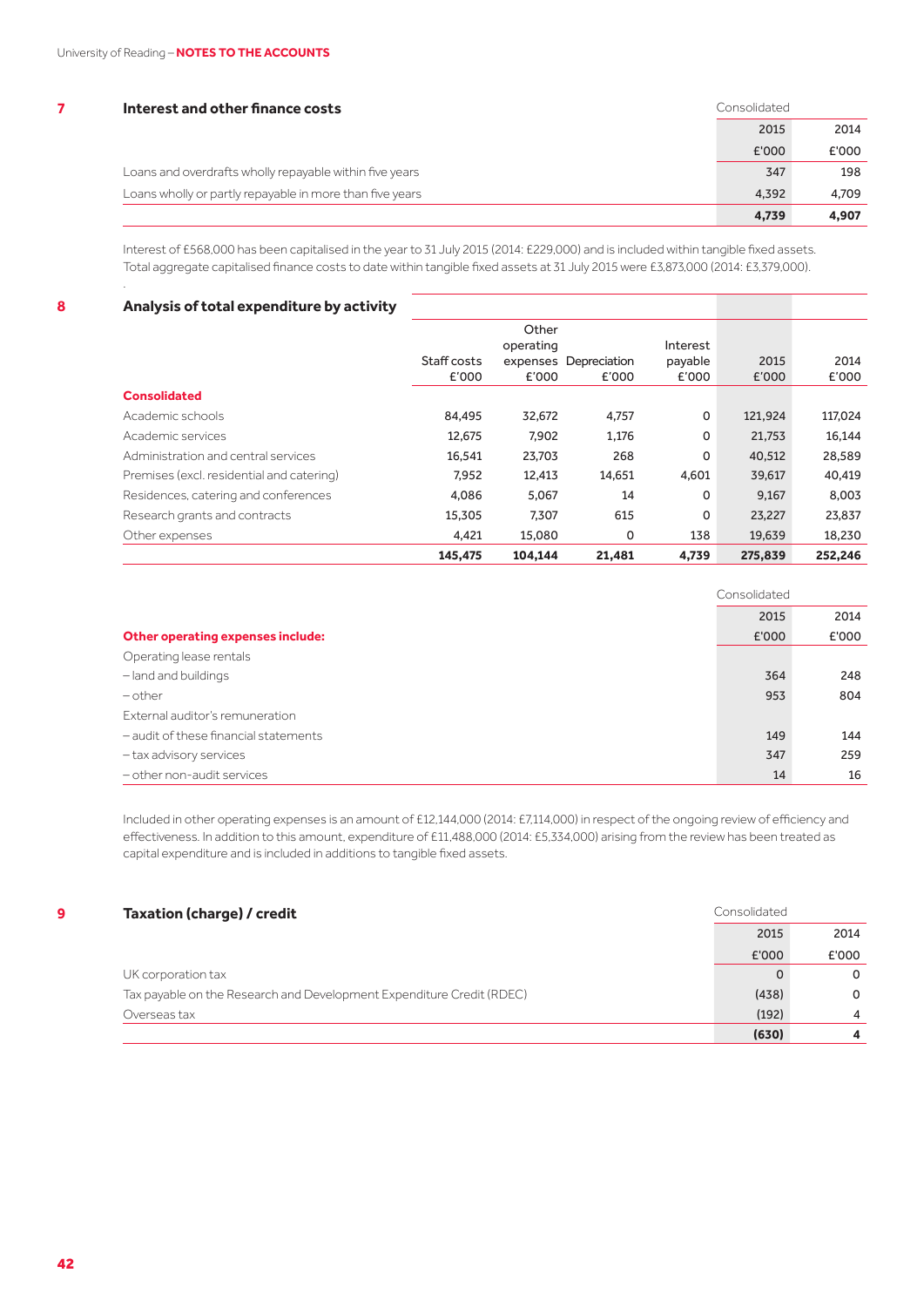## **10 Tangible fixed assets**

|           |           |           | Assets in the |                                     |          |
|-----------|-----------|-----------|---------------|-------------------------------------|----------|
| buildings | machinery |           |               | assets                              | Total    |
| £'000     | £'000     | £'000     | £'000         | £'000                               | £'000    |
| 354,562   | 7,590     | 100,211   | 15,219        | 39,300                              | 516,882  |
| 7,653     | 4,127     | 20,529    | 28,236        | 46                                  | 60,591   |
| 10,727    | 0         | 0         | (10, 727)     | 0                                   | $\Omega$ |
| (954)     | 0         | $\Omega$  | 0             | 0                                   | (954)    |
| (1, 436)  | 0         | (12)      | 0             | 0                                   | (1, 448) |
| (45)      | 0         | (190)     | (159)         | 0                                   | (394)    |
| 370,507   | 11,717    | 120,538   | 32,569        | 39,346                              | 574,677  |
|           |           |           |               |                                     |          |
| 104,752   | 3,515     | 51,528    | 0             | $\mathbf 0$                         | 159,795  |
| 12,305    | 366       | 8,810     | 0             | 0                                   | 21,481   |
| (52)      | 0         | (5)       | 0             | 0                                   | (57)     |
| (30)      | 0         | (39)      | 0             | 0                                   | (69)     |
| 116,975   | 3,881     | 60,294    | $\mathbf 0$   | 0                                   | 181,150  |
| 253,532   | 7,836     | 60,244    | 32,569        | 39,346                              | 393,527  |
| 249,810   | 4,075     | 48,683    | 15,219        | 39,300                              | 357,087  |
|           | Land and  | Plant and |               | course of<br>Equipment construction | Heritage |

| <b>University</b>                  | Land and  | Plant and |         | Assets in the<br>course of | Heritage    |          |
|------------------------------------|-----------|-----------|---------|----------------------------|-------------|----------|
|                                    | buildings | machinery |         | Equipment construction     | assets      | Total    |
| <b>Cost or valuation</b>           | £'000     | £'000     | £'000   | £'000                      | £'000       | £'000    |
| At 1 August 2014                   | 333,480   | 7,578     | 99,648  | 14,846                     | 39,121      | 494,673  |
| Additions                          | 7,611     | 4,127     | 18,725  | 26,300                     | 46          | 56,809   |
| Transfers between categories       | 10,727    | 0         | 0       | (10, 727)                  | 0           | $\Omega$ |
| Transfers to investment properties | (954)     | 0         | 0       | 0                          | 0           | (954)    |
| <b>Disposals</b>                   | (1, 417)  | 0         | 0       | 0                          | 0           | (1, 417) |
| At 31 July 2015                    | 349,447   | 11,705    | 118,373 | 30,419                     | 39,167      | 549,111  |
| <b>Depreciation</b>                |           |           |         |                            |             |          |
| At 1 August 2014                   | 100,476   | 3,503     | 51,182  | 0                          | $\mathbf 0$ | 155,161  |
| Charge for the year                | 11,482    | 366       | 8,607   | 0                          | 0           | 20,455   |
| <b>Disposals</b>                   | (46)      | $\Omega$  | 0       | 0                          | $\mathbf 0$ | (46)     |
| At 31 July 2015                    | 111,912   | 3,869     | 59,789  | O                          | $\mathbf 0$ | 175,570  |
| Net book value at 31 July 2015     | 237,535   | 7,836     | 58,584  | 30,419                     | 39,167      | 373,541  |
| Net book value at 31 July 2014     | 233,004   | 4,075     | 48,466  | 14,846                     | 39,121      | 339,512  |
|                                    |           |           |         |                            |             |          |

Included in land and buildings above is land which is not depreciated as follows:

|                      | Consolidated |        | University |        |
|----------------------|--------------|--------|------------|--------|
|                      | 2015         | 2014   | 2015       | 2014   |
|                      | £'000        | £'000  | £'000      | £'000  |
| Land not depreciated | 23,540       | 19,226 | 15,540     | 11,226 |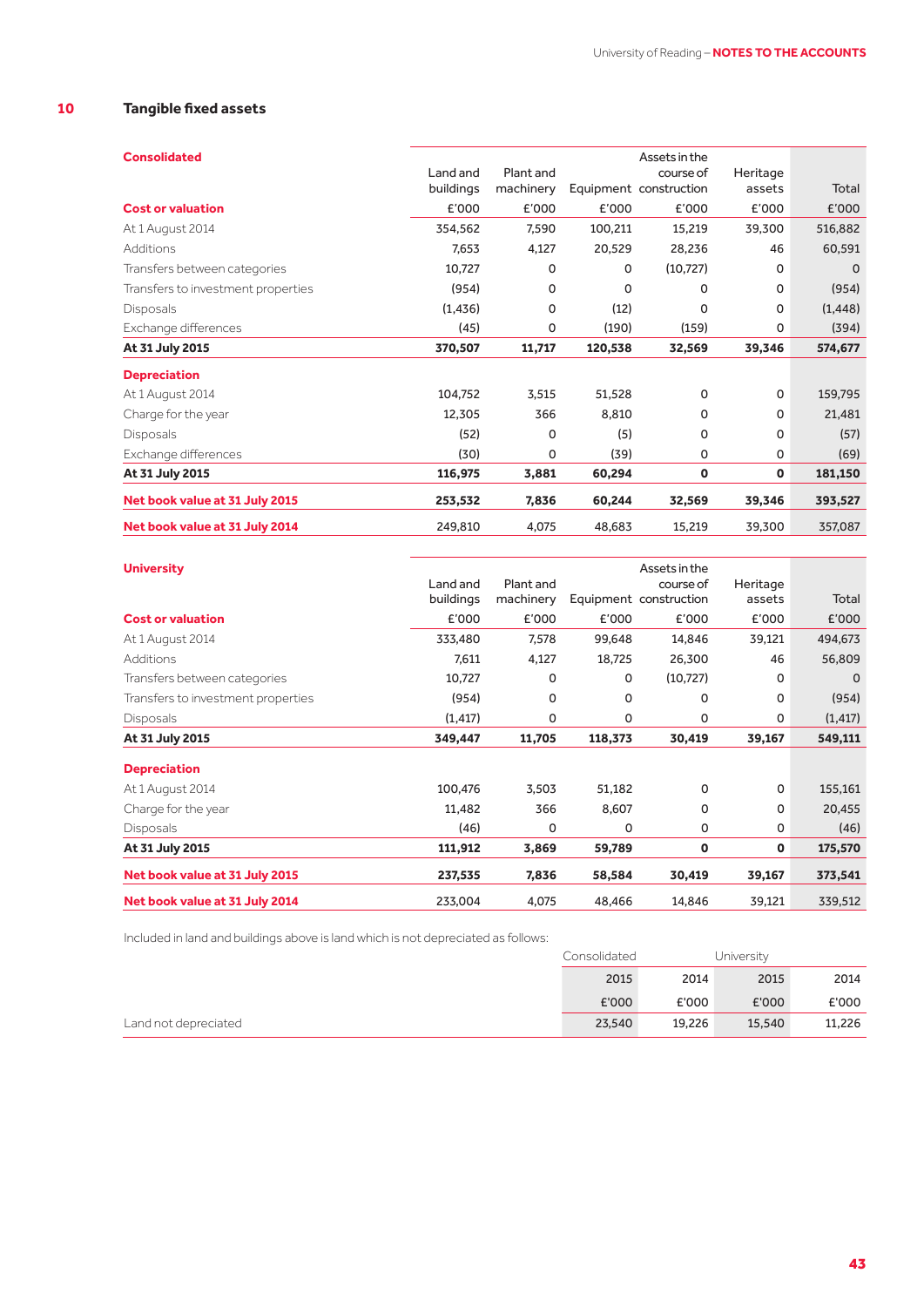#### **10 Tangible fixed assets (continued)**

#### **Heritage assets**

Heritage assets include many unique items and collections which the University has accumulated since incorporation. These are held and maintained principally for their contribution to knowledge and culture. The University conserves these assets and augments the collections where appropriate in order to enable use of the assets for teaching and research and access to the assets for engagement with members of the public. The items and collections are carefully catalogued and custodianship is given to specific areas and persons for their care and maintenance.

The University's collections span museum, archive and library holdings of regional, national and international significance. These include the University Library, the Museum of English Rural Life, the Cole Museum of Zoology, the Herbarium, the Ure Museum of Greek Archaeology, and other important teaching and research departmental museum, library and archive collections. These collections can be viewed by members of the public (some collections can only be viewed by appointment).

The *University Library* holds collections of rare books including early printed books from the handpress era (pre-1851), private press books, modern literary first editions and other printed material. It also contains around 140 collections of historical and literary papers, a small number of historical manuscripts and a large body of University archives and records.

The *Museum of English Rural Life (MERL)* was established in 1951 and is dedicated to the spirit of the English countryside and its people. The museum explores life and work in the countryside over the last two hundred years. It contains more than 22,000 objects together with a vast archive of over a million photographs, films, books and records reflecting on the changing face of farming and rural society. The *Cole Museum of Zoology* was established in the early 20th century by Francis J. Cole, Professor of Zoology from 1907 to 1939. It contains around 4,000 specimens. The museum illustrates the relationship between form and function in the animal kingdom and houses one of Britain's most important zoological collections. Highlights include complete skeletons of a male Indian elephant, a killer whale, a five metre reticulated python and a pair of giant spider crabs.

The *Herbarium* in the School of Plant Sciences was founded in 1900 and contains over 260,000 dried plant specimens. The collection is rich in specimens from Europe, North Africa, Macaronesia, the Middle East, temperate South America and the Falkland Islands. Ferns and fern allies are also represented on a worldwide scale. There are very significant British lichen and bryophyte holdings.

The *Ure Museum ofGreek Archaeology* was formed in the early 1920s and contains the fourth largest collection of ancient Greek ceramics in Britain. The collection primarily consists of material from the Greek and Greco-Roman civilisations of the Mediterranean, most notably Greek and Etruscan ceramics and terracottas. Other artefacts include prehistoric pottery, as well as metal and stone artefacts of Greek and Roman date. There is also an important collection of Egyptian antiquities, ranging from the Pre-dynastic to the Roman period. There are approximately 2,000 objects in the museum.

The University is home to the Beckett International Foundation and the Beckett Collection, the world's largest collection of resources relating to Samuel Beckett, and has many internationally-renowned Beckett scholars.

The collections were valued in December 2012 by Adam Schoon, an external antique and fine art dealer and valuer with over 35 years' experience, on a 'walk through' basis for insurance purposes. The movement on heritage assets is:

| <b>Consolidated</b>      | 2015        | 2014        | 2013   | 2012   | 2011        |
|--------------------------|-------------|-------------|--------|--------|-------------|
| <b>Cost or valuation</b> | £'000       | £'000       | £'000  | £'000  | £'000       |
| At 1 August              | 39,300      | 38,338      | 23,097 | 23,097 | 23,097      |
| <b>Additions</b>         | 46          | 962         | 8      | 0      | $\mathbf 0$ |
| Revaluations             | $\mathbf 0$ | 0           | 15,233 | 0      | 0           |
| At 31 July               | 39,346      | 39,300      | 38,338 | 23,097 | 23,097      |
|                          |             |             |        |        |             |
| <b>University</b>        | 2015        | 2014        | 2013   | 2012   | 2011        |
| <b>Cost or valuation</b> | £'000       | £'000       | £'000  | £'000  | £'000       |
| At 1 August              | 39,121      | 38,159      | 22,947 | 22,947 | 22,947      |
| Additons                 | 46          | 962         | 8      | 0      | $\mathbf 0$ |
| Revaluations             | $\mathbf 0$ | $\mathbf 0$ | 15,204 | 0      | 0           |
| At 31 July               | 39,167      | 39,121      | 38,159 | 22,947 | 22,947      |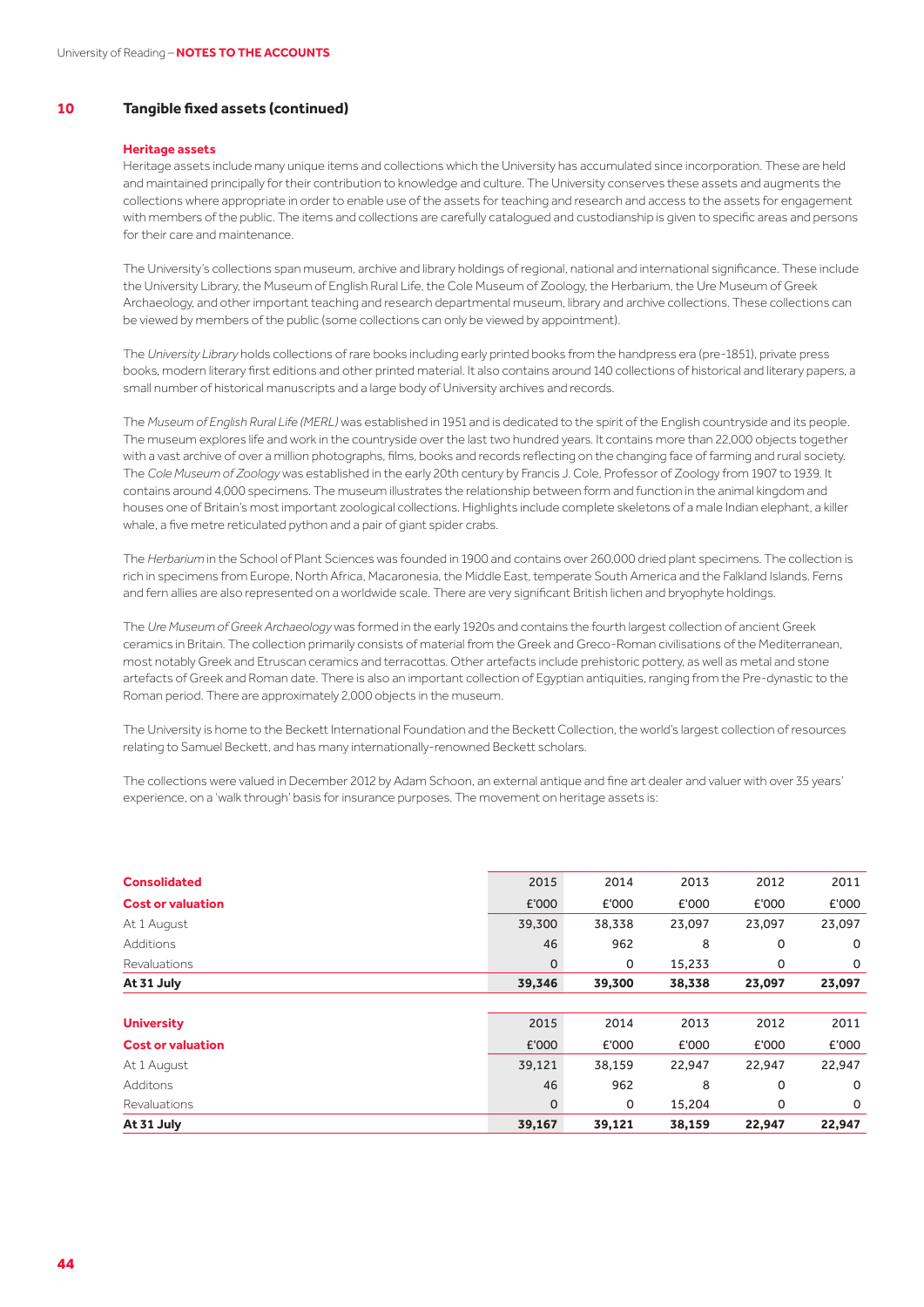#### **10 Tangible fixed assets (continued)**

| The split of heritage assets by type of asset is: | Consolidated |        | University |        |
|---------------------------------------------------|--------------|--------|------------|--------|
|                                                   | 2015         | 2014   | 2015       | 2014   |
|                                                   | £'000        | £'000  | £'000      | £'000  |
| Books & manuscripts                               | 25,708       | 25,662 | 25,708     | 25,662 |
| Artworks                                          | 3,938        | 3,938  | 3,938      | 3,938  |
| Natural history                                   | 2,156        | 2,156  | 2,156      | 2,156  |
| Agricultural                                      | 4,176        | 4,176  | 4.176      | 4,176  |
| Other                                             | 3,368        | 3,368  | 3,189      | 3,189  |
|                                                   | 39,346       | 39,300 | 39,167     | 39,121 |

## **11 Investment properties 11** Consolidated & University

|                                                         | 2015        | 2014     |
|---------------------------------------------------------|-------------|----------|
|                                                         | £'000       | £'000    |
| At 1 August                                             | 26,525      | 26,174   |
| Additions                                               | 367         | 85       |
| Transfers from / (to) tangible fixed assets             | 954         | (1, 295) |
| Transfers to endowment assets                           | $\mathbf 0$ | (275)    |
| <b>Disposals</b>                                        | (4,900)     | (1,010)  |
| Increase in value of properties in year                 | 1,916       | 2,692    |
| Permanent diminution in value - net credit for the year | $\mathbf 0$ | 154      |
| At 31 July                                              | 24,862      | 26,525   |

The University holds a number of commercial and residential investment properties. All properties are valued on a cyclical basis with the intention of revaluing all properties at least once every three years. Valuations are carried out by a firm of independent valuers in accordance with the RICS appraisal and valuation manuals. An index is applied in respect of properties which have not been revalued at the end of the current financial year to reflect the movement in the property market during the year.

During the year the University disposed of an investment property known as Hillside for £5.0m.

#### **12 Fixed asset investments**

| <b>Consolidated</b>      | Listed      |       |
|--------------------------|-------------|-------|
|                          | investments | Total |
| <b>Cost or valuation</b> | £'000       | E'000 |
| At 1 August 2014         | 44          | 44    |
| Changes in market value  | 17          | 17    |
| At 31 July 2015          | 61          | 61    |
|                          |             |       |

| <b>University</b>        | Subsidiary | Listed<br>companies investments | Total |
|--------------------------|------------|---------------------------------|-------|
| <b>Cost or valuation</b> | £'000      | £'000                           | E'000 |
| At 1 August 2014         | 4.061      | 44                              | 4,105 |
| Changes in market value  | 0          | 17                              | 17    |
| At 31 July 2015          | 4,061      | 61                              | 4,122 |

| Listed investments comprise: | Consolidated |       | Universitv |       |
|------------------------------|--------------|-------|------------|-------|
|                              | 2015         | 2014  | 2015       | 2014  |
|                              | £'000        | £'000 | £'000      | £'000 |
| Genus plc                    | 61           | 44    | 61         | 44    |

These investments have been stated at market value where they are listed on a recognised stock exchange. Where there is no active market the investments have been stated at cost.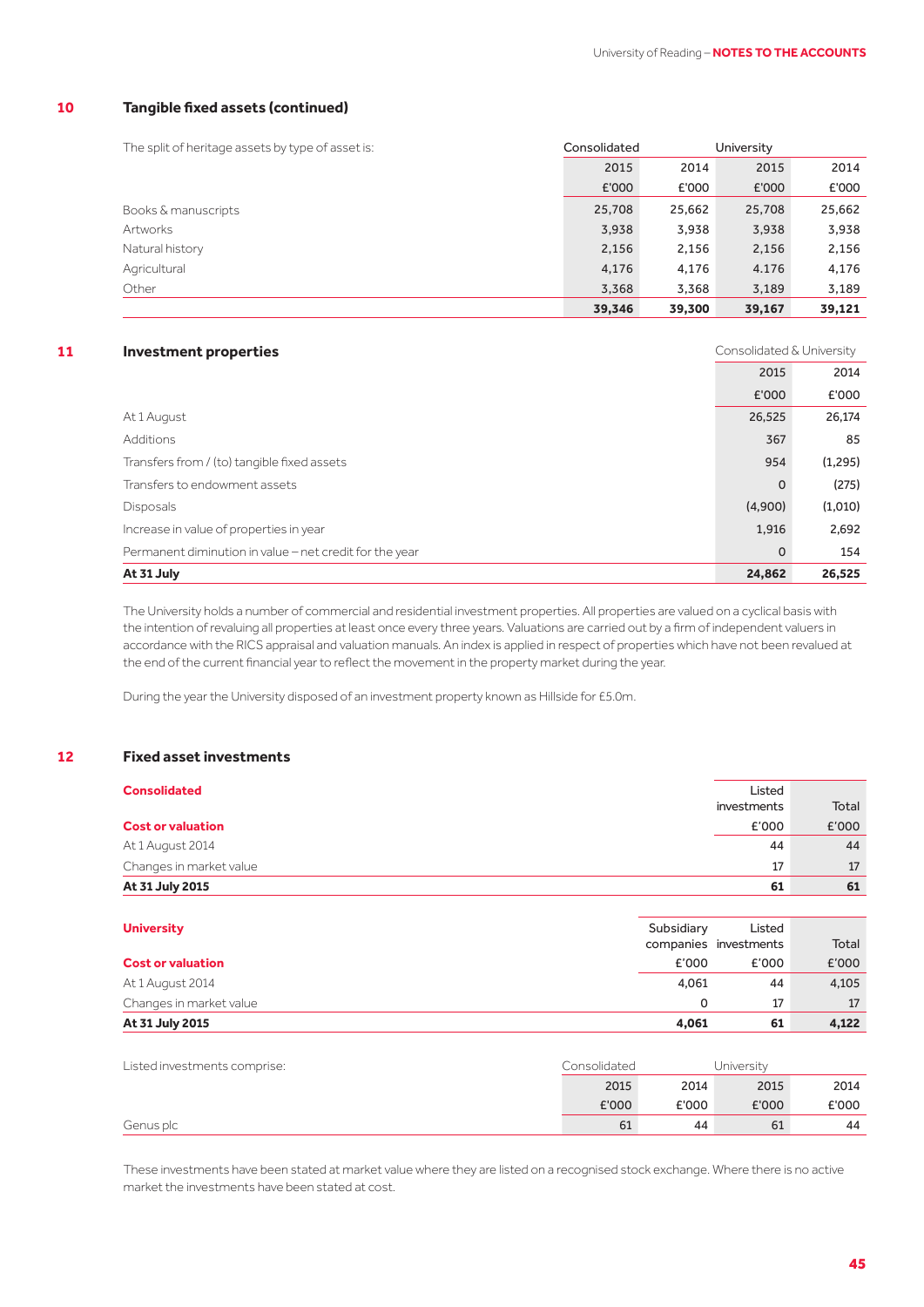| 13 | Investments in associates                                 | Consolidated |        | University  |              |
|----|-----------------------------------------------------------|--------------|--------|-------------|--------------|
|    |                                                           | 2015         | 2014   | 2015        | 2014         |
|    |                                                           | £'000        | £'000  | £'000       | £'000        |
|    | Share of operating deficit in associates                  | (880)        | (879)  | $\Omega$    | $\mathbf{O}$ |
|    | Gains / (losses) on revaluations of tangible fixed assets | 3.395        | (1)    | $\mathbf 0$ | $\Omega$     |
|    | Total gains and losses in the year in associates          | 2,515        | (880)  | $\Omega$    | $\Omega$     |
|    | At 1 August                                               | 9,316        | 10,053 | 10.554      | 10,411       |
|    | Acquisitions                                              | 14           | 143    | 14          | 143          |
|    | At 31 July                                                | 11,845       | 9.316  | 10.568      | 10,554       |

The University is party to an arrangement with UPP in respect of the provision and operation of its student residential accommodation. The accommodation is operated by UPP (Reading I) Limited, a wholly-owned subsidiary of UPP (Reading I) Holdings Limited. The University has granted long leasehold interests to UPP (Reading I) Limited in respect of the accommodation. The University has a 20% holding in both the equity and loan notes of UPP (Reading I) Holdings Limited and has accounted for its interest as an investment in an associated undertaking.

| At 31 July 2015                             | 441           | 10.127     | 10,568 |
|---------------------------------------------|---------------|------------|--------|
| Accrued interest rolled into the loan notes |               | 14         | 14     |
| At 1 August 2014                            | 441           | 10.113     | 10,554 |
|                                             | £'000         | £'000      | £'000  |
|                                             | <b>Shares</b> | Loan notes | Total  |

The loan notes are interest-bearing, secured and subordinate to the senior lender's security. They are transferrable subject to certain restrictions.

Under the arrangement with UPP, the associate and its wholly-owned subsidiaries have responsibility for the provision and operation of the accommodation. The University continues to provide certain soft facilities management services in respect of the accommodation such as grounds maintenance, security services, IT services and CCTV maintenance.

Included in the income and expenditure account are amounts receivable from / (payable to) the associate and its subsidiaries in respect of the following services.

| <b>Consolidated</b>                            | Income      | Expenditure | 2015     |       | Income Expenditure | 2014     |
|------------------------------------------------|-------------|-------------|----------|-------|--------------------|----------|
|                                                | £'000       | £'000       | £'000    | £'000 | £'000              | £'000    |
| Rent collection                                | 1,343       | 0           | 1,343    | 1,139 | 0                  | 1,139    |
| Facilities management services                 | 1,629       | 0           | 1,629    | 1,415 | 0                  | 1,415    |
| Utilities                                      | 898         | $\mathbf 0$ | 898      | 1,256 | $\mathbf 0$        | 1,256    |
| Estates service charge and infrastructure fees | 429         | $\Omega$    | 429      | 414   | 0                  | 414      |
| Vacation residence and conferencing            | 0           | (998)       | (998)    | 0     | $\Omega$           | $\Omega$ |
| Wifi upgrade                                   | 689         | $\Omega$    | 689      | 0     | $\Omega$           | $\Omega$ |
| Energy metering                                | $\mathbf 0$ | $\Omega$    | $\Omega$ | 0     | (76)               | (76)     |
| Interest recievable on loan notes              | 848         | $\Omega$    | 848      | 842   | $\Omega$           | 842      |
| Other income                                   | 38          | 0           | 38       | 59    | 0                  | 59       |
| Other expenditure                              | $\mathbf 0$ | (73)        | (73)     | 0     | (2)                | (2)      |
|                                                | 5,874       | (1,071)     | 4,803    | 5,125 | (78)               | 5,047    |

The University charges and receives rents from students. Payments are made to UPP (Reading I) Limited with reference to the number of units of student accommodation sold during the year. Payments made to UPP (Reading I) during the year totalled £26,834,000 (2014: £22,705,000) and have been netted with the income received from students in the income and expenditure account.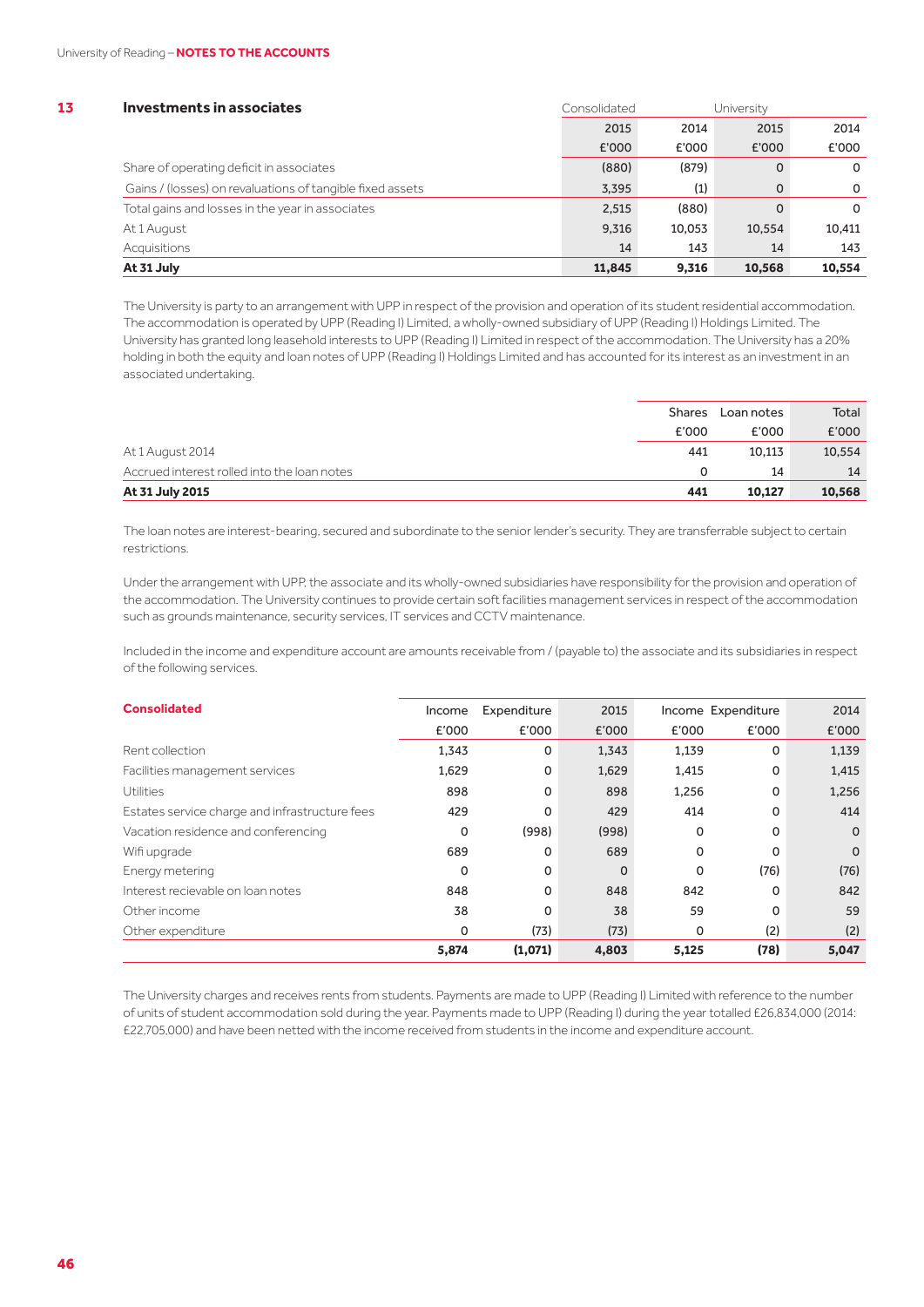| <b>Endowment assets</b>                                       | Consolidated |           | University  |          |
|---------------------------------------------------------------|--------------|-----------|-------------|----------|
|                                                               | 2015         | 2014      | 2015        | 2014     |
|                                                               | £'000        | £'000     | £'000       | £'000    |
| <b>Balance at 1 August</b>                                    | 90.445       | 90,835    | 12,559      | 11,594   |
| New endowments invested                                       | 2,017        | 5,682     | 495         | 713      |
| Land disposals                                                | (8, 552)     | $\Omega$  | $\Omega$    | $\Omega$ |
| Transfer Science Park development costs to University         | (2, 471)     | $\Omega$  | $\Omega$    | $\Omega$ |
| Transfers from investment properties                          | 0            | 275       | $\Omega$    | $\Omega$ |
| Increase / (decrease) on revaluation of investments           | 2,501        | (1,051)   | 1,049       | 494      |
| Increase / (decrease) on revaluation of investment properties | 2,706        | (85)      | $\Omega$    | $\Omega$ |
| (Increase) / decrease in net current liabilities              | (1, 161)     | (120)     | $\Omega$    | $\Omega$ |
| Increase / (decrease) in balance held by University           | 42,203       | (5,091)   | (192)       | (242)    |
| <b>Balance at 31 July</b>                                     | 127,688      | 90,445    | 13,911      | 12,559   |
|                                                               |              |           |             |          |
| Represented by:                                               |              |           |             |          |
| <b>Tangible assets</b>                                        |              |           |             |          |
| Land and property                                             | 9,615        | 18,701    | $\Omega$    | $\Omega$ |
| Investment properties                                         | 24,561       | 22,720    | $\mathbf 0$ | $\Omega$ |
| <b>Investments</b>                                            | 75,204       | 71,758    | 13,989      | 12,445   |
| <b>Other assets</b>                                           |              |           |             |          |
| Other net current liabilities                                 | (1, 369)     | (208)     | $\Omega$    | $\Omega$ |
| Funds held by / (due to) the University                       | 19,677       | (22, 526) | (78)        | 114      |
|                                                               | 127,688      | 90,445    | 13,911      | 12,559   |

| <b>Debtors</b>                                                     | Consolidated |          | University |        |
|--------------------------------------------------------------------|--------------|----------|------------|--------|
|                                                                    | 2015         | 2014     | 2015       | 2014   |
| Amounts falling due within one year:                               | £'000        | £'000    | £'000      | £'000  |
| <b>Debtors</b>                                                     | 28,906       | 20,188   | 27,159     | 29,375 |
| Amounts recoverable on research projects                           | 3,331        | 4,327    | 3,331      | 4,323  |
| Prepayments and accrued income                                     | 4,500        | 3,981    | 4,430      | 3,873  |
| Amounts due from subsidiary undertakings                           | $\Omega$     | $\Omega$ | 13,173     | 5,250  |
| Amounts due from associated undertakings - UPP (Reading I) Limited | 1,840        | 1,062    | 1.840      | 1,062  |
|                                                                    | 38,577       | 29,558   | 49,933     | 43,883 |
| Amounts falling due after more than one year:                      |              |          |            |        |
| Debtors-other                                                      | 3,359        | 3,036    | 426        | 408    |
|                                                                    | 41,936       | 32,594   | 50,359     | 44,291 |

|    | At 31 July                       | 57,614       | 58,032 | 37,998     | 39,373 |
|----|----------------------------------|--------------|--------|------------|--------|
|    | Changes in market value          | 284          | 135    | 284        | 135    |
|    | Net (disposals) / additions      | (702)        | 24.267 | (1,659)    | 19,417 |
|    | <b>At 1 August</b>               | 58,032       | 33,630 | 39,373     | 19,821 |
|    |                                  | £'000        | £'000  | £'000      | £'000  |
|    |                                  | 2015         | 2014   | 2015       | 2014   |
| 16 | <b>Current asset investments</b> | Consolidated |        | University |        |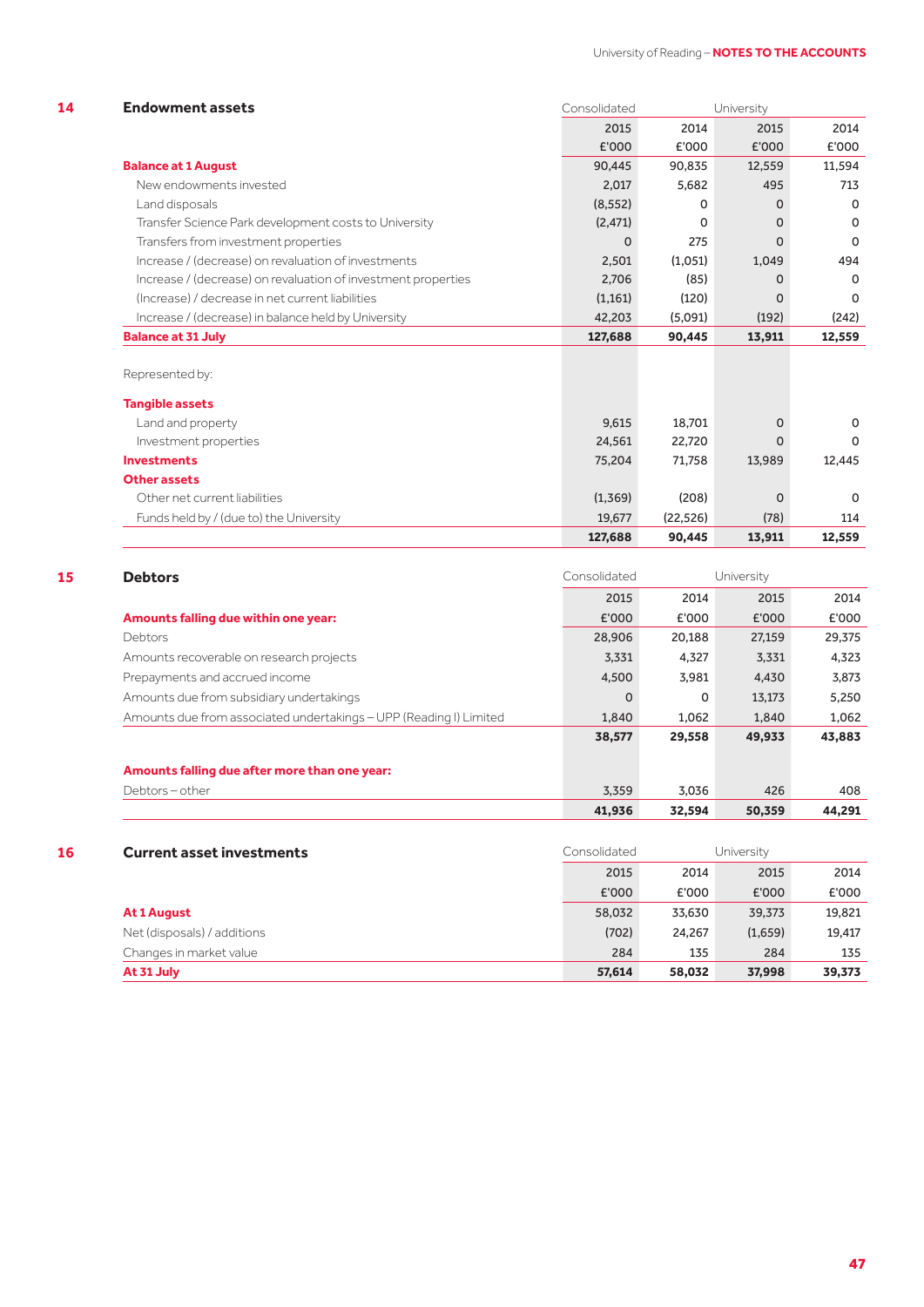#### **17 Creditors: amounts falling due within one year** Consolidated University

| Greaters, announce raining auc within one year                   |          |        |         |        |
|------------------------------------------------------------------|----------|--------|---------|--------|
|                                                                  | 2015     | 2014   | 2015    | 2014   |
|                                                                  | £'000    | £'000  | £'000   | £'000  |
| Unsecured loans                                                  | 5,650    | 307    | 5,650   | 307    |
| Payments received in advance                                     | 15,075   | 12,960 | 15,067  | 12,580 |
| Research grants received on account                              | 15,486   | 17,864 | 15.486  | 17,864 |
| Trade creditors                                                  | 7.900    | 8,953  | 7,202   | 8,925  |
| Social security and other taxation payable                       | 3,013    | 1,840  | 2,867   | 2,967  |
| Other creditors                                                  | 57,954   | 14.533 | 59,114  | 27,546 |
| Accruals and deferred income                                     | 13,560   | 16.298 | 10.766  | 13,119 |
| Amounts due to subsidiary undertakings                           | $\Omega$ | 0      | 1.424   | 1,648  |
| Amounts due to associated undertakings - UPP (Reading I) Limited | 6,702    | 6,141  | 6,702   | 6,141  |
|                                                                  | 125,340  | 78,896 | 124,278 | 91,097 |

Included in other creditors is an amount of £40.9m owing to the University's endowment trusts (2014: £13.2m). This total increased significantly in the year due to land disposals by the trusts.

| 18 | Creditors: amounts falling due after more than one year                | Consolidated & University |         |
|----|------------------------------------------------------------------------|---------------------------|---------|
|    |                                                                        | 2015                      | 2014    |
|    |                                                                        | £'000                     | £'000   |
|    | Unsecured loans                                                        | 144,016                   | 130,611 |
|    | Net finance costs to be amortised over the term of the unsecured loans | 490                       | 502     |
|    |                                                                        | 144,506                   | 131,113 |
|    |                                                                        | 2015                      | 2014    |
|    |                                                                        |                           |         |
|    | <b>Analysis of loans and leases:</b>                                   | £'000                     | £'000   |
|    | Due within one year                                                    | 5,650                     | 307     |
|    | Due between one and two years                                          | 3,402                     | 250     |
|    | Due between two and five years                                         | 10,727                    | 361     |
|    | Due in five years or more                                              | 129,887                   | 130,000 |
|    |                                                                        | 149,666                   | 130,918 |

The University issued a bond for £70m through a private placement facilitated by The Royal Bank of Scotland in May 2007. This loan is unsecured and is repayable in 2047 by a single payment of £70m. Interest is payable half yearly in arrears at a coupon rate of 5.42%.

The University has a £60m sterling loan from Barclays Bank plc with a term of 37 years. It currently has a repayment holiday until July 2019. The interest rate on this loan is at a set margin of 1.4% above LIBOR.

The University took out a loan from the Homes & Communities Agency during the year in order to fund the construction of the Shinfield Eastern Relief Road and motorway bridge associated with the University's land disposals in Shinfield. The amount outstanding at 31 July 2015 was £19.0m. The loan is repayable by quarterly instalments until September 2021. The interest rate on this loan is at a set margin of 1.31% above the EU reference rate for the UK.

#### **19 <b>Provisions for liabilities Consolidated** University 2015 2014 2015 2014 £'000 £'000 £'000 £'000 At 1 August 13 39 0 20 Utilised in the year **0** (20) 0 (17) Transferred to accruals and deferred income and the computation of the computation of the computation of the computation of the computation of the computation of the computation of the computation of the computation of the Charge / (credit) to income and expenditure account 588 (5) 588 (5) 588 (3) **At 31 July 588 13 588 0**

#### **Represented by:**

|                                              | 588 | 588 |  |
|----------------------------------------------|-----|-----|--|
| Other provisions                             |     |     |  |
| Closure of the School of Systems Engineering | 588 | 588 |  |

In July the University announced the closure of the School of Systems Engineering. Some degrees will be closed to new entrants from 2016, while others will be moved to new departments. A provision of £588,000 has been made for redundancy costs assuming that 10 posts will be made redundant.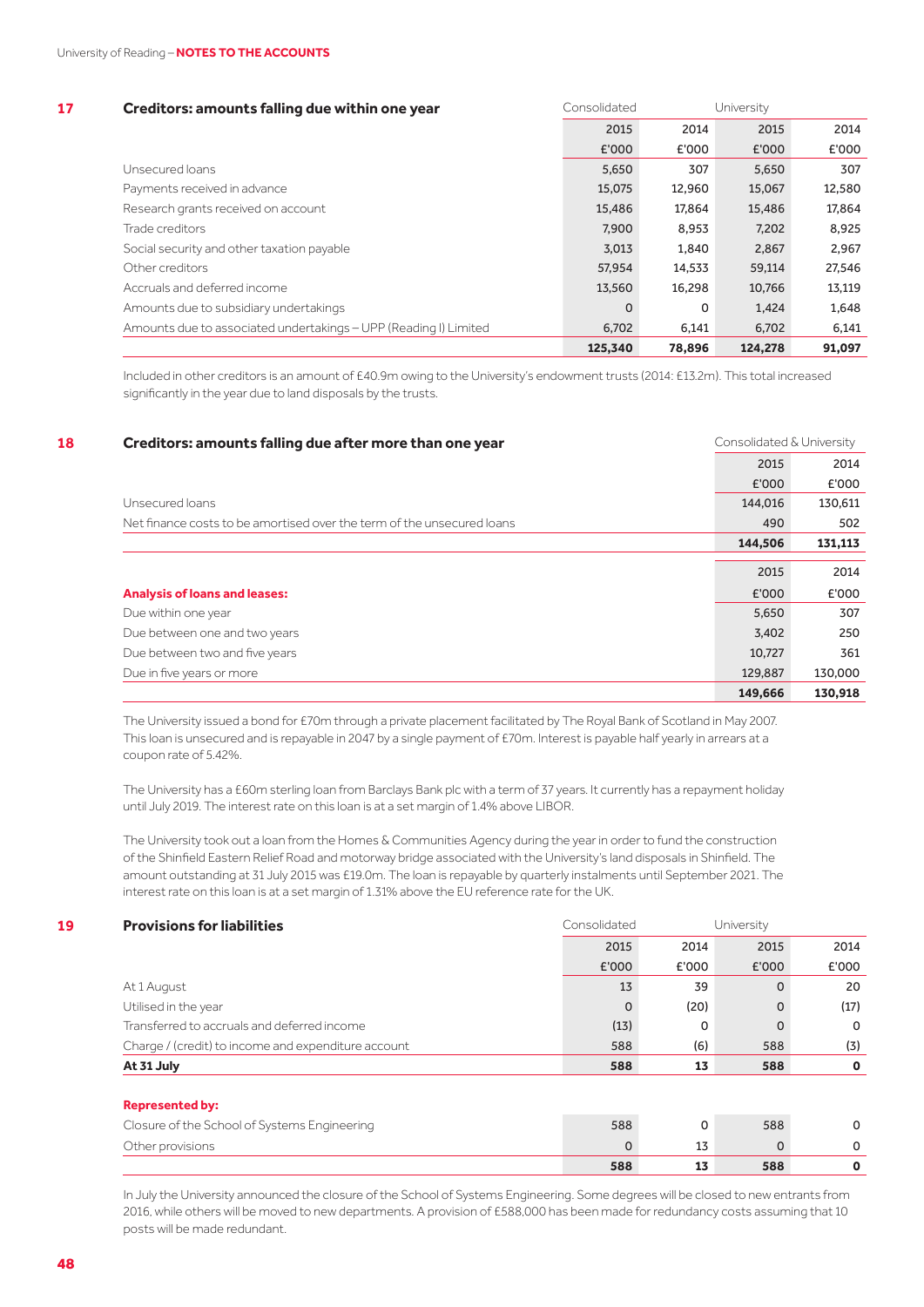| <b>Deferred capital grants</b>             |                    |                 | Consolidated |                    |                 | University   |
|--------------------------------------------|--------------------|-----------------|--------------|--------------------|-----------------|--------------|
|                                            | Funding<br>Council | Other<br>grants | <b>Total</b> | Funding<br>Council | Other<br>grants | Total        |
|                                            | £'000              | £'000           | £'000        | £'000              | £'000           | £'000        |
| At 1 August 2014                           |                    |                 |              |                    |                 |              |
| <b>Buildings</b>                           | 64,433             | 26,027          | 90,460       | 64,433             | 45,295          | 109,728      |
| Equipment                                  | 3,688              | 1,885           | 5,573        | 3,688              | 1,907           | 5,595        |
|                                            | 68,121             | 27,912          | 96,033       | 68,121             | 47,202          | 115,323      |
| <b>Cash receivable</b>                     |                    |                 |              |                    |                 |              |
| <b>Buildings</b>                           | 2,741              | 484             | 3,225        | 2,741              | 676             | 3,417        |
| Equipment                                  | 0                  | 195             | 195          | $\mathbf 0$        | 195             | 195          |
|                                            | 2,741              | 679             | 3,420        | 2,741              | 871             | 3,612        |
| <b>Disposals</b>                           |                    |                 |              |                    |                 |              |
| <b>Buildings</b>                           | $\mathsf{O}$       | $\mathbf 0$     | $\mathbf 0$  | $\mathbf 0$        | 0               | $\mathbf 0$  |
| Equipment                                  | 0                  | $\mathsf O$     | $\mathsf 0$  | $\mathsf O$        | 0               | 0            |
|                                            | 0                  | $\mathbf 0$     | $\mathbf 0$  | $\mathbf 0$        | $\mathbf 0$     | $\mathsf{O}$ |
| Released to income and expenditure account |                    |                 |              |                    |                 |              |
| <b>Buildings</b>                           | (2,961)            | (641)           | (3,602)      | (2,961)            | (1, 566)        | (4, 527)     |
| Equipment                                  | (828)              | (584)           | (1, 412)     | (828)              | (584)           | (1, 412)     |
|                                            | (3,789)            | (1,225)         | (5,014)      | (3,789)            | (2, 150)        | (5,939)      |
| At 31 July 2015                            |                    |                 |              |                    |                 |              |
| <b>Buildings</b>                           | 64,213             | 25,870          | 90,083       | 64,213             | 44,405          | 108,618      |
| Equipment                                  | 2,860              | 1,496           | 4,356        | 2,860              | 1,518           | 4,378        |
|                                            | 67,073             | 27,366          | 94,439       | 67,073             | 45,923          | 112,996      |

## **21 Endowment funds**

| <b>Consolidated</b>                                         | Unrestricted | Restricted  | Total     | Restricted |          |
|-------------------------------------------------------------|--------------|-------------|-----------|------------|----------|
|                                                             | permanent    | permanent   | permanent | expendable | Total    |
| <b>Opening balance</b>                                      | £'000        | £'000       | £'000     | £'000      | £'000    |
| Capital                                                     | 2.209        | 6,134       | 8,343     | 79,088     | 87,431   |
| Accumulated income                                          | 477          | 2,234       | 2,711     | 303        | 3,014    |
| At 1 August                                                 | 2,686        | 8,368       | 11,054    | 79,391     | 90,445   |
| New endowments                                              | 0            | 25          | 25        | 0          | 25       |
| Reclassification of properties as non-investment properties | 0            | $\mathbf 0$ | $\Omega$  | (395)      | (395)    |
| Gain on disposal of assets                                  | $\mathbf 0$  | $\mathbf 0$ | 0         | 3,607      | 3,607    |
| Surplus of income over expenditure                          | 92           | 181         | 273       | 28,789     | 29,062   |
| Contribution to capital works                               | 0            | 0           | 0         | (192)      | (192)    |
| Increase in market value of investment properties           | 0            | 0           | 0         | 2,706      | 2,706    |
| Increase in market value of investments                     | 236          | 697         | 933       | 1,568      | 2,501    |
| Transfer between categories                                 | (68)         | 123         | 55        | (55)       | $\Omega$ |
| Transfer to income and expenditure reserve                  | 0            | $\Omega$    | $\Omega$  | (71)       | (71)     |
| At 31 July                                                  | 2,946        | 9,394       | 12,340    | 115,348    | 127,688  |
|                                                             |              |             |           |            |          |
| <b>Represented by:</b>                                      |              |             |           |            |          |
| Capital                                                     | 2,444        | 6,856       | 9,300     | 115,036    | 124,336  |
| Accumulated income                                          | 502          | 2,538       | 3,040     | 312        | 3,352    |
|                                                             | 2,946        | 9,394       | 12,340    | 115,348    | 127,688  |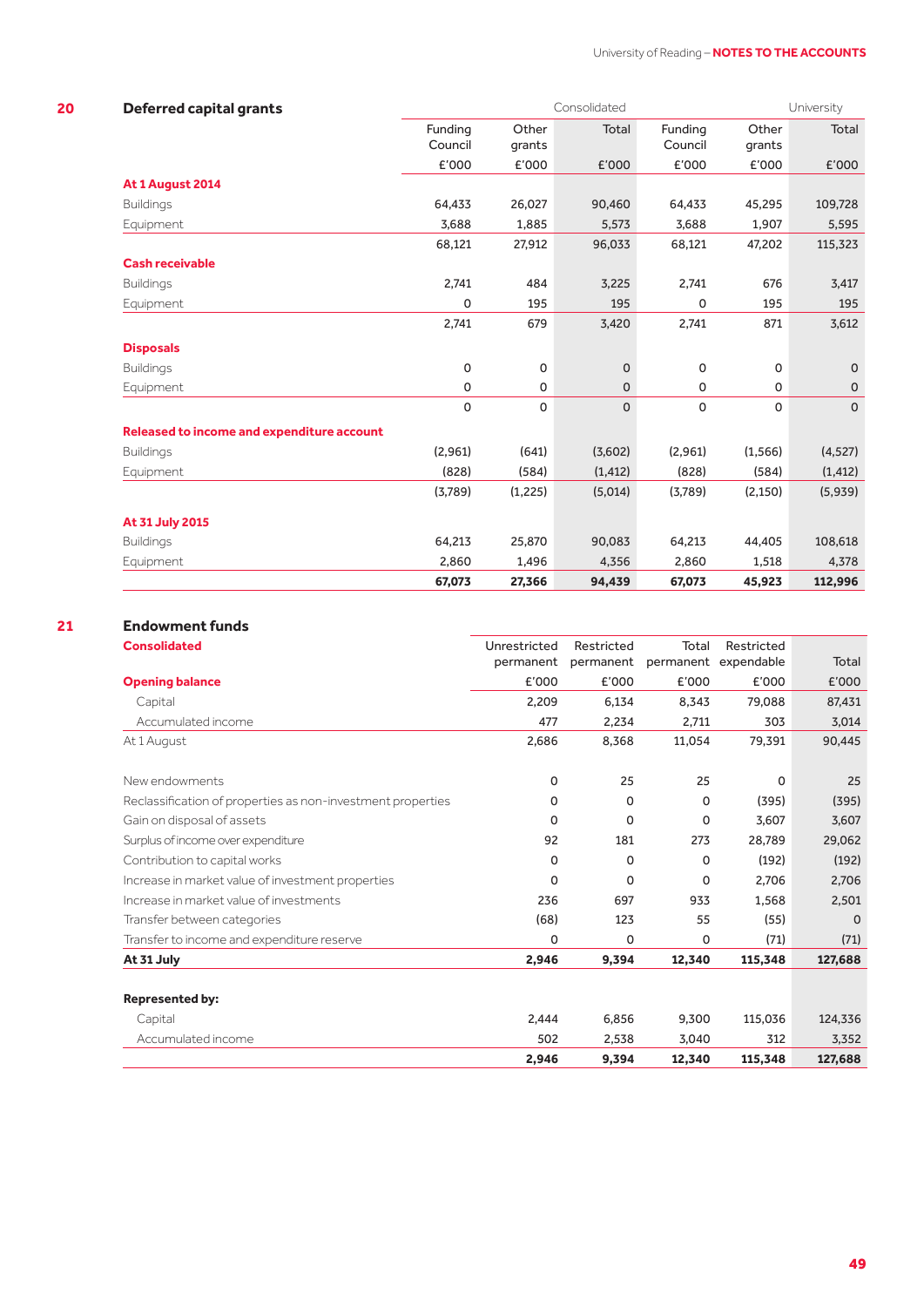| <b>Endowment funds (continued)</b>      |              |            |        |                      |             |
|-----------------------------------------|--------------|------------|--------|----------------------|-------------|
| <b>University</b>                       | Unrestricted | Restricted | Total  | Restricted           |             |
|                                         | permanent    | permanent  |        | permanent expendable | Total       |
| <b>Opening balance</b>                  | £'000        | £'000      | £'000  | £'000                | £'000       |
| Capital                                 | 2,209        | 6,134      | 8,343  | 1,181                | 9,524       |
| Accumulated income                      | 477          | 2,234      | 2,711  | 324                  | 3,035       |
| At 1 August                             | 2,686        | 8,368      | 11,054 | 1,505                | 12,559      |
| New endowments                          | $\mathbf 0$  | 25         | 25     | 0                    | 25          |
| Surplus of income over expenditure      | 92           | 181        | 273    | 5                    | 278         |
| Increase in market value of investments | 236          | 697        | 933    | 116                  | 1,049       |
| Transfer between categories             | (68)         | 123        | 55     | (55)                 | $\mathbf 0$ |
| At 31 July                              | 2,946        | 9,394      | 12,340 | 1,571                | 13,911      |
| <b>Represented by:</b>                  |              |            |        |                      |             |
| Capital                                 | 2,444        | 6,856      | 9,300  | 1,266                | 10,566      |
| Accumulated income                      | 502          | 2,538      | 3,040  | 305                  | 3,345       |
|                                         | 2,946        | 9,394      | 12,340 | 1,571                | 13,911      |

| <b>Reserves</b>                                                            | Consolidated |         | University |          |
|----------------------------------------------------------------------------|--------------|---------|------------|----------|
|                                                                            | 2015         | 2014    | 2015       | 2014     |
| Income and expenditure reserve                                             | £'000        | £'000   | £'000      | £'000    |
| At 1 August                                                                | 123,982      | 104,212 | 74,365     | 66,312   |
| (Deficit) / surplus retained for the year                                  | (14, 687)    | 20,941  | (8,011)    | 10,439   |
| Less: pension surplus                                                      | (2,965)      | (2,605) | (2,965)    | (2,605)  |
| Capital grants received from the University's trusts in year               | 192          | 8       | $\Omega$   | $\Omega$ |
| Exchange differences on overseas subsidiary undertakings                   | 366          | 59      | $\Omega$   | $\Omega$ |
| Transfer from revaluation reserve                                          | 4,657        | 219     | 4,657      | 219      |
| Transfer from endowment funds                                              | 71           | 1,148   | $\Omega$   | $\Omega$ |
| At 31 July                                                                 | 111,616      | 123,982 | 68,046     | 74,365   |
|                                                                            |              |         |            |          |
| <b>Pension reserve</b>                                                     |              |         |            |          |
| At 1 August                                                                | (1,604)      | (1,627) | (1,604)    | (1,627)  |
| Actuarial loss                                                             | (424)        | (2,582) | (424)      | (2,582)  |
| Net interest credit                                                        | 406          | 152     | 406        | 152      |
| Difference between FRS 17 pension charge and cash contribution             | 2,559        | 2,453   | 2,559      | 2,453    |
| At 31 July                                                                 | 937          | (1,604) | 937        | (1,604)  |
|                                                                            |              |         |            |          |
| <b>Revaluation reserve</b>                                                 |              |         |            |          |
| At 1 August                                                                | 59,064       | 56,471  | 56,045     | 53,452   |
| Increase / (decrease) in value of tangible fixed assets held by associates | 3,395        | (1)     | $\Omega$   | (1)      |
| Increase in value of investment properties in the year                     | 1,916        | 2,692   | 1,916      | 2,692    |
| Revaluation of investments in the year                                     | 301          | 121     | 301        | 121      |
| Transfer to income and expenditure reserve                                 | (4,657)      | (219)   | (4,657)    | (219)    |
| At 31 July                                                                 | 60,019       | 59,064  | 53,605     | 56,045   |
|                                                                            |              |         |            |          |
| <b>Total reserves at 31 July</b>                                           | 172,572      | 181,442 | 122,588    | 128,806  |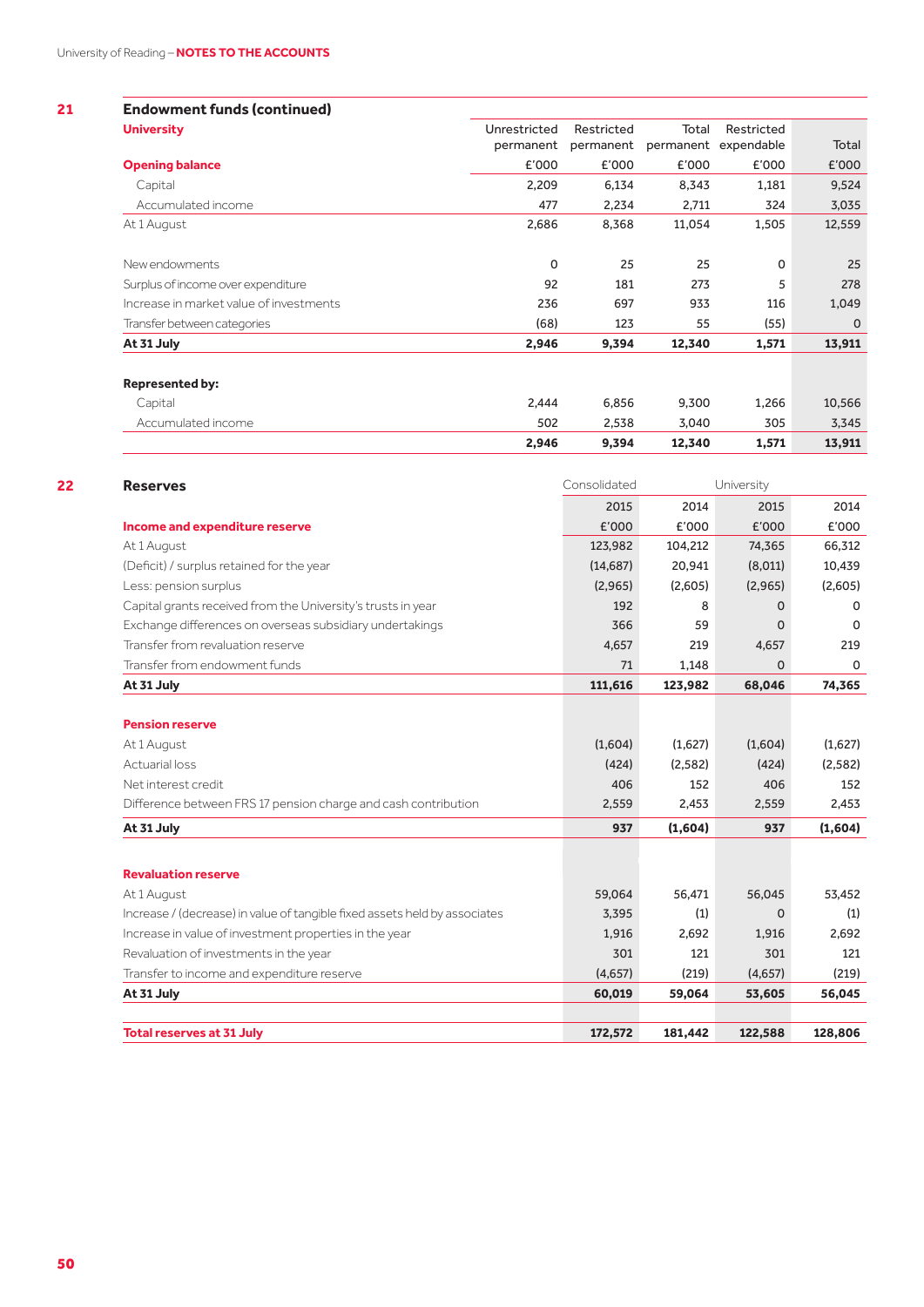## **23 Reconciliation of surplus / (deficit) on continuing operations to net cash**

| (outflow) / inflow from operating activities             | Consolidated |           |
|----------------------------------------------------------|--------------|-----------|
|                                                          | 2015         | 2014      |
|                                                          | £'000        | £'000     |
| Surplus / (deficit) on continuing operations             | 14,883       | (12, 417) |
| Depreciation                                             | 21,481       | 19,698    |
| Loss / (profit) on disposal of fixed assets              | 373          | (119)     |
| Permanent diminution in value - net credit for the year  | $\Omega$     | (154)     |
| Amortisation of finance costs                            | (12)         | (49)      |
| Exchange differences                                     | 691          | 132       |
| Deferred capital grants released to income               | (5,014)      | (4,884)   |
| Endowment and investment income                          | (34,651)     | (5,010)   |
| Interest payable                                         | 4,739        | 4,907     |
| Decrease / (increase) in stocks                          | 70           | (36)      |
| (Increase) / decrease in debtors                         | (13, 196)    | 1,244     |
| Increase in creditors                                    | 3,503        | 13,307    |
| Decrease in provisions                                   | 575          | (26)      |
| Difference between pension charge and cash contributions | (2, 559)     | (2, 453)  |
| Net cash (outflow) / inflow from operating activities    | (9, 117)     | 14,140    |

#### **24 Returns on investments and servicing of finance Consolidated** Consolidated

|                         | 874     | (49)    |
|-------------------------|---------|---------|
| Interest paid           | (4,739) | (4,907) |
| Other interest received | 1,577   | 1,259   |
| Income from endowments  | 4,036   | 3,599   |
|                         | £'000   | £'000   |
|                         | 2015    | 2014    |

| 25 | <b>Capital expenditure and financial investment</b>                   | Consolidated |           |
|----|-----------------------------------------------------------------------|--------------|-----------|
|    |                                                                       | 2015         | 2014      |
|    |                                                                       | £'000        | £'000     |
|    | Proceeds from sale of tangible fixed assets and investment properties | 6.920        | 49,310    |
|    | Payments made to acquire tangible fixed assets                        | (60, 591)    | (35, 771) |
|    | Payments made to acquire investment properties                        | (367)        | (85)      |
|    | Net payments to acquire endowment fixed assets                        | (1,067)      | (2,519)   |
|    | Proceeds from sale of land held by endowment                          | 38,785       | $\Omega$  |
|    | Net receipts from endowment investment properties                     | 471          | $\Omega$  |
|    | Net receipts from / (payments for) endowment investments              | 2,971        | (1,069)   |
|    | Deferred capital grants received                                      | 3,420        | 2,374     |
|    |                                                                       | (9, 458)     | 12.240    |

| 26 | <b>Acquisitions and disposals</b>                             | Consolidated |       |
|----|---------------------------------------------------------------|--------------|-------|
|    |                                                               | 2015         | 2014  |
|    |                                                               | £'000        | £'000 |
|    | Acquisition of Ioan notes in UPP (Reading I) Holdings Limited | (14)         | (143) |
|    |                                                               | (14)         | (143) |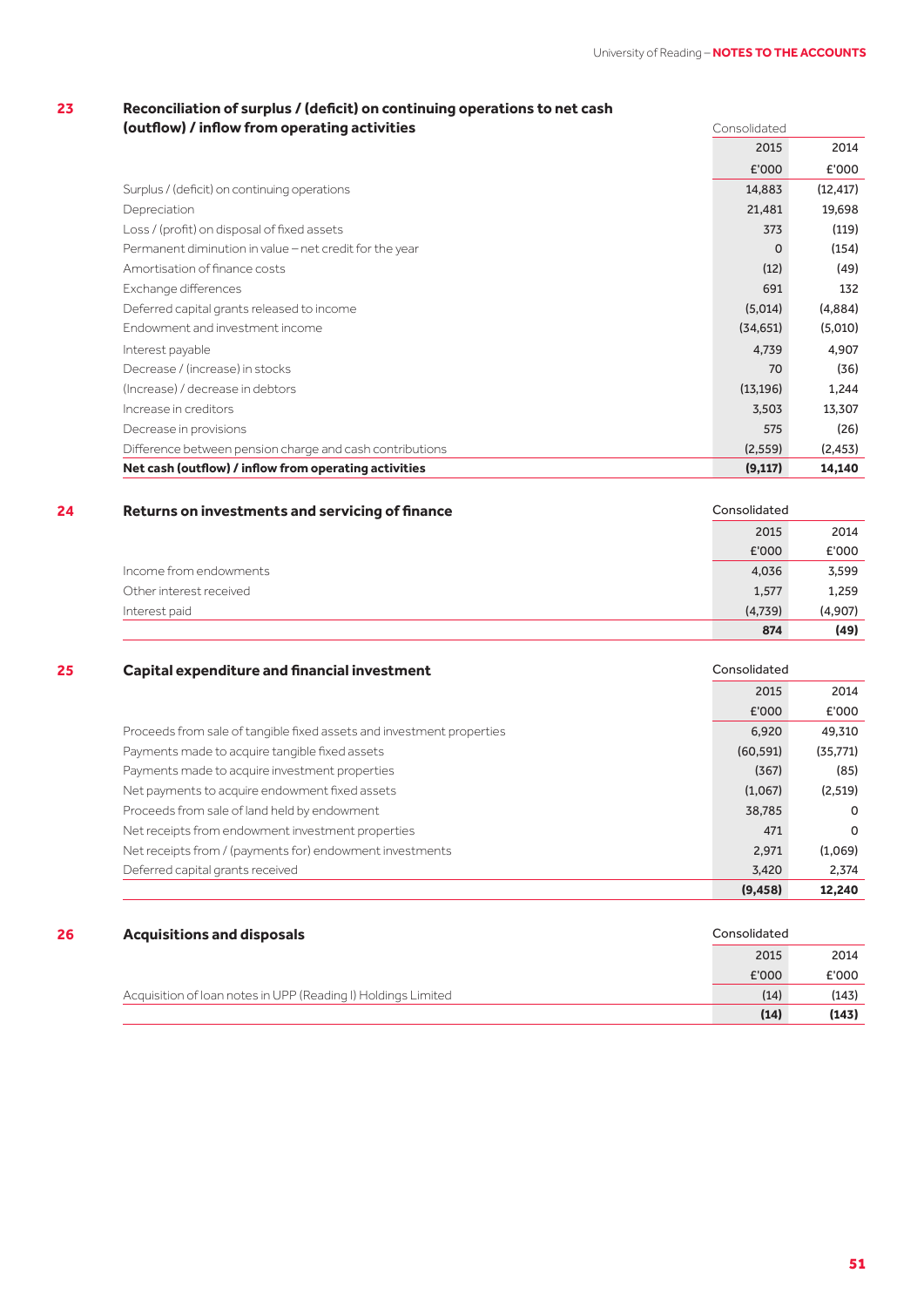| 27 | <b>Management of liquid resources</b>              | Consolidated |           |
|----|----------------------------------------------------|--------------|-----------|
|    |                                                    | 2015         | 2014      |
|    |                                                    | £'000        | £'000     |
|    | Decrease / (increase) in current asset investments | 418          | (24, 402) |
|    |                                                    | 418          | (24, 402) |
|    |                                                    |              |           |

| 28 | <b>Financing</b>              | Consolidated |       |
|----|-------------------------------|--------------|-------|
|    |                               | 2015         | 2014  |
|    |                               | £'000        | £'000 |
|    | Unsecured loans               | 22,283       | 631   |
|    | Repayment of amounts borrowed | (3, 535)     | (178) |
|    |                               | 18,748       | 453   |

#### **29 Analysis of changes in net debt**

|                                          | (69, 106)     | (17, 936)  | (87,042)        |
|------------------------------------------|---------------|------------|-----------------|
| Debt due after one year                  | (130.611)     | (13, 405)  | (144, 016)      |
| Debt due within one year                 | (307)         | (5.343)    | (5,650)         |
| Current asset investments                | 58.032        | (418)      | 57,614          |
| Cash at bank and in hand less overdrafts | 3,780         | 1,230      | 5,010           |
| <b>Consolidated</b>                      | £'000         | £'000      | £'000           |
|                                          | 1 August 2014 | Cash flows | 31 July<br>2015 |

#### **30 Capital commitments**

|                                                                    | Consolidated |        | University |        |  |
|--------------------------------------------------------------------|--------------|--------|------------|--------|--|
| Provision has not been made for the following capital commitments: | 2015         | 2014   | 2015       | 2014   |  |
|                                                                    | £'000        | £'000  | £'000      | £'000  |  |
| Commitments contracted for                                         | 21.651       | 29.344 | 19.549     | 29.344 |  |

These commitments arise from contracts included in the ongoing capital programme.

#### **31 Contingent liabilities**

The University reclaimed all the VAT incurred in the construction of the Agriculture building at Earley Gate which was completed in 1996 and was the subject of a lease and leaseback arrangement with a third party. HM Revenue and Customs challenged this recovery of VAT and raised an assessment to tax for £1.2m. The University appealed the assessment and the appeal stood behind the Halifax plc and University of Huddersfield cases, and latterly, Weald Leasing. Given the elapse of time since the original assessment, and the subsequent advancement in case law, HMRC has provided a revised Statement of Case and the University continues to stand behind the Huddersfield case. The University of Huddersfield lost their case at the Upper Tier Tribunal but have appealed the decision. The Huddersfield case is listed for a Court of Appeal hearing in April 2016.

A contingent liability exists in relation to the Universities Superannuation Scheme (USS) pension valuation recovery plan, since the University is an employer of members within the scheme. The contingent liability relates to the amount generated by past service of current members and the associated proportion of the deficit. Given that the scheme is a multi-employer scheme and the University is unable to identify its share of the underlying assets and liabilities, the contingent liability is not recognised as a provision on the balance sheet.

As part of its development of the Shinfield Eastern Relief Road and related bridge over the M4, the University has provided performance guarantee bonds to Wokingham Borough Council for £12.0m and the Highways Agency for £3.8m. In the event that the University fails to deliver the road and the bridge, the guaranteed amounts would become payable by the guarantor, Barclays Bank plc, who would then seek to recover the costs from the University.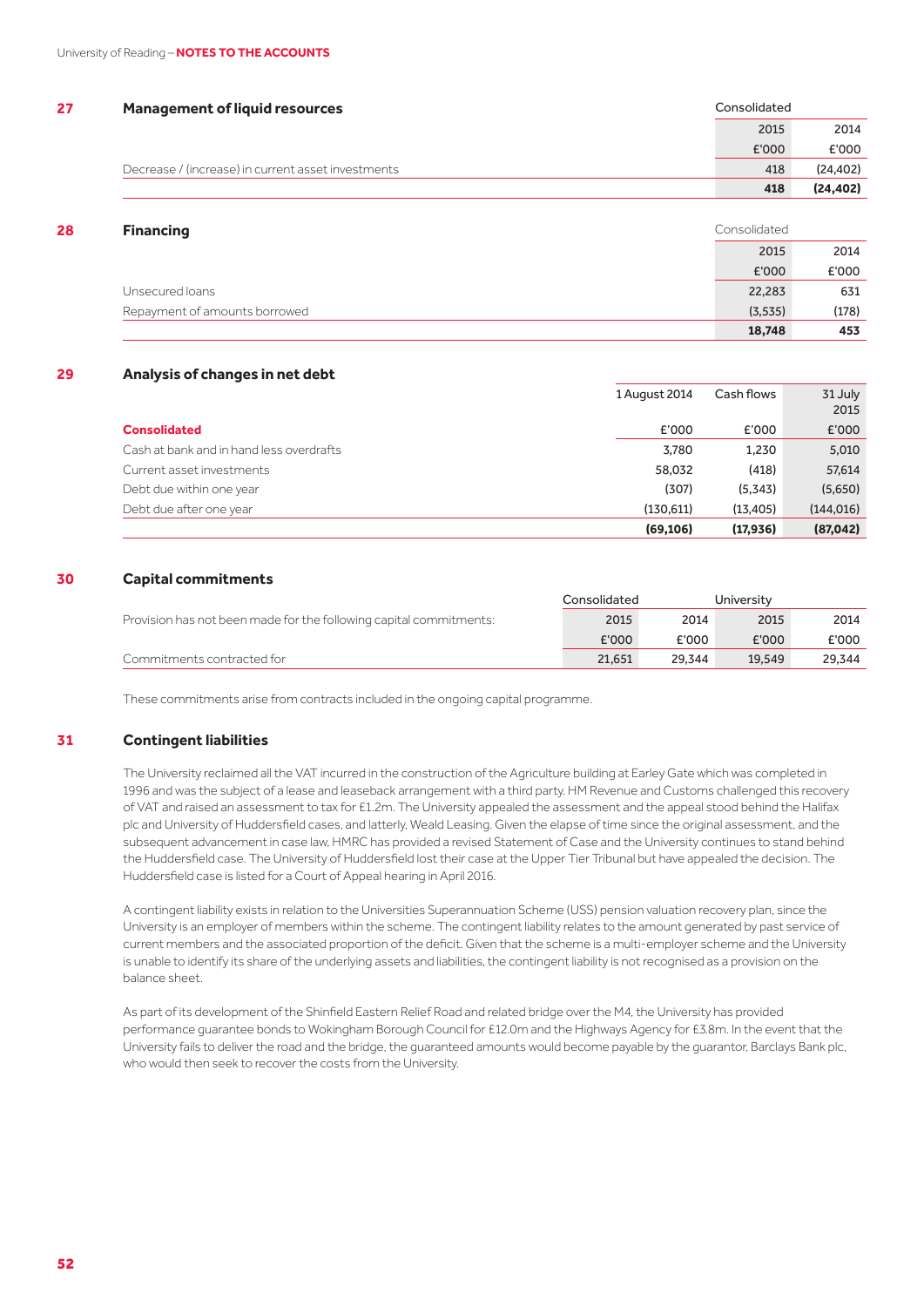#### **32 Lease obligations**

|                                                                 | Land and<br>buildings | Other | 2015        | Land and<br>buildings | Other | 2014        |
|-----------------------------------------------------------------|-----------------------|-------|-------------|-----------------------|-------|-------------|
| <b>Consolidated</b>                                             | £'000                 | £'000 | E'000       | £'000                 | £'000 | E'000       |
| Annual rentals under operating leases due:                      |                       |       |             |                       |       |             |
| within one year                                                 | 74                    | 385   | 459         | $\overline{4}$        | 257   | 261         |
| in two to five years                                            | 144                   | 637   | 781         | 189                   | 549   | 738         |
| in more than five years                                         | 489                   | 0     | 489         | 0                     | 0     | $\mathbf 0$ |
|                                                                 | 707                   | 1,022 | 1,729       | 193                   | 806   | 999         |
| <b>University</b><br>Annual rentals under operating leases due: |                       |       |             |                       |       |             |
| within one year                                                 | $\Omega$              | 382   | 382         | $\mathbf 0$           | 250   | 250         |
| in two to five years                                            | 0                     | 553   | 553         | 0                     | 500   | 500         |
| in more than five years                                         | 0                     | 0     | $\mathbf 0$ | 0                     | 0     | $\mathbf 0$ |
|                                                                 | 0                     | 935   | 935         | $\mathbf 0$           | 750   | 750         |

In addition, under the terms of the arrangement with UPP, the University makes payments with reference to the number of units of student accommodation sold during the year. At 31 July the University was committed to making payments in respect of those students who had accepted offers of accommodation for the forthcoming year. Further details of the arrangement are given in note 13.

#### **33 Pension schemes**

The principal pension schemes for the University's staff are the Universities Superannuation Scheme (USS), the University of Reading Employees' Pension Fund (UREPF) and the University of Reading Pension Scheme (URPS). USS provides benefits based on final pensionable salary for academic and related employees for all UK universities. The UREPF and URPS schemes provide benefits for other members of University staff. Contributions are also paid to the Teachers Pension Scheme (TPS) for a small number of staff and to other pension schemes for staff in overseas jurisdictions.

#### **Universities Superannuation Scheme (USS)**

The University participates in the Universities Superannuation Scheme (USS), a defined benefit scheme which is contracted out of the State Second Pension (S2P). The assets of the scheme are held in a separate fund administered by the trustee, Universities Superannuation Scheme Limited.

The University is required to contribute a specified percentage of payroll costs to the pension scheme to fund the benefits payable to the University's employees. In 2015, the percentage was 16% (2014: 16%). The University is unable to identify its share of the underlying assets and liabilities of the scheme on a consistent and reasonable basis and therefore, as required by FRS 17 "Retirement benefits", accounts for the scheme as if it were a defined contribution scheme.

The latest available triennial actuarial valuation of the scheme was at 31 March 2014 ("the valuation date"), which was carried out using the projected unit method and is currently being audited by the scheme auditor. Based on this 2014 valuation it is expected that employer contributions will increase to 18% from 1 April 2016.

The 2014 valuation was the third valuation for USS under the scheme-specific funding regime introduced by the Pensions Act 2004, which requires schemes to adopt a statutory funding objective, which is to have sufficient and appropriate assets to cover their technical provisions. At the valuation date, the value of the assets of the scheme was £41.6 billion and the value of the scheme's technical provisions was £46.9 billion indicating a shortfall of £5.3 billion. The assets therefore were sufficient to cover 89% of the benefits which had accrued to members after allowing for expected future increases in earnings.

FRS 17 liability numbers have been produced using the following assumptions:

|                           |                | 2015 | 2014 |
|---------------------------|----------------|------|------|
| Discount rate             |                | 3.3% | 4.5% |
| Pensionable salary growth | Year 1         | 3.5% | 4.4% |
|                           | Year 2 onwards | 4.0% | 4.4% |
| Price inflation (CPI)     |                | 2.2% | 2.6% |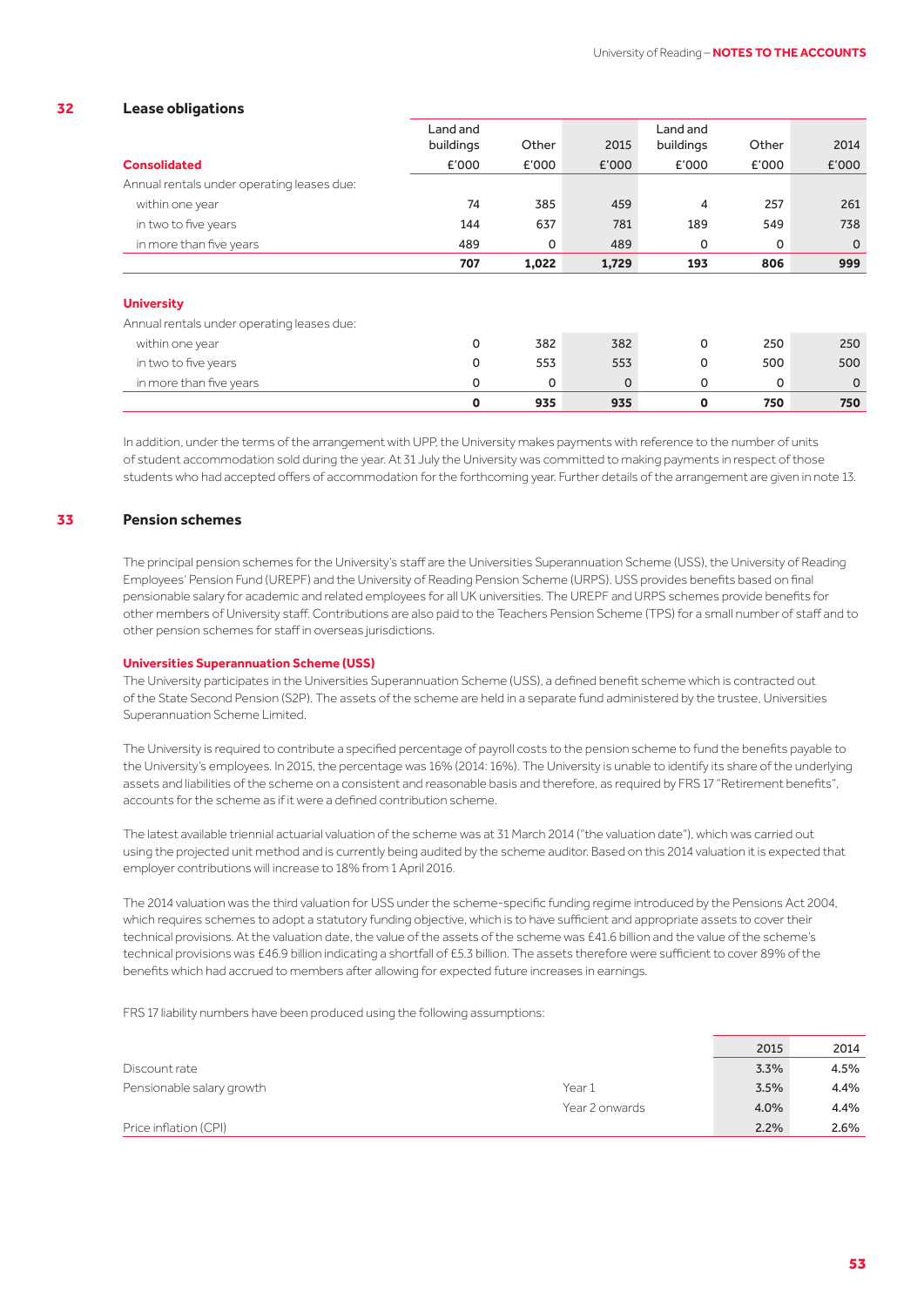The main demographic assumption used relates to the mortality assumptions. Mortality in retirement is assumed to be in line with the Continuous Mortality Investigation's (CMI) S1NA tables as follows:

Male members' mortality S1NA ["light"] YoB tables - no age rating Female members' mortality S1NA ["light"] YoB tables – rated down 1 year

Use of these mortality tables reasonably reflects the actual USS experience. To allow for further improvements in mortality rates, the CMI 2009 projections with a 1.25% pa long term rate were also adopted for the 2014 FRS 17 figures. For the March 2015 figures, the long term rate has been increased to 1.5%, the CMI 2014 projections have been adopted and the tables have been weighted by 98% for males and 99% for females. The current life expectancies on retirement at age 65 are:

|                           | 2015<br>Years | 2014<br>Years |
|---------------------------|---------------|---------------|
| Males currently aged 65   | 24.2          | 23.7          |
| Females currently aged 65 | 26.3          | 25.6          |
| Males currently aged 45   | 26.2          | 25.5          |
| Females currently aged 45 | 28.6          | 27.6          |
|                           |               |               |
| <b>Existing Benefits</b>  | 2015          | 2014          |
|                           |               |               |
| Scheme assets             | £49.0 bn      | £41.6 bn      |
| FRS 17 liabilities        | £67.6 bn      | £55.5 bn      |
| FRS 17 deficit            | £18.6 bn      | £13.9 bn      |
| FRS 17 funding level      | 72%           | 75%           |

#### **University of Reading Employees' Pension Fund (UREPF)**

The University participates in the UREPF, which is a funded defined benefit pension scheme in the UK where contributions are held in a separate trustee-administered fund. A full actuarial valuation was carried out at 31 July 2014 by a qualified independent actuary. The service cost has been calculated using the projected unit method.

The University paid contributions at a rate of 18.2% of pensionable salaries and members were required to contribute 6.25% of pensionable salaries. Salary sacrifice arrangements exist for those members wishing to participate. Under these arrangements, participating members agree to a reduction in salary in return for the University paying the 6.25% contribution on their behalf. The University also contributed an additional amount of £2.42m as well as a further £600,000 towards the administration costs of the scheme.

From 1 August 2015 University contributions will increase to 23.8% and member contributions will remain at 6.25%. The University will also contribute an additional amount of £1.94m as well as a further £600,000 towards the administration costs of the scheme for the year ended 31 July 2016.

|                                            | 2015    | 2014        |
|--------------------------------------------|---------|-------------|
| Analysis of movement in benefit obligation | £'000   | £'000       |
| At 1 August                                | 137,889 | 130,450     |
| Current service cost                       | 2.838   | 3,085       |
| Interest cost                              | 5,817   | 5,961       |
| Plan participants' contributions           | 38      | 51          |
| Actuarial losses                           | 9,524   | 3,143       |
| Benefits paid from plan                    | (4,987) | (4,801)     |
| Premiums paid                              | (62)    | $\mathbf 0$ |
| At 31 July                                 | 151,057 | 137,889     |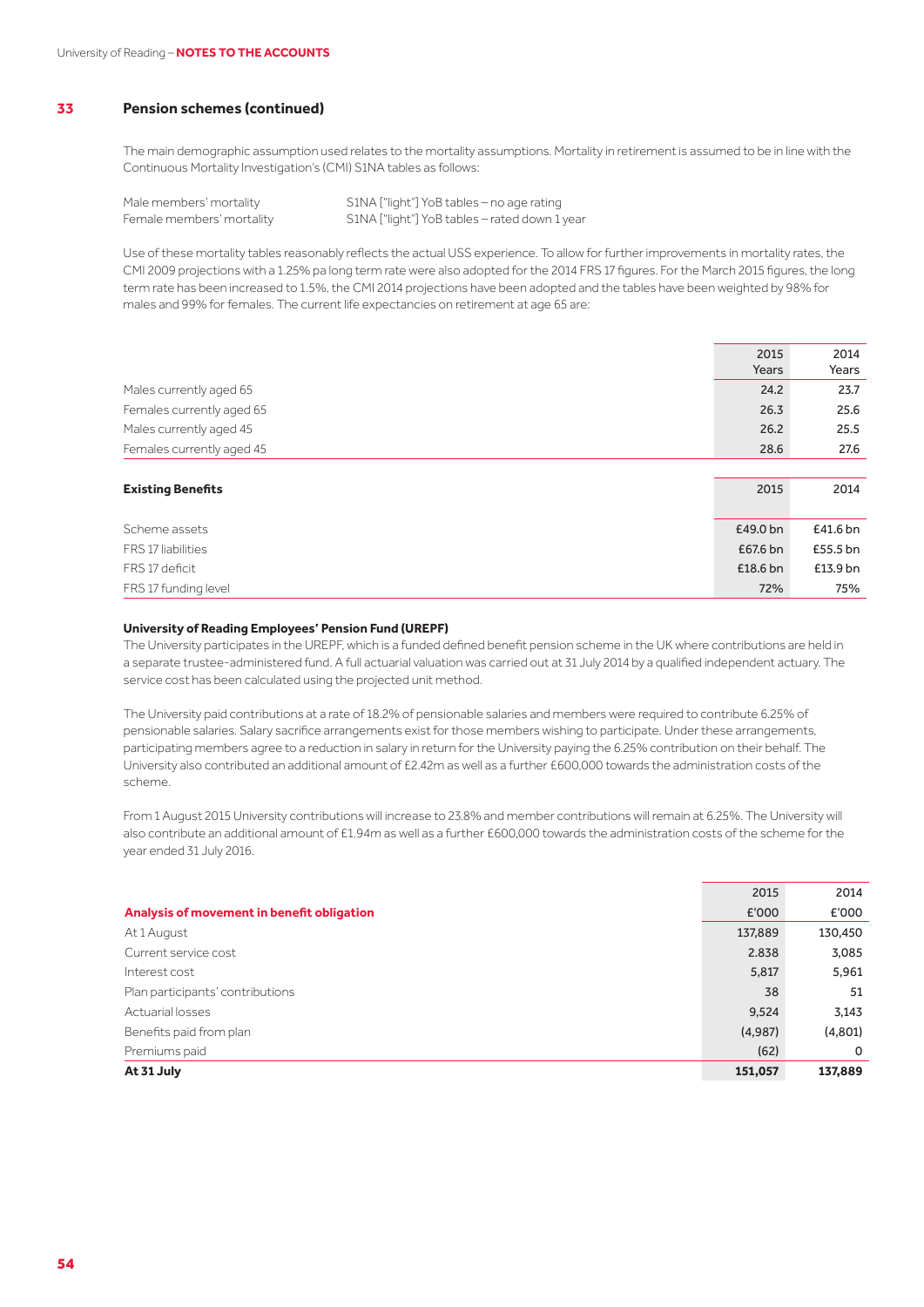|  |  |  | Analysis of movement in plan assets |  |
|--|--|--|-------------------------------------|--|
|  |  |  |                                     |  |

| Fair value at 1 August                                                              | 136,285  | 128,823  |
|-------------------------------------------------------------------------------------|----------|----------|
| Expected return on plan assets                                                      | 6,223    | 6,113    |
| Actuarial gains on plan assets                                                      | 9,100    | 561      |
| Employer contributions                                                              | 5,397    | 5,538    |
| Plan participants' contributions                                                    | 38       | 51       |
| Benefits paid from plan                                                             | (4,987)  | (4,801)  |
| Premiums paid                                                                       | (62)     | 0        |
| Fair value at 31 July                                                               | 151,994  | 136,285  |
|                                                                                     |          |          |
| Fair value of assets less benefit obligation                                        | 937      | (1,604)  |
| <b>Components of pension cost</b>                                                   |          |          |
| Current service cost                                                                | 2,838    | 3,085    |
| Interest cost                                                                       | 5,817    | 5,961    |
| Expected return on plan assets                                                      | (6, 223) | (6, 113) |
| Total pension cost recognised in the income and expenditure account                 | 2,432    | 2,933    |
|                                                                                     |          |          |
| Actuarial losses immediately recognised                                             | 424      | 2,582    |
| Total pension cost recognised in the statement of total recognised gains and losses | 424      | 2,582    |
|                                                                                     |          |          |
| <b>Cumulative actuarial losses recognised</b>                                       | 2015     | 2014     |
|                                                                                     | £'000    | £'000    |
| At 1 August                                                                         | 32,876   | 30,294   |
| Actuarial losses immediately recognised                                             | 424      | 2,582    |
| At 31 July                                                                          | 33,300   | 32,876   |
|                                                                                     |          |          |
| <b>Scheme assets</b>                                                                | 2015     | 2014     |
| The weighted-average asset allocation was as follows:                               | £'000    | £'000    |
| Equity securities                                                                   | 79,189   | 69,642   |
| Gilts                                                                               | 35,263   | 29,301   |
| Corporate bonds                                                                     | 27,055   | 25,622   |
| Property                                                                            | 6,384    | 6,269    |
| Other                                                                               | 4,103    | 5,451    |
|                                                                                     | 151,994  | 136,285  |

To develop the expected long-term rate of return on assets assumption, the University considered the current level of expected returns on risk-free investments (primarily government bonds), the historical level of the risk premium associated with the other asset classes in which the portfolio is invested and the expectations for future returns of each asset class. The expected return for each asset class was then weighted based on the actual asset allocation to develop the expected long-term rate of return on assets assumption for the portfolio. The resulting rate was then reduced by 0.6% to allow for expenses. This resulted in the selection of the expected return assumptions below.

|                                | 2015   | 2014  |
|--------------------------------|--------|-------|
| Actual return on plan assets   | £'000  | £'000 |
| Expected return on plan assets | 6,223  | 6,113 |
| Actuarial gains on plan assets | 9,100  | 561   |
|                                | 15,323 | 6.674 |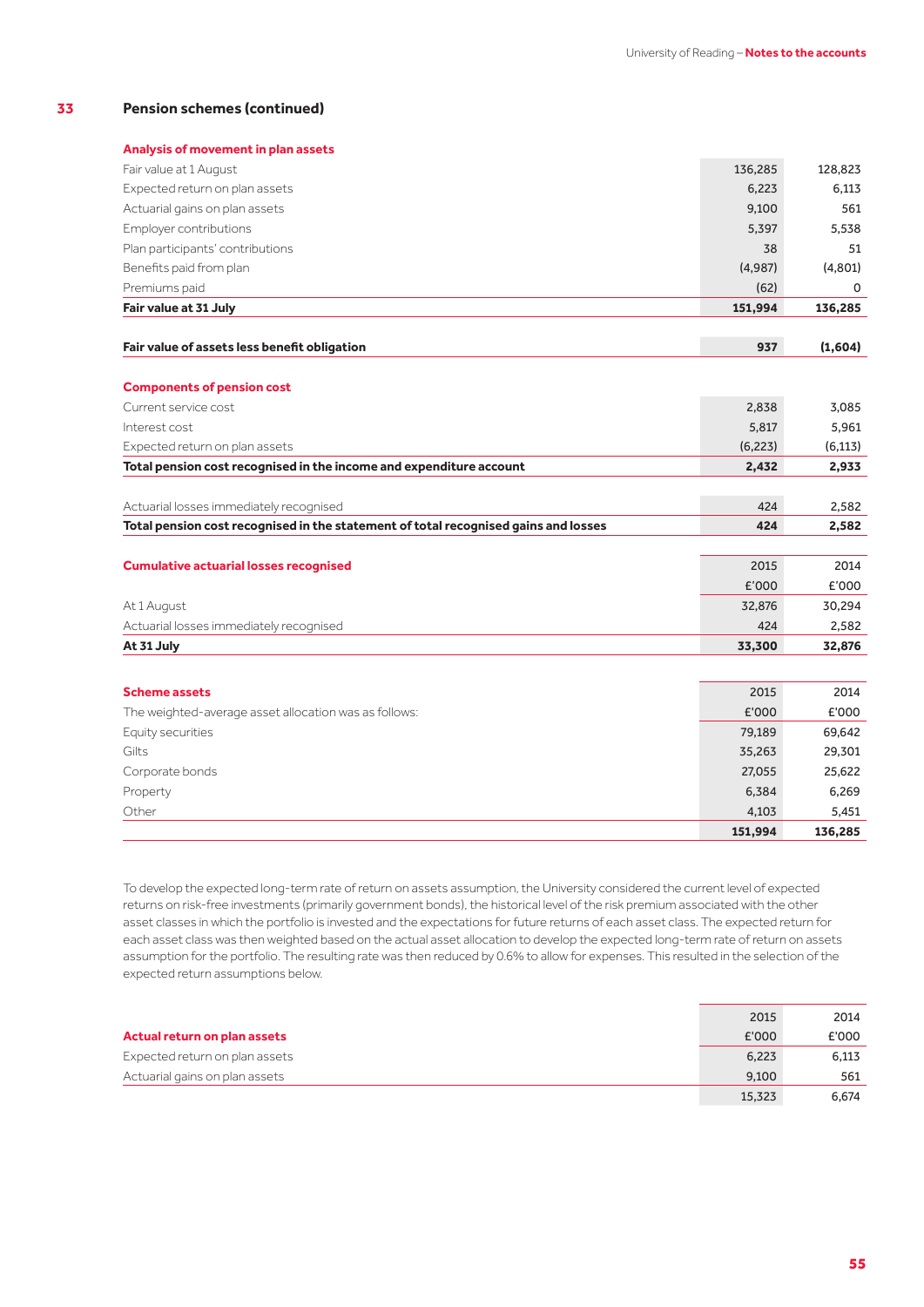| Weighted average assumptions used to determine benefit obligations                | 2015  | 2014  |
|-----------------------------------------------------------------------------------|-------|-------|
| Discount rate                                                                     | 3.80% | 4.25% |
| Rate of salary increases                                                          | 4.25% | 4.25% |
| Rate of CARE revaluation (CPI max 5%)                                             | 2.35% | 2.35% |
| Rate of RPI price inflation                                                       | 3.25% | 3.25% |
| Rate of CPI price inflation                                                       | 2.35% | 2.35% |
| Rate of increase of pensions in deferment                                         |       |       |
| CPI max 5%                                                                        | 2.35% | 2.35% |
| CPI max 2.5%                                                                      | 2.35% | 2.35% |
| Rate of increase of pensions in payment accrued before 1 August 2011 (RPI max 6%) | 3.25% | 3.25% |
| Rate of increase of pensions in payment accrued after 1 August 2011 (CPI max 5%)  | 2.35% | 2.35% |
|                                                                                   |       |       |
| Weighted average assumptions used to determine net pension cost                   | 2015  | 2014  |
| Discount rate                                                                     | 4.25% | 4.60% |
| Expected long-term rate of return on plan assets                                  | 4.56% | 4.73% |
| Rate of salary increases                                                          | 4.25% | 4.40% |
| <b>DI COADE</b> I II IODI FAIL                                                    |       |       |

| Rate of CARE revaluation (CPI max 5%)                                             | 2.35% | 2.70% |
|-----------------------------------------------------------------------------------|-------|-------|
| Rate of RPI price inflation                                                       | 3.25% | 3.40% |
| Rate of CPI price inflation                                                       | 2.35% | 2.70% |
| Rate of increase of pensions in deferment                                         |       |       |
| CPI max 5%                                                                        | 2.35% | 2.70% |
| CPI max 2.5%                                                                      | 2.35% | 2.50% |
| Rate of increase of pensions in payment accrued before 1 August 2011 (RPI max 6%) | 3.25% | 3.40% |
| Rate of increase of pensions in payment accrued after 1 August 2011 (CPI max 5%)  | 2.35% | 2.70% |

| Weighted average life expectancy on post-retirement mortality table |        |        |
|---------------------------------------------------------------------|--------|--------|
| used to determine benefit obligations                               | 2015   | 2014   |
|                                                                     | Number | Number |
| Male pensioner (life expectancy at age 65)                          | 23.0   | 22.8   |
| Male non-retired member aged 45 (life expectancy at age 65)         | 25.2   | 25.1   |
| Female pensioner (life expectancy at age 65)                        | 25.1   | 25.1   |
| Female non-retired member aged 45 (life expectancy at age 65)       | 27.4   | 27.5   |

| <b>Five year history</b>                                                                                   | 2015          | 2014        | 2013              | 2012              | 2011          |
|------------------------------------------------------------------------------------------------------------|---------------|-------------|-------------------|-------------------|---------------|
|                                                                                                            | E'000         | £'000       | £'000             | £'000             | £'000         |
| Defined benefit obligation at 31 July                                                                      | 151,057       | 137,889     | 130.450           | 115,987           | 117,377       |
| Fair value of plan assets at 31 July                                                                       | 151.994       | 136.285     | 128.823           | 112.020           | 105,777       |
| Surplus / (deficit) at 31 July                                                                             | 937           | (1,604)     | (1,627)           | (3,967)           | (11,600)      |
| Difference between the expected and actual return on<br>plan assets<br>Amount<br>Percentage of plan assets | 9,100<br>6.0% | 561<br>0.4% | 11,562<br>$9.0\%$ | (1.890)<br>(1.7%) | 4,755<br>4.5% |
| Experience (losses) / gains on plan liabilities<br>Amount                                                  | (1,958)       | 293         | $\Omega$          | 4,361             | 0<br>0.0%     |
| Percentage of present value of plan liabilities                                                            | $(1.3\%)$     | 0.2%        | $0.0\%$           | 3.8%              |               |

The surplus on the scheme at 31 July 2015 of £937,000 has been recognised as an asset as the Council believes it is recoverable by, for example, future reductions in contributions.

The University participates in the URPS, which is a funded defined contribution pension scheme in the UK.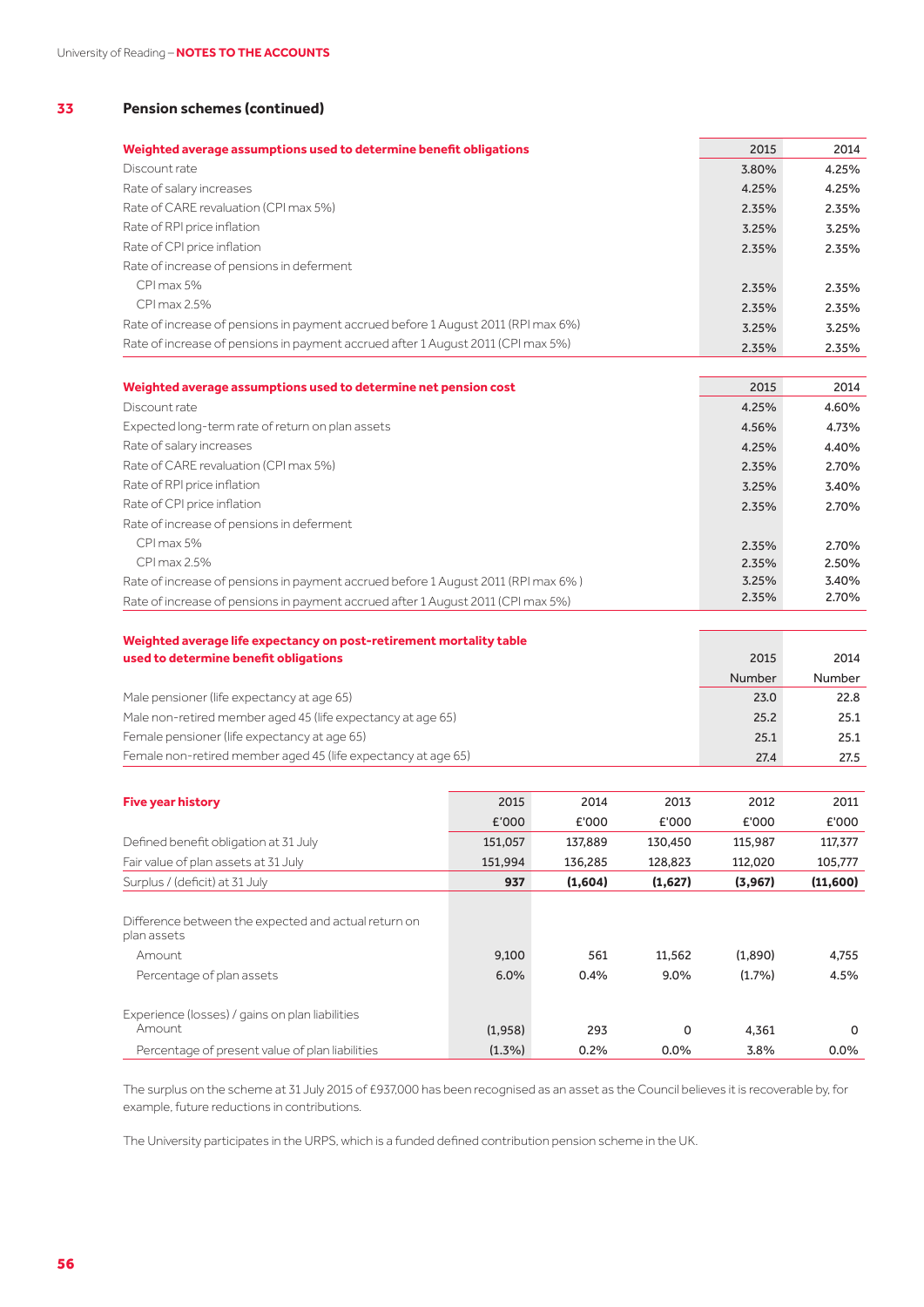| <b>Pension costs</b>       | Employer                  | <b>FRS 17</b> |        | Employer           | <b>FRS 17</b> |        |
|----------------------------|---------------------------|---------------|--------|--------------------|---------------|--------|
|                            | contributions adjustments |               |        | 2015 contributions | adjustments   | 2014   |
| <b>Consolidated</b>        | £'000                     | £'000         | £'000  | £'000              | £'000         | £'000  |
| <b>USS</b>                 | 19.604                    | 0             | 19.604 | 18,588             | 0             | 18,588 |
| <b>UREPF</b>               | 2,385                     | 453           | 2,838  | 2.615              | 470           | 3,085  |
| <b>URPS</b>                | 1,069                     | 0             | 1,069  | 865                | 0             | 865    |
| Other pension schemes      | 145                       | 0             | 145    | 79                 | 0             | 79     |
| <b>Total pension costs</b> | 23.203                    | 453           | 23,656 | 22.147             | 470           | 22,617 |

Included in other creditors are unpaid pension contributions of £2,111,000 (2014: £2,071,000).

| 34 | Amounts disbursed as agent                    | <b>HEFCE</b> | <b>HEFCE</b> |             |             |
|----|-----------------------------------------------|--------------|--------------|-------------|-------------|
|    | - Consolidated & University                   | Hardship     | Hardship     | <b>NCTL</b> | <b>NCTL</b> |
|    |                                               | Fund         | Fund         | Bursary     | Bursary     |
|    |                                               | 2015         | 2014         | 2015        | 2014        |
|    |                                               | £'000        | £'000        | £'000       | £'000       |
|    | Excess of income over expenditure at 1 August | $\Omega$     | 8            | 206         | 510         |
|    |                                               |              |              |             |             |
|    | Income                                        |              |              |             |             |
|    | <b>Funding Council grants</b>                 | $\Omega$     | 133          | 2,258       | 1,372       |
|    |                                               | $\Omega$     | 133          | 2,258       | 1,372       |
|    | Expenditure                                   |              |              |             |             |
|    | Disbursed to students                         | $\Omega$     | (137)        | (2,063)     | (1,676)     |
|    | Fund running costs                            | $\Omega$     | (4)          | 0           | $\mathbf 0$ |
|    |                                               | $\Omega$     | (141)        | (2,063)     | (1,676)     |
|    |                                               |              |              |             |             |
|    | Excess of income over expenditure at 31 July  | $\mathbf{0}$ | $\mathbf 0$  | 401         | 206         |

The University acts only as a paying agent in relation to Funding Council hardship funds and National College for Teaching and Leadership (NCTL) bursaries, distributing them to students. The funds received and related disbursements are therefore excluded from the income and expenditure account.

#### **35 Disclosure of related party transactions**

Council members are the trustees for charitable law purposes. Due to the nature of the University's operations and the composition of the Council, being drawn from local public and private sector organisations, it is inevitable that transactions will take place with organisations in which a member of the Council may have an interest. All transactions involving organisations in which a member of Council may have an interest are conducted at arm's length and in accordance with the University's Financial Regulations and usual procurement procedures. No such transactions were identified in the current or previous year.

Council members do not receive remuneration or fees in respect of their services as Council members. The expenses of Council members incurred and claimed in the performance of their duties including attendance at Council meetings are reimbursed by the University. All such reimbursements are subject to approval by the Secretary to the Council. The total expenses paid to or on behalf of 7 members of Council was £1,378 (2014: £1,341 to 4 members of Council) which related to travel and subsistence expenses incurred.

| The University's financial statements include the following balances | 2015  | 2014  |
|----------------------------------------------------------------------|-------|-------|
| due from Reading University Students' Union (RUSU):                  | £'000 | £'000 |
| Due from RUSU                                                        | 489   | 509   |
|                                                                      |       |       |
| The University paid the following grants to RUSU                     | 2015  | 2014  |
|                                                                      | £'000 | £'000 |
| Core block grant                                                     | 1,033 | 962   |
| Specific grant                                                       | 44    | 34    |
|                                                                      | 1,077 | 996   |

Transactions with the University's 20% owned associate, UPP (Reading I) Holdings Limited, and its wholly owned subsidiary, UPP (Reading I) Limited, are set out in note 13.